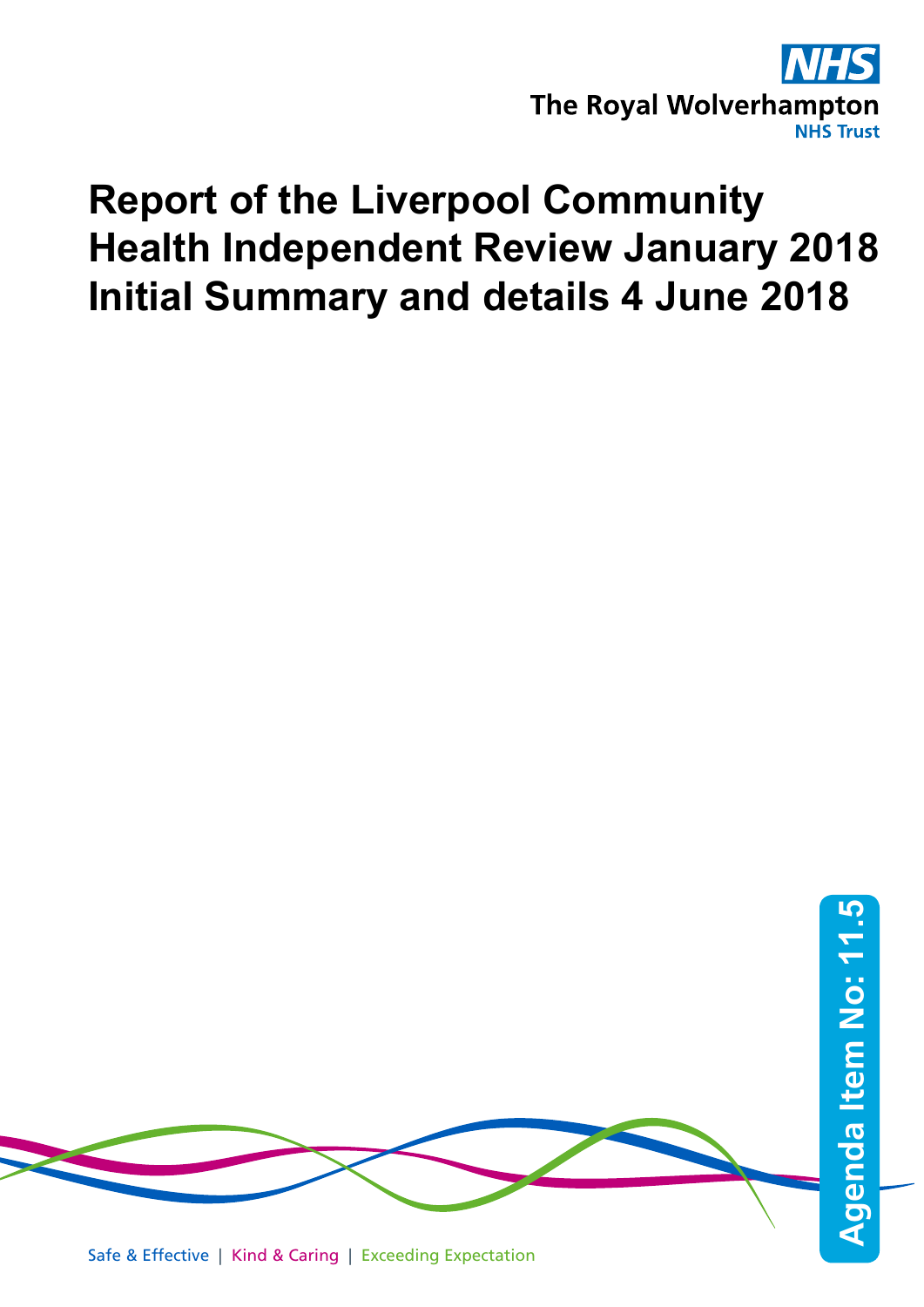| <b>Trust Board Report</b>                          |                                                                                                                                                                       |
|----------------------------------------------------|-----------------------------------------------------------------------------------------------------------------------------------------------------------------------|
| <b>Meeting Date:</b>                               | $4th$ June 2018                                                                                                                                                       |
| Title:                                             | Report of the Liverpool Community Health Independent Review January 2018                                                                                              |
| <b>Executive</b>                                   | The findings of an inspection of Liverpool Community Health NHS Trust (the                                                                                            |
| Summary:                                           | Trust) carried out by the Care Quality Commission (CQC) in late November and                                                                                          |
|                                                    | early December 2013 identified a range of serious issues at the Trust that                                                                                            |
|                                                    | required an immediate response to systemic failings identified. In part, the                                                                                          |
|                                                    | inspection had been undertaken following a number of whistleblowing concerns                                                                                          |
|                                                    | raised directly with the CQC by staff at the Trust.                                                                                                                   |
| <b>Action Requested:</b>                           | Receive and note,                                                                                                                                                     |
| For the attention of                               | This paper forms the first of a two-part review. This paper sets out in summary                                                                                       |
| the Board                                          | and detail the findings of the Independent Review for Board members to read,                                                                                          |
|                                                    | review and reflect upon.                                                                                                                                              |
|                                                    | Part two at the following Board will provide an initial overview 'Gap analysis'                                                                                       |
|                                                    | between the findings and the current assessed RWT position and provide a point                                                                                        |
|                                                    | to decide any further action required.                                                                                                                                |
| <b>Assure</b>                                      | Reflection on aspects of the report when compared with RWT may provide<br>$\bullet$                                                                                   |
|                                                    | assurance in relation to the issues highlighted in the report.                                                                                                        |
|                                                    | Reflection on aspects of the report when compared with RWT may provide<br>$\bullet$                                                                                   |
| <b>Advise</b>                                      | areas to seek further assurance or information in relation to the issues                                                                                              |
|                                                    | highlighted in the report.                                                                                                                                            |
| <b>Alert</b>                                       | Reflection on aspects of the report when compared with RWT may provide                                                                                                |
|                                                    | the basis for action in relation to the issues highlighted in the report.                                                                                             |
| <b>Author + Contact</b>                            | Email keith.wilshere1@nhs.net<br>Tel 01902 694294                                                                                                                     |
| <b>Details:</b>                                    |                                                                                                                                                                       |
| <b>Links to Trust</b>                              | 1. Create a culture of compassion, safety and quality                                                                                                                 |
| <b>Strategic</b>                                   | 2. Proactively seek opportunities to develop our services<br>3. To have an effective and well integrated local health and care system that operates efficiently       |
| <b>Objectives</b>                                  | 4. Attract, retain and develop our staff, and improve employee engagement                                                                                             |
|                                                    | 5. Maintain financial health - Appropriate investment to patient services                                                                                             |
| <b>Resource</b>                                    | 6. Be in the top 25% of all key performance indicators<br>None at present                                                                                             |
| <b>Implications:</b>                               |                                                                                                                                                                       |
| <b>CQC Domains</b>                                 | Safe: patients, staff and the public are protected from abuse and avoidable harm.                                                                                     |
|                                                    | Effective: care, treatment and support achieves good outcomes, helping people maintain quality                                                                        |
|                                                    | of life and is based on the best available evidence.                                                                                                                  |
|                                                    | Caring: staff involve and treat everyone with compassion, kindness, dignity and respect.                                                                              |
|                                                    | <b>Responsive:</b> services are organised so that they meet people's needs.<br>Well-led: the leadership, management and governance of the organisation make sure it's |
|                                                    | providing high-quality care that's based around individual needs, that it encourages learning and                                                                     |
|                                                    | innovation, and that it promotes an open and fair culture.                                                                                                            |
| <b>Equality and</b>                                | None at present                                                                                                                                                       |
| <b>Diversity Impact</b>                            |                                                                                                                                                                       |
| <b>Risks: BAF/TRR</b><br><b>Public or Private:</b> | None identified at present.<br>Public                                                                                                                                 |
|                                                    |                                                                                                                                                                       |
| <b>Other formal</b><br>bodies involved:            | As identified following Gap Analysis at June Board.                                                                                                                   |
| <b>References</b>                                  | Report of the Liverpool Community Health Independent Review                                                                                                           |
|                                                    | Dr Bill Kirkup CBE, January 2018                                                                                                                                      |
| <b>NHS Constitution:</b>                           | In determining this matter, the Board should have regard to the Core principles                                                                                       |
|                                                    | contained in the Constitution of:                                                                                                                                     |
|                                                    | Equality of treatment and access to services<br>$\bullet$                                                                                                             |
|                                                    | High standards of excellence and professionalism<br>$\bullet$<br>Service user preferences                                                                             |
|                                                    | ٠<br>Cross community working                                                                                                                                          |
|                                                    | <b>Best Value</b>                                                                                                                                                     |
|                                                    | Accountability through local influence and scrutiny                                                                                                                   |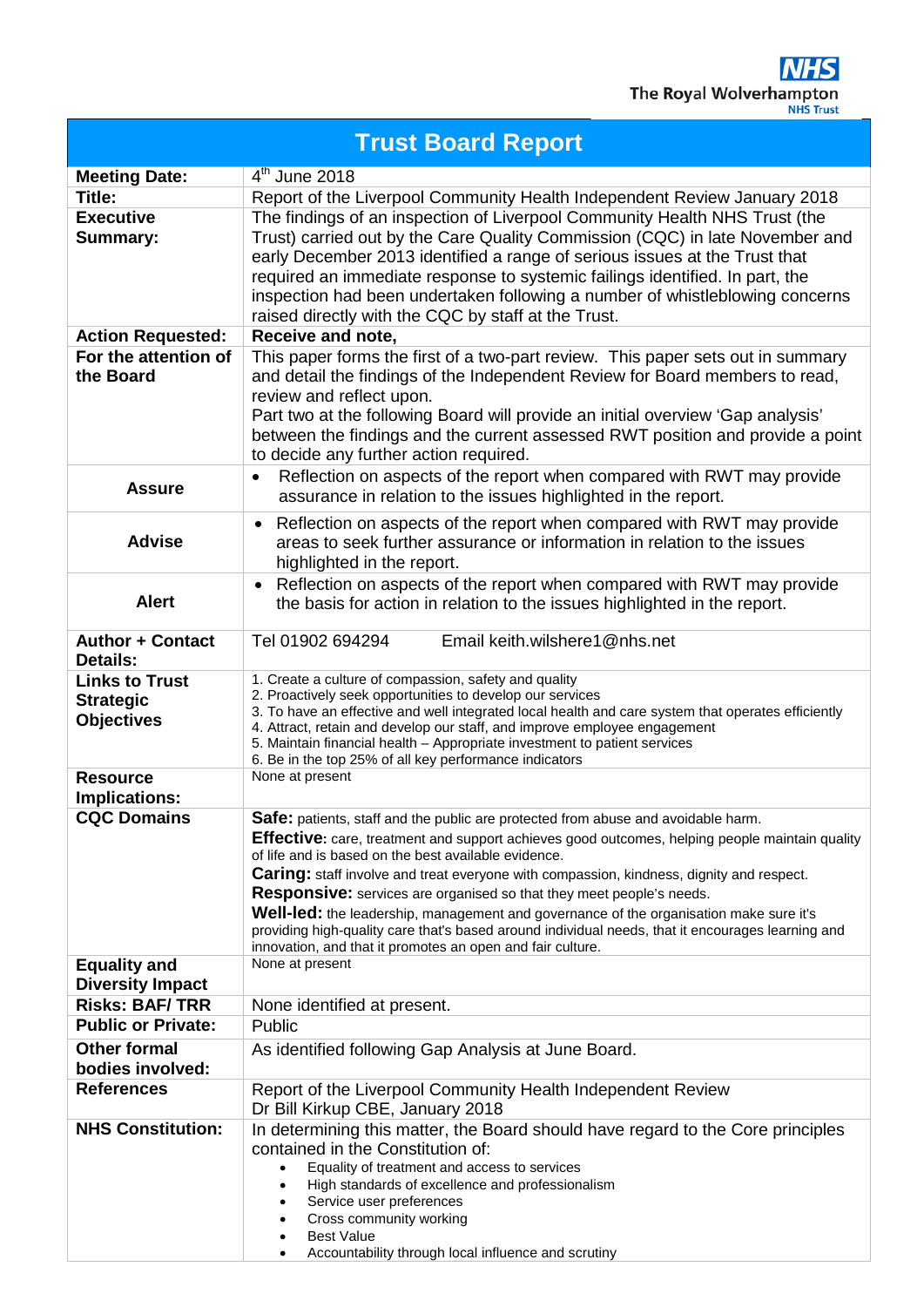### **Report of the Liverpool Community Health Independent Review**

Dr Bill Kirkup CBE, January 2018

### **Themes**

The themes identified below are distilled from the main findings. They are not exclusive and often cut-across more than one Theme as can be seen from the detail in the report.

### **Board/Senior level culture**

- An inexperienced Board and senior staff, and received inadequate scrutiny because it was regarded as low risk.
- Concern about the management culture of the Trust and practices demonstrated by senior managers.
- Commissioners demand to achieve a very significant cost saving offered little or no challenge to the feasibility of achieving this while sustaining existing service levels.
- Lack of clear senior input and accountability for aspects of risk assessment clinical and financial as part of the QIA process.
- Lack of senior attention to an increasingly demoralized workforce, increasing indicators e.g. staff sickness, incident prevalence, poor investigations, lack of robust actions taken.
- Culture of denial at Board level.
- Bullying and pressure down the organisation impacting on middle grade and junior staff adversely.
- A climate of fear and insecurity among Trust staff generally that made them understandably very reluctant to speak out about both service failures and working conditions.
- Taking on additional services to increase income whilst placing further stress on stretched staff and a failure to recognize the impact of this at a senior level.

### **Patient harm**

- Unnecessary harm to patients over a period of several years, and unnecessary stress for staff who were, in some cases, bullied and harassed when they tried to raise concerns about deterioration in patient services.
- Setting infeasible financial targets that damaged patient services.

### **Impact on staff**

- Unattended to Whistleblowing concern sin the media and from a local MP.
- Staff were overstretched, demoralised and, in some instances, bullied.
- Punitive acts against staff raising concerns including suspensions.

### **Failure in external scrutiny**

• External NHS bodies failed to pick up the problems for four years.

### **Failure in systems and processes**

- Grossly deficient quality impact assessment (QIA) that should have identified the adverse effects on services so that they could be mitigated and, if necessary, the proposal abandoned.
- Failure of processes to safeguard those raising concerns.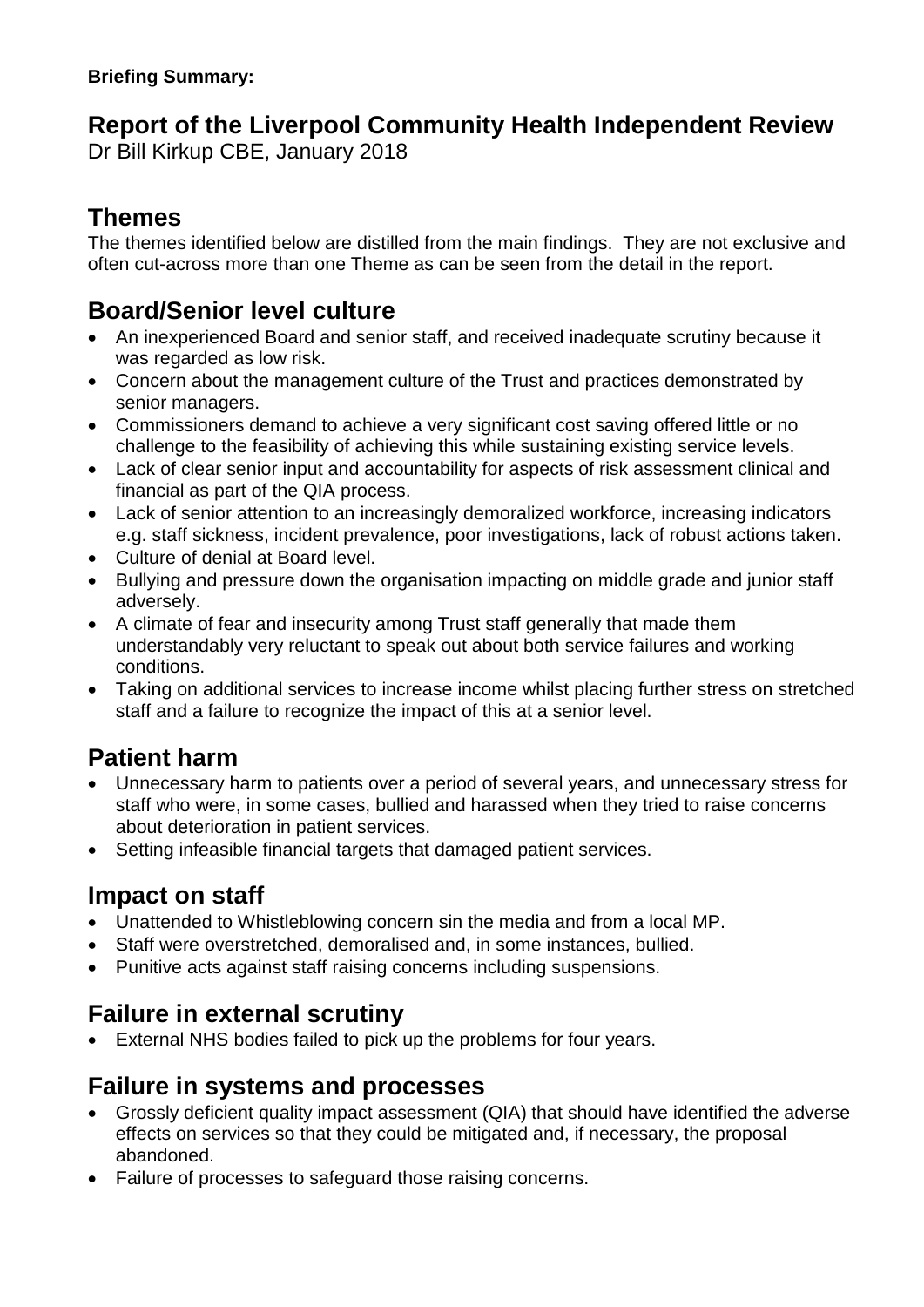### **Report of the Liverpool Community Health Independent Review – Board/Well-led Themes**

(report by Dr Bill Kirkup CBE, January 2018)

- an inexperienced Board and senior staff
- inadequate scrutiny because it was regarded as low risk
- unnecessary stress for staff who were, in some cases, bullied and harassed when they tried to raise concerns about deterioration in patient services

#### **Background to the Review**

The findings of an inspection of Liverpool Community Health NHS Trust (the Trust) carried out by the Care Quality Commission (CQC) in late November and early December 2013 identified a range of serious issues at the Trust that required an immediate response to systemic failings identified. In part, the inspection had been undertaken following a number of whistleblowing concerns raised directly with the CQC by staff at the Trust.

Whistleblowing concerns by staff at the Liverpool Community Health NHS Trust had also been raised with Rosie Cooper MP, whose father had recently been a patient in an intermediate care ward run by the Trust and she had witnessed staff under significant pressure trying to provide appropriate levels of patient care. In February 2014 she raised questions about the management of the Trust with the Prime Minister and the Secretary of State for Health.

Following publication of the CQC report and increased local media interest, NHS Improvement oversaw a number of changes to executive directors at the Trust, culminating in the appointment of an interim executive management team to turn the failing Trust around. The Trust Board sought to address issues raised in the CQC report by commissioning a quality, safety and management assurance review, carried out by Capsticks Solicitors LLP. Their report *Quality, safety and management assurance review at Liverpool Community Health NHS Trust* was published on 22 March 2016.

The publication of the Capsticks report generated a sustained level of concernabout the management culture of the Trust and practices demonstrated by senior managers. It raised questions about the quality of the healthcare being provided by the Trust to patients in the community and in HMP Liverpool. As a result, NHS Improvement established this Independent Review of the Trust.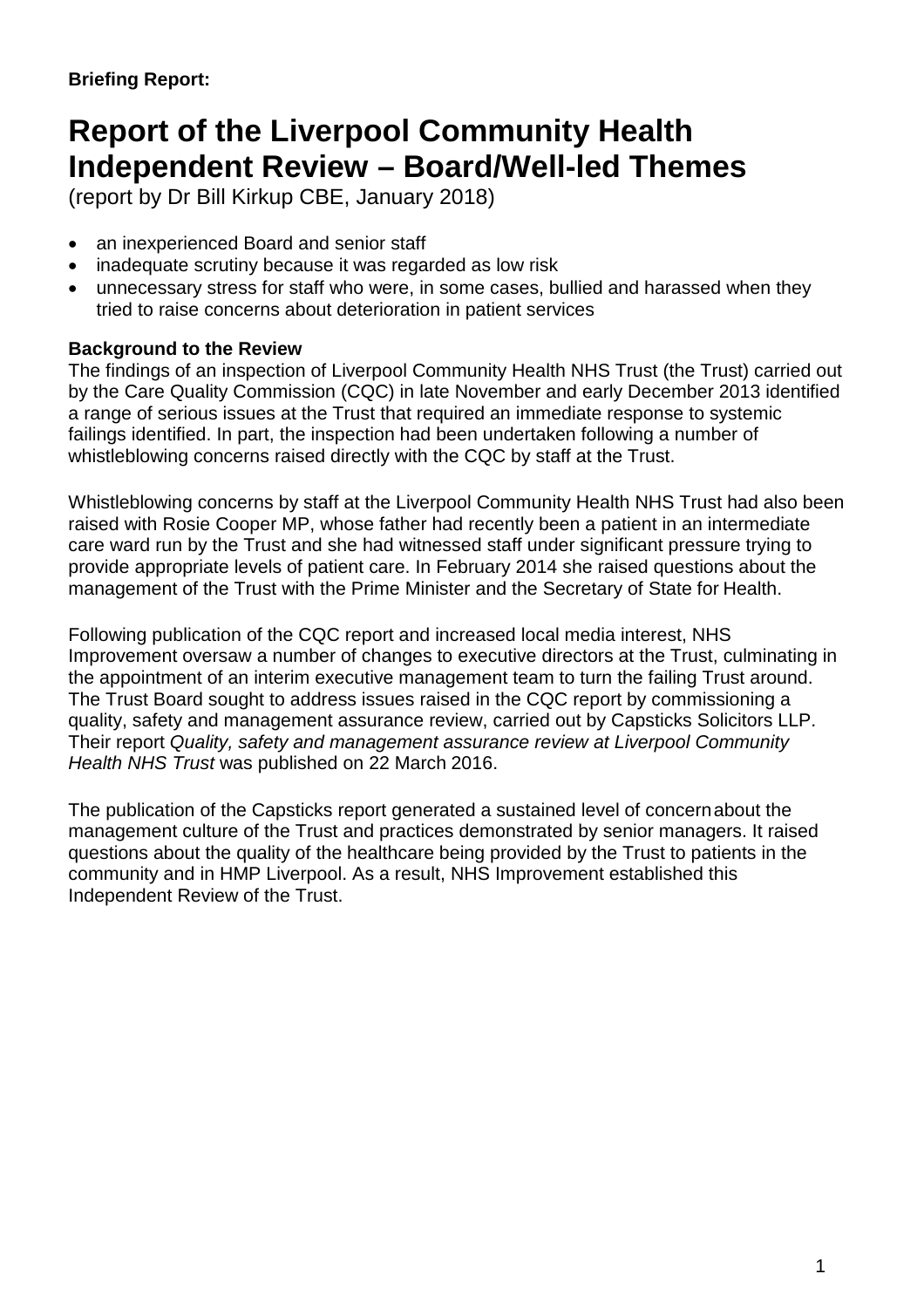## **REVIEW FINDINGS – relating to Board function and Well-led KLOE**

Liverpool Community Health NHS Trust (LCH) was a dysfunctional organisation setting infeasible financial targets that damaged patient services. The Trust managed services that it was ill-equipped to deal with. Senior leadership and the Board failed to realise that the Trust was out of its depth, and did not take heed of the effects. Staff were overstretched, demoralised and, in some instances, bullied. Significant unnecessary harm occurred to patients. External NHS bodies failed to pick up the problems for four years.

1.2. The Trust had a new and inexperienced management team. Their leadership was inadequate from the outset. The Chair and non-Executive Directors were also relatively inexperienced and offered insufficient challenge to the management team.

1.3. The Trust Board's principal objective was to become a FT, though frontline staff did not share this view. This objective dominated the time and attention of the management team, and they and the Board became blind to the real concerns that began to arise throughout the organisation.

1.4. The Trust had sufficient contract income at least to continue with its previous level of services when established. It was asked by its commissioners to achieve a very significant cost saving over the next four years, and appears to have offered little or no challenge to the feasibility of achieving this while sustaining existing service levels. This naivety on the part of the Trust tipped it into a position of major cost pressures.

1.5. In addition to their acceptance of an unsustainable revenue position, the Trust undertook to generate a significant cash surplus over the same period. This appears to have been generated by a desire to demonstrate a robust financial position in pursuit of their application to become a FT, but the cumulative impact of this with the revenue reduction was not adequately considered.

1.6. In order to address the external and self-imposed cost pressures, the management team embarked on a series of drastic cost-improvement measures. Unless there are exceptional circumstances, an annual cost improvement programme of 4% is generally regarded as the upper end of achievability; the Trust undertook to achieve 15% in a year. There is no evidence that the management team or the Trust Board recognised the substantial risk that this posed.

1.7. Proposed cost improvements mainly involved reducing staff numbers, as they were bound to, given the nature of community services. Proposals were subject to quality impact assessment (QIA), a process that should have identified the adverse effects on services so that they could be mitigated and, if necessary, the proposal abandoned. However, these assessments were grossly deficient in the Trust, and failed to identify the obvious adverse consequences of most of the proposals that were implemented. On the occasions that QIAs were undertaken, they were not actively managed nor robustly reviewed.

1.8. The Trust should have had clear and effective systems to manage risk, including the clinical risk arising from over-ambitious and ill-considered cost improvement measures, as well as clinical governance systems to monitor the quality of clinical services. Both should have informed the QIAs but, in practice, systems were unclear and ineffective. At one point, the Executive Director responsible for clinical quality was the Finance Director, who had set the cost improvement targets, and the Medical Director had no clear responsibility for clinical quality.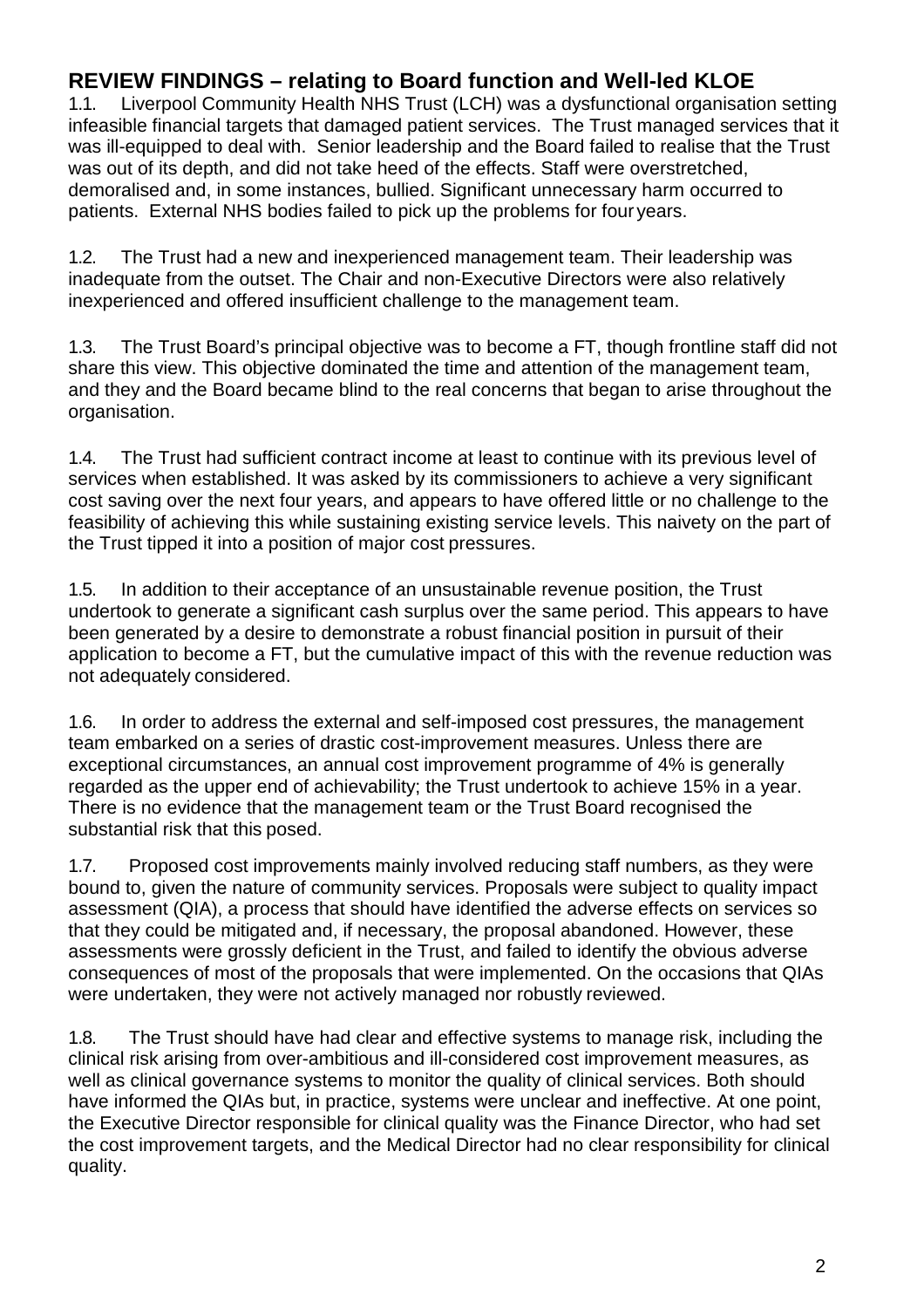1.9. This placed significant responsibility for clinical quality on the Nurse Director, but she was, for at least part of the period, the Trust's Chief Operating Officer, and therefore also responsible for achieving the cost improvement programme.

1.10. The result of this confused and conflicted arrangement was that Trust management neither identified properly the serious risks inherent in the cost improvement programme nor picked up the significant adverse consequences for services as they began to emerge. They remained focused predominantly on becoming aFT.

1.11. The adverse consequences were significant. First, many staff soon became demoralised. They had not felt involved in planning for the impact of staff reductions, and when they reported difficulty in maintaining safe and effective services, they did not feel listened to; certainly there was no evident change in the approach taken. Sickness absence levels rose, worsening staffing levels further.

1.12. Second, although it is clear that most staff tried hard to compensate for staff reductions, it is equally clear that services began to suffer despite their efforts. The incidence of patient harm incidents subject to mandatory reporting nationally rose, including pressure ulcers and falls. Other incidents, some serious, should also have been reported and investigated, but we heard repeated accounts that reporting was discouraged, investigation was poor, incidents were regularly downgraded in importance, and action planning for improvement was absent or invisible.

1.13. Third, it is clear to us that the reaction of the Trust Board to this gathering crisis in services was based on denial. The management team was still focused predominantly on becoming a FT, and reports of service problems were not onlya distraction, they would adversely affect the assessment of the Trust's capability of achieving their goal.

1.14. The initial impact fell predominantly on the middle managers, positioned between the Trust Board's insistence on pushing through the cost reductions regardless and the staff's difficulty in maintaining safe and effective care and their consequent unhappiness. Unfortunately, faced with this undoubtedly challenging position, it is clear that their response was inadequate and inappropriate and, in too many cases, included extreme action against more junior staff, amounting to bullying. Whatever its origin in the pressure they were under themselves, this behaviour was inexcusable.

1.15. When some staff attempted to raise concerns, or in some cases grievances as a result of being bullied, the response was seriously deficient. We heard repeated accounts that staff would be suspended without being told why, or what the next steps would be. In some cases, these suspensions lasted for many months without any apparent process for resolution. We heard specific examples of very poor practice in nursing management and human resources (HR). There were serious shortcomings in the leadership of both departments.

1.16. We heard that this caused significant distress to those so treated, and affected their long-term wellbeing. We have no doubt that the reports of these occurrences spread to other staff, and contributed significantly to a climate of fear and insecurity among Trust staff generally that made them understandably very reluctant to speak out about both service failures and working conditions.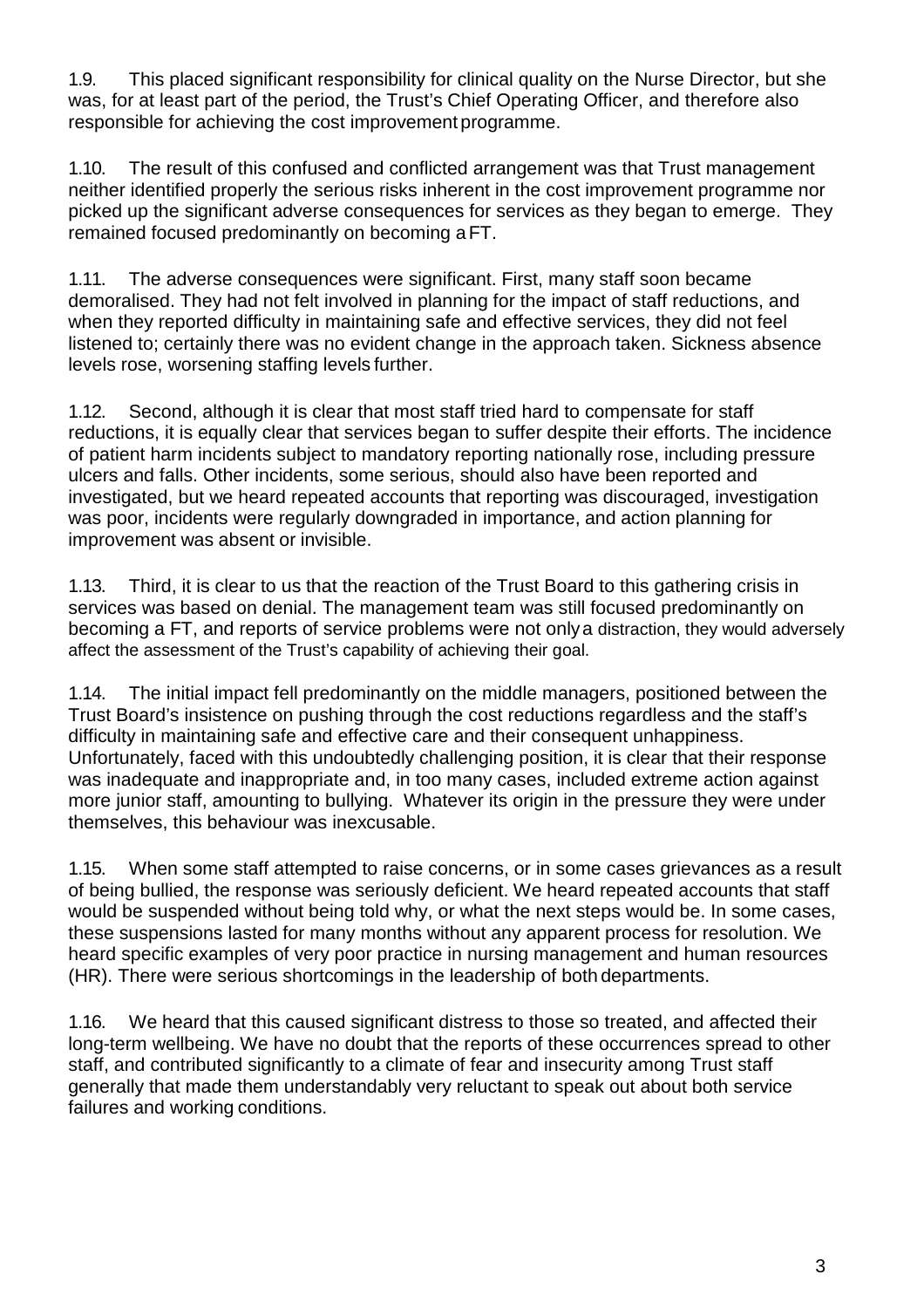1.17. There were additional problems. The Trust adopted an approach of expanding its provision. It took on responsibility for an additional geographical area – Sefton – while still struggling to manage an entirely different type of service – prison healthcare in HMP Liverpool. The acquisition of community services for Sefton caused immediate difficulties in integrating staff with a different organisational culture. Attempts to redeploy staff between localities caused friction, further worsening staff morale.

1.18. The management of prison health services proved even more problematic, with serious concerns about service delivery and some stark incidents that were not reported and investigated properly. The Trust should have recognised that it had neither the experience nor the capability to manage this service area. Their failure to realise that they were out of their depth caused significant harm to patients.

1.19. It is clear in light of all of these failings that the Trust was seriously dysfunctional. There was a lack of leadership at senior and middle levels. The Trust Board lacked the capability to see beyond its goal of becoming a FT, and failed to recognise the significant harm that its programme of cost reduction was inflicting. Demoralised staff were badly treated and sometimes bullied, and there was a failure of nursing management and HR procedures. Serious incidents causing patient harm were not reported, not investigated and lessons not learned. The result was unnecessary harm to patients.

1.20. Service commissioners did not take adequate steps to identify problems with the services delivered by the Trust. Initially, Primary Care Trust (PCT) commissioners assessed the Trust as low risk, based on their view of initial contract income. When commissioning transferred to CCGs, a reduction in contract income was proposed that was infeasible at the same level of service. When this was accepted, no concern was raised over the potential effects. The challenge of a very different service, healthcare in HMP Liverpool, also failed to generate concern among commissioners. When NHSE assumed responsibility, their monitoring was no more effective, and was marred by an undeclared potential personal conflict of interest.

1.21. External overview also failed to identify the service problems for at least four years. The Strategic Health Authority (SHA) regarded the Trust as low risk, despite its newness and the inexperience of its senior staff, and provided inadequate briefing when it was abolished and the responsibility transferred to the NHS Trust Development Authority (TDA). The NHS TDA did identify concerns but subsequently reversed its assessment for reasons we were unable to determine. The Care Quality Commission (CQC) failed to identify the extent and nature of the problems until they were alerted by Rosie Cooper MP. In part, these failures were because reconfigured organisations were coming to terms with new roles and did not communicate effectively, but this is insufficient alone to account for the missed opportunity.

1.22. Any of these external organisations could have identified the problems afflicting the Trust earlier had they looked critically at the information available to them. The primary responsibility, however, lay with the organisation statutorily accountable for the service, Liverpool Community Health NHS Trust. The Trust not only failed in its duty to provide safe and effective services, it concealed this from external bodies. Both patients and staff suffered harm for too long as a result.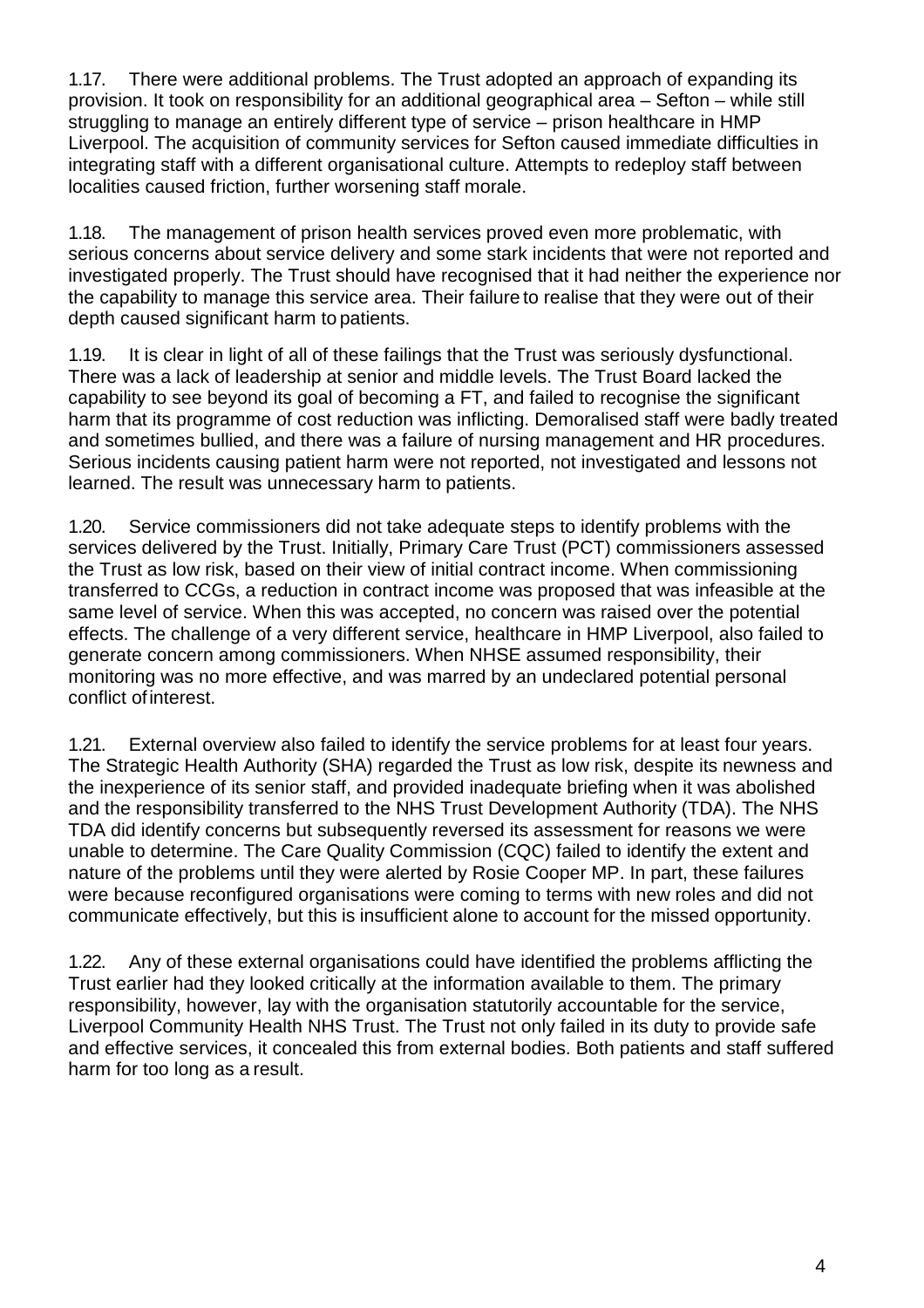## **PATIENT HARM**<br>3.1. Prevention of

3.1. Prevention of patient harm is central to the quality of health services, including their safety, and depends on some essential elements. First, clinical care must be provided to evidence-based standards, by sufficiently competent and capable staff working together in effective teams. Second, there must be an organisational culture that promotes openness and learning, with effective professional and managerial leadership and supervision. Third, there must be effective clinical governance, to enable timely identification of any deviation from the necessary standards, so that the causes are identified and corrective measures implemented promptly. We examined how each of these areas operated in the Trust, and looked for direct evidence of the effects on patient outcomes.

3.2. At the outset, we wish to highlight that we heard many accounts of staff who, when faced with significant and often overwhelming difficulties from the circumstances they were working in, responded to the challenges by putting in additional time, not taking days off, and striving to manage excessive caseloads. Staff were doing what they could to maintain patient safety and ensure that patients were treated with compassion and dignity, regardless of the difficulties.

3.3. Despite these efforts, we found the care delivered during the period of the Review to be unsafe in significant areas, that staff should not have been placed in this position, and that avoidable harm resulted to patients. The services most affected were district nursing, intermediate care, community dentistry and healthcare in HMP Liverpool.

3.4. The following sections set out our detailed findings on clinical care capability, organisational culture, leadership and clinicalgovernance.

#### **Clinical care capability**

3.5. Based on both the written evidence and what we heard from staff, we formed a clear view that clinical capability to deliver the patient care required was compromised by inadequate staffing levels, training, supervision and skills mix. We found that staff worked in a reactive environment, and prevention work was not introduced in a timely manner. Clinical competence and training were lacking in some staff; evidence- based standards were not uniformly applied; learning from incidents and serious incidents was not shared for wider learning; and staff had little time to undertake clinical and management supervision, preventing reflective practice and learning.

3.6. The Board's Serious Incident Report paper (January 2013) identified numerous safety concerns and some key themes. These were the same issues reported to the Trust Board two years later on 12 March 2015.

Themes included:

- documentation and record-keeping;
- lack of equipment;
- poor competency, training and expertise;
- effective communication; and
- supervision of staff.

3.7. These issues were common to numerous serious incidents that we reviewed. Over the period 2011 to 2014, there were 103 serious untoward incidents (SUIs)declared, and we believe that the real total should have been higher based on what we heard. There was some evidence that actions had been identified to improve these problems, but there was no evidence that effective action had actually taken place to improve practice. We found that action plans were significantly hampered through a combination of: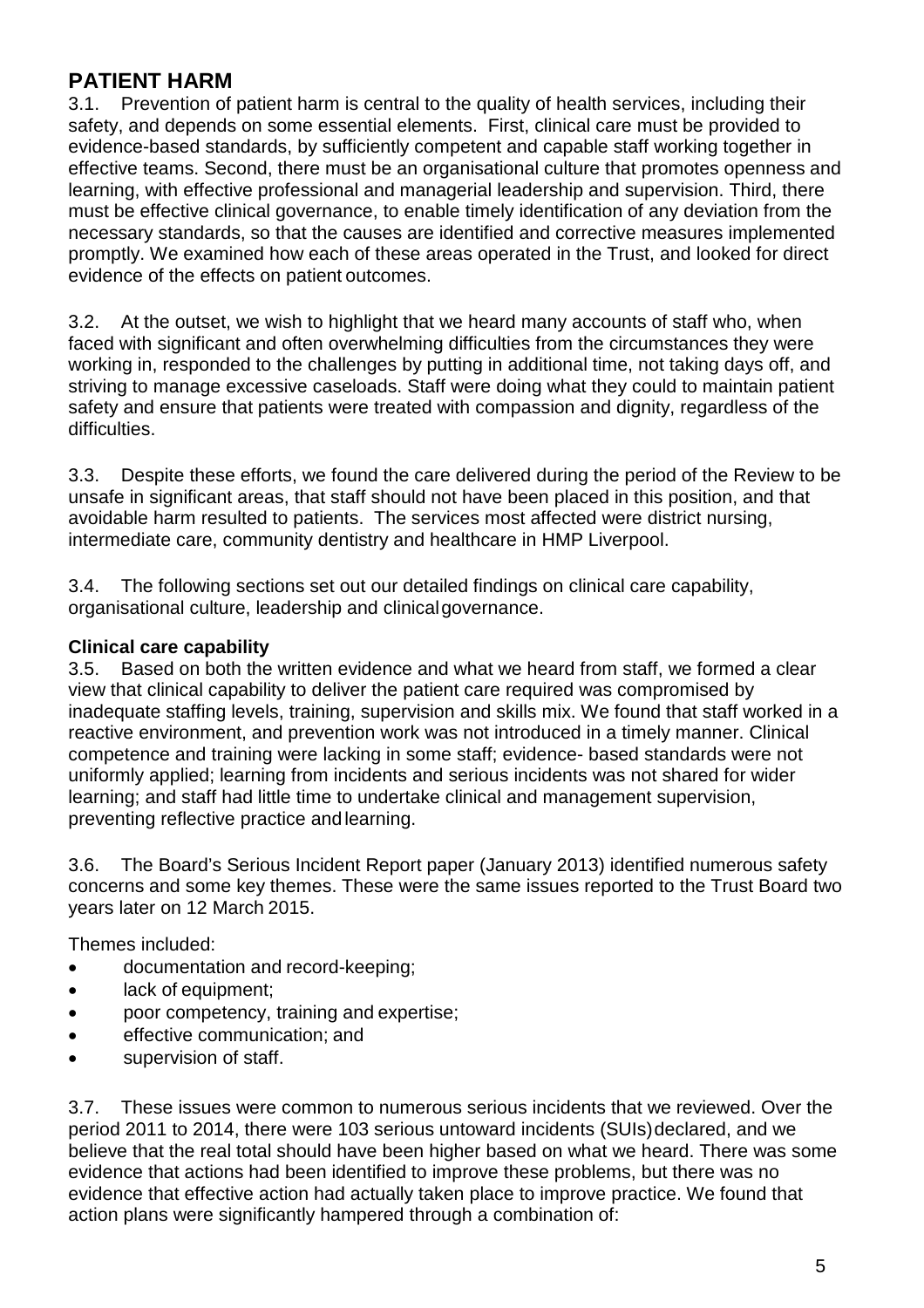- lack of identification of actual root causes;
- lack of time-trend analysis and thematic analysis;
- plans based on process actions unrelated to patientoutcome;
- failure to review whether actions had been undertaken and completed; and
- lack of evaluation to ascertain whether actions had been successful.

We consider how this affected patient outcomes in the specific areas of pressure damage and falls, as these were subject to mandatory reporting nationally, improving the reliability of information.

#### **Pressure damage**

3.8. In February 2013, the Director of Nursing, Helen Lockett, presented information to the Trust Board in a private session outlining the occurrence of 26 grade 3 pressure damage incidents over the year to date. She identified that record-keeping, documentation, assessment, wound care, supervision, equipment, training and communication had all been contributory factors and should be addressed. She also suggested that staffing problems within the District Nursing North Team had prevented senior review of a patient's care, leading to preventable pressure damage over the course of a whole year the patient had been receiving care.

3.9. These manifest failures of care and their underlying causes, including inadequate staffing levels and lack of senior review, should have been investigated as a matter of priority by the Trust and highlighted as a significant risk to the Board, but they were not. The same issues were identified again in the Board papers inNovember 2013, January 2014 and between March 2014 and March 2015, without prompting any definitive analysis or corrective action. It was not until March 2015 that a new, Interim Director of Nursing, Amanda Pye, produced some thematic and trend analysis that identified explicitly that the same problems had been recurring, uncorrected, for more than two years.

3.10. The number of significant and repeated identified root causes related to incidents alone should have alerted the management team, Director of Nursing and Trust Board to the serious failings that were taking place over this period. The underlying problems were not addressed in any of the actions. Instead, the word "reinforce" was regularly used in Trust Board papers, as in:

- reinforce the need to undertake assessment;
- reinforce the need to complete documentation;
- reinforce the need to undertake wound assessment;
- reinforce the importance of timely referrals;
- reinforce the need for staff to have Personal Development Plans; and
- reinforce the need for good communication.

All of these actions were to be disseminated to staff in front of colleagues at "share and learn" sessions.

3.11. It appears that at no point was it reported to the Board or to commissioners that there may be an underlying cause related to staffing levels, competency, training, supervision and skills mix. Appraisals and supervision had been highlighted as a shortcoming of staff undertaking them, but not in relation to the time allotted to do them. The information we received indicated that District Nursing teams had not been undertaking timely risk assessments nor using a preventative framework for pressure damage. As a result, pressure ulcers developed that could have been prevented, and had to be managed reactively.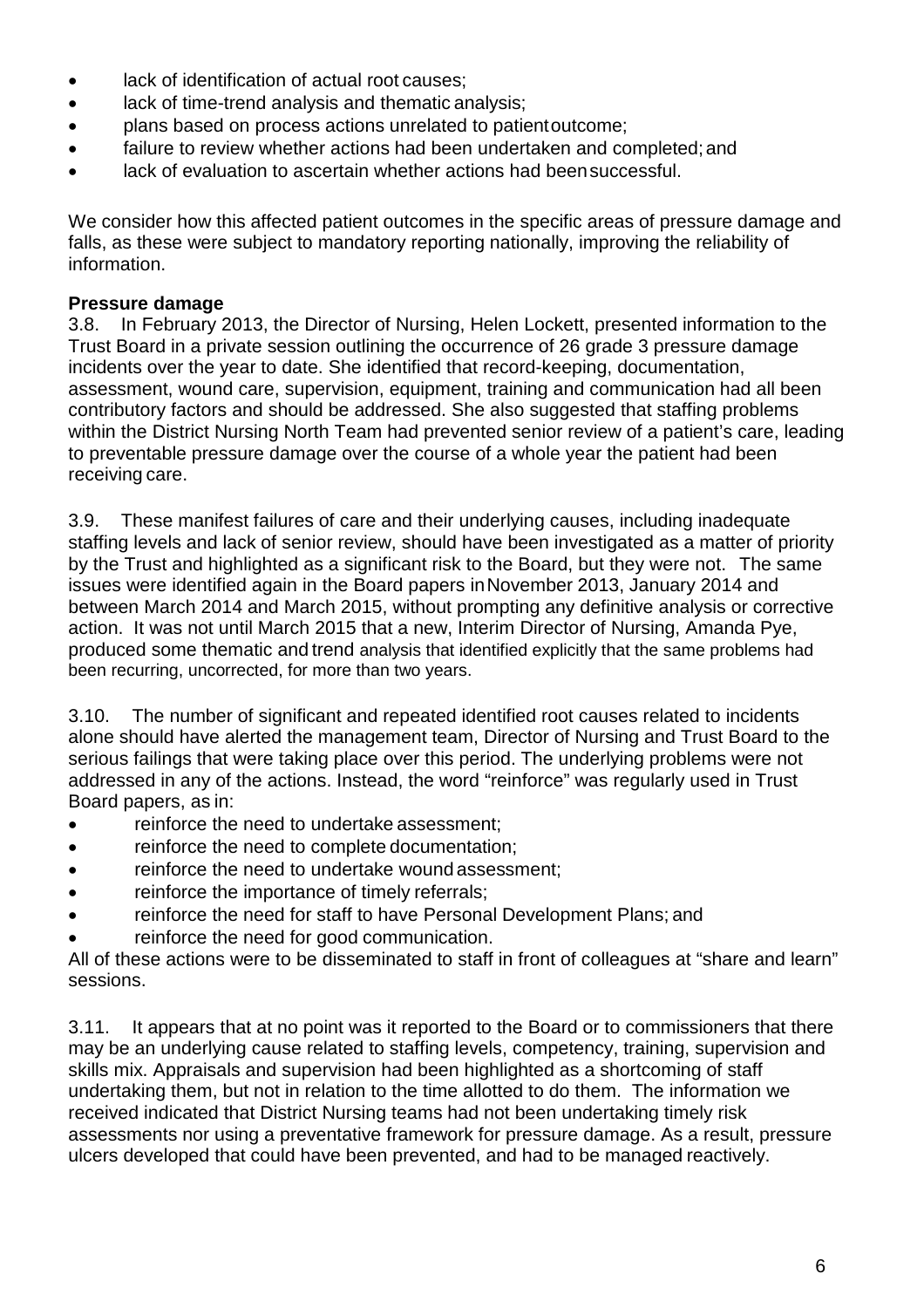#### **Conclusion**

3.12. On reviewing Serious Incident Reports in 2012/13, we found numerousadditional concerns over the care of established pressure sores. These included a lackof follow-up risk assessments, delayed equipment deliveries resulting in patients waiting too long for pressure-relieving mattresses and cushions and a lack of timely visits by the skin specialist team as the service was struggling to meet demand. We also saw evidence of failure to recognise wound concerns such as hypergranulation (a relatively common phenomenon which can affect healing time), a serious lack of care plan record-keeping, lack of competence in wound care management resulting in moisture lesions deteriorating into pressure damage, and failure to escalate concerns promptly.

3.13. The cumulative impact of all of these factors caused further deterioration in pressure ulcers that was unnecessary and avoidable.

## **Falls**

We found that, although significant work had been undertaken to reduce thenumbers of falls, falls risk assessments were not being undertaken as often as they should, associated with poor care planning in bed-based services.

3.14. In December 2012, the results of a falls audit were presented to a meeting of the Integrated Governance and Quality Committee **(IG&QC, 18th December 2012),** a subcommittee of the Board chaired by Sue Ryrie, a non-Executive Director. This was reported as identifying:

- a lack of care planning 37% of staff reported not writing a care plan after an assessment;
- a lack of knowledge within the workforce; and
- a lack of staff who had heard of required key elements after training.
- 3.15. The same themes were identified six months later **(IG&QC, 4th June 2013)** when highrisk incidents highlighted:
- poor record-keeping;
- lack of clinical records and content:
- staff not applying training on key themes; and
- failure to investigate incidents due to incomplete records.

3.16. The committee expressed its concern regarding this and Sue Ryrie (Chair/NED) commented on the failure to apply training in practice. The Director of Nursing, Helen Lockett, is recorded as responding that the Trust was due to commence peer review systems and that a peer review plan would be completed and submitted to the IG&QC in October 2013. We found no evidence that this report was everpresented.

3.17. A 'deep-dive' review into falls (April 2012 – March 2013) identified that 15% to 20%of patients who had fallen had no care plan in place to proactively manage their falls risk or improve their confidence and mobility status. It also identified four patients who had fractured their hips – incidents that had not been reported appropriately and categorised as a serious incident by the Intermediate Care Service. A lack of appropriate reporting as well as care planning are serious patient safety markers that should have prompted immediate action and a review of the reporting culture in the Trust. We found a note in the committee minutes that work was ongoing to ensure accurate reporting, but we failed to find any evidence that even this inadequate response was followed through. Improvement work to address falls was apparently under way though, as in April 2014, the Board received a report indicating that 98% of inpatients had falls care plans in place. The figure for community patients, however, remained at only 37%, calling into question the timeliness of intervention into question.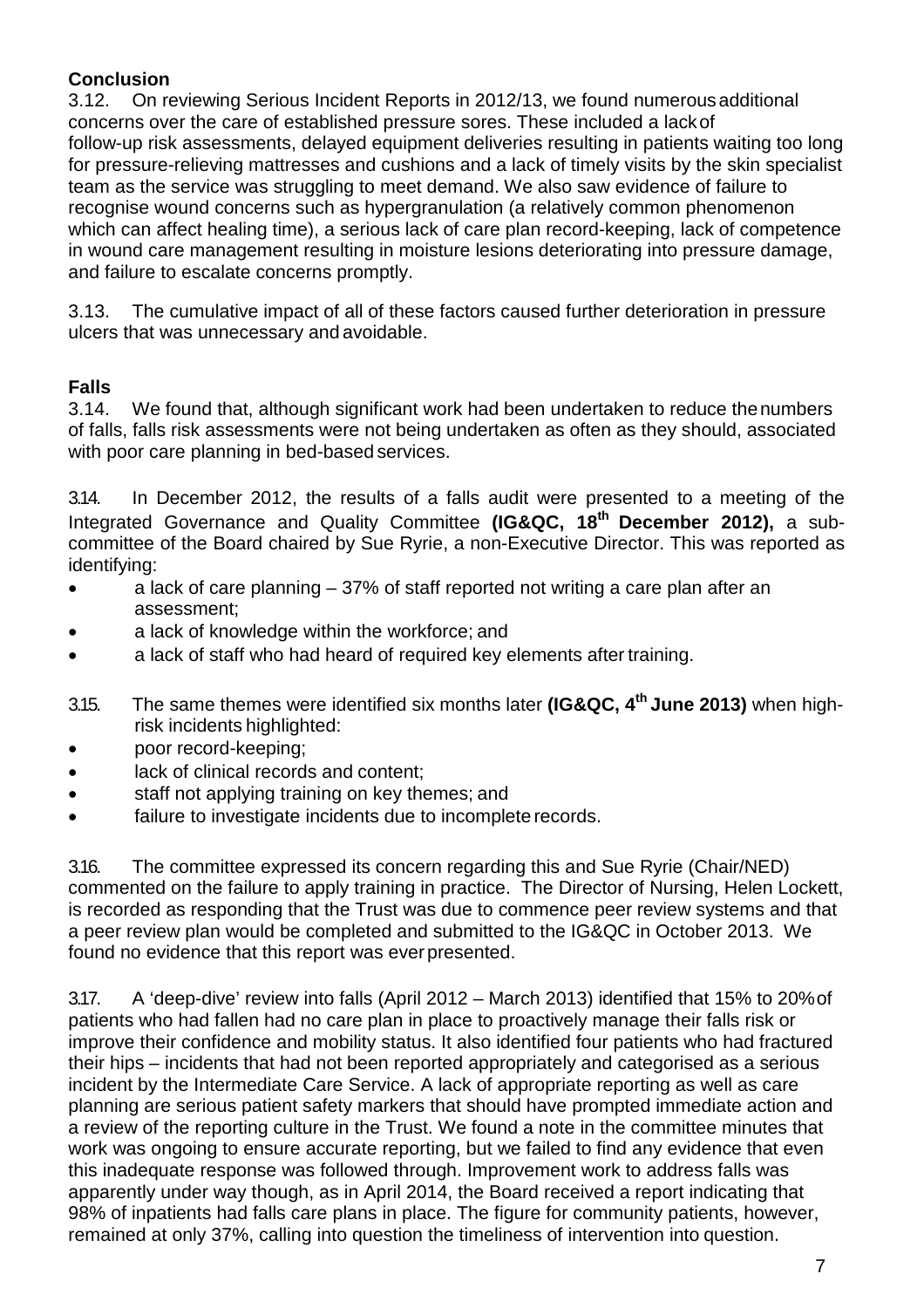## **Other evidence of harm**<br>318 We found addition

*3.18.* We found additional evidence of harm in other areas, albeit less direct. Meeting records in June 2013 refer to "*the increase in complaints in relation to staff attitude and communication"*. Work on this was said to be "ongoing", but it is difficult to see what assurance the non-Executives were able to take from this statement. At the same meeting, Bernie Cuthel (Chief Executive) stated that: "*it is not an improving picture".*

3.19. Similar themes were highlighted in relation to other serious incidents, including medicines management, where there was a weakness in control, inappropriate storage, staff administration errors, staff awareness and failure of staff to comply with Trust policies.

3.20. In 2013/14 the records indicate that there had also been an increase in compensation claims against the Trust. The Trust identified that it was unable to defend these claims due to incomplete actions by managers, a lack of robust control and monitoring of action plans and a need tointegrate governance and quality.

#### **Conclusion**

3.21. There was evidence of unnecessary patient harm, and overall levels of harm-free care within the organisation should have been higher. Although staff were attempting to implement strategies of improvement, they lacked the pace and effectiveness required.

#### **Organisational culture and leadership**

3.22. We found serious shortcomings in organisational culture and leadership, including failures of communication and teamworking, intolerance and a culture of blame. Poor leadership, combined with a Human Resources (HR) department that was not fit for purpose and a lack of management training resulted in staff working in a climate of fear, to their significant detriment.

3.23. During complex care management, clear goals should be in place and agreed with the patient, which all team members should be aware of and able to communicate. As part of a team, all staff should know the part they play in improving the outcome for the patient and for the optimum delivery of care. This requires regular assessments, reviews, handovers, briefing and feedback among team members to encourage strong professional relationships and trust, seamless care delivery andan environment of transparency, especially to prevent delays in care. Good communication requires active listening, comprehensive conveyance of all information required, good multi-disciplinary working and appropriate use of technology.

3.24. We found significant failures of multi-disciplinary teamworking, with poor communication leading to inconsistent and flawed handovers, both within teams, across different agencies and across management and leadership at all levels. Clinicians were not actively engaged in decision-making processes and opportunities for active treatment in a timely fashion were lost due to a lack of cohesive working.

3.25. We found that staff had insufficient expertise and time for adequate handovers, and lacked training and time to ensure good record-keeping and documentation. They also lacked time to reflect and learn and implement a sustainable system ofindividual performance review to allow clarity on both organisational targets and their own objectives and performance. Teams had inconsistent training, supervision and appraisal processes in place, and little time for senior clinical review of work and skills mix. The ability to put in place improvement plans was severely constrained by the lack of suitably trained staff and the imposition of cost improvement plans (CIPs) that had a direct impact on the quality of services provided.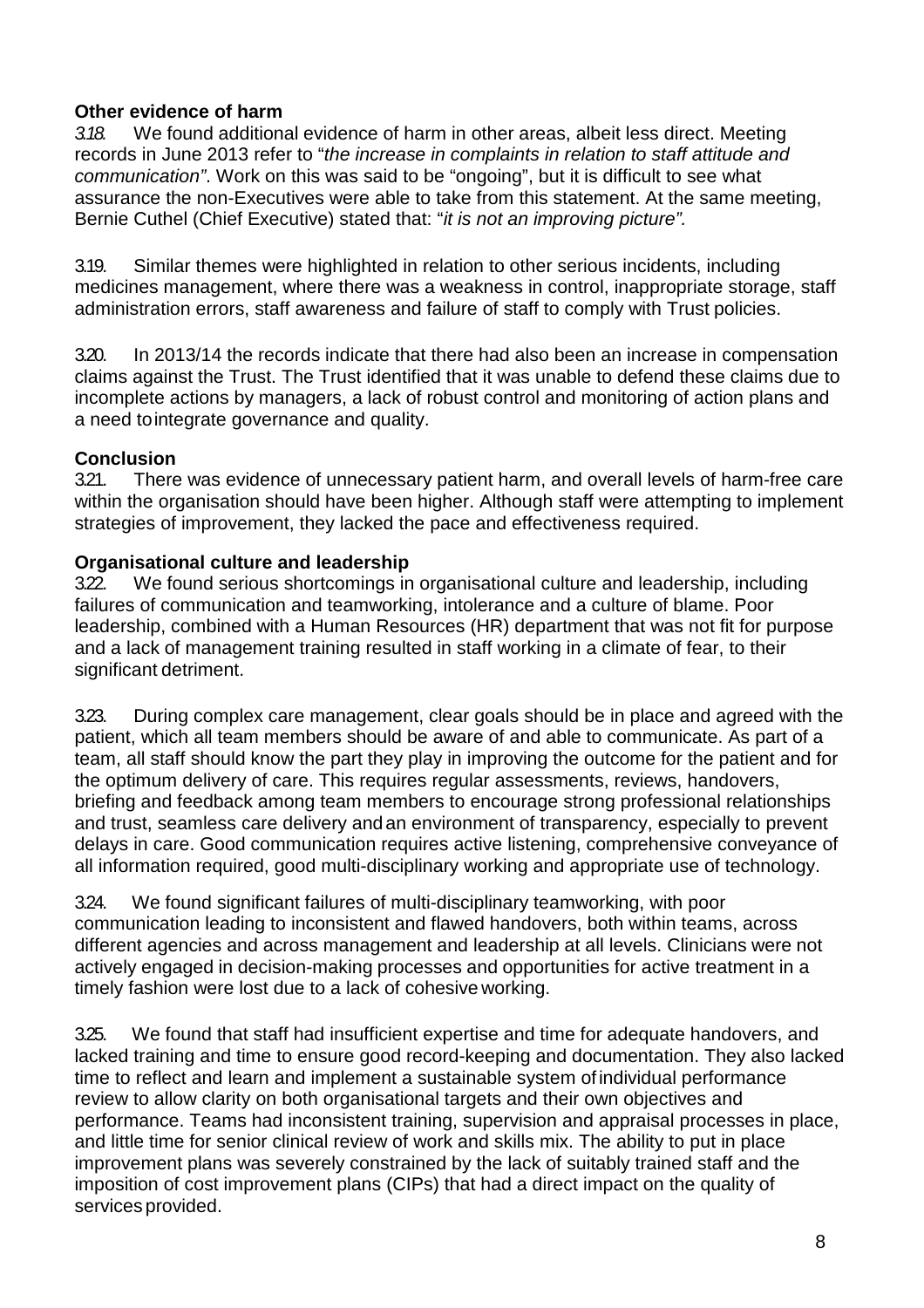3.26. A 'just' culture is one where openness and transparency is an essential ingredient to identify the root cause if care falls below standards, or when care doesn't go according to plan. This requires staff to work in an open and transparent environment, where staff disclose incidents and are able to identify near-miss events to prevent adverse events on care. It also requires staff to pursue a duty of candour process with patients and relatives when a patient safety event occurs, and to instill public confidence.

3.27. We heard repeatedly that rather than a 'just culture', staff worked in a culture of intolerance, disbelief and fear, with a clear lack of care for the workforce. This hampered their ability to provide services to the standard required and impaired their willingness to declare incidents and learn from them.

3.28. We also heard repeatedly that the HR Department in the Trust was chaotic. HR managers failed to follow the Trust's own procedures and were inadequate in communicating with those staff subject to apparently arbitrary disciplinary processes. As a result of this, we heard and saw documentary evidence of some appalling instances of staff treatment, including individuals who were suspended for prolonged periods with no apparent rationale or process for resolution.

*3.29.* The evidence we saw and heard confirmed that management of the organisation was excessively top-down, with a punitive and blame culture that spread throughout the organisation. Management and senior leaders in the organisation were aware of the poor training figures and appraisal rates and, in the Advisory, Conciliation and Arbitration Service (ACAS) Report of June 2014, staff reported *"They were just told to fix it".*

3.30. This culture was reflected in the approach to the safety incidents that continued to occur. Staff were exhorted over and over that taking the correct action must be reinforced, regardless of the poor understanding of root causes and the constraining factors such as lack of adequate staff time, training and expertise.

*3.31.* A particular feature of the Trust's approach to safety incidents was "scoping meetings". These were described in numerous interviews as the meetings at which incidents were discussed and reviewed and actions agreed. This environment was described as "*an interrogation and a frightening experience, where staff felt blamed for incidents that occurred, leading to feelings of stress and anxiety".* We heard of staff having sleepless nights prior to the meeting and feeling physically sick before attending the meeting. Middle managers told us that *"…you certainly approached the meeting with trepidation".*

3.32. This was replicated elsewhere in the Trust's management processes. One regular senior meeting, the Transformation Board, was described by one interviewee as *"an awful experience, hideous. I had to prepare for a week beforehand as I had the highest Cost Improvement Programme in my services at 20%, which was impossible to achieve, due to small teams and economies of scale".* Addressing staff inappropriately by shouting or finger pointing had been the norm within the Trust, according to the experiences of many interviewees, and this kind of behaviour was replicated down the organisation.

3.33. The evidence that we heard and saw amply confirmed the existence of a bullying culture within the Trust, focused almost entirely on achieving Foundation Trust (FT) status. Inadequate staffing levels, poor staff morale and appalling HR practice went unheeded. This was the end result of inexperienced leadership that was not capable of rising to the challenges presented by the Trust.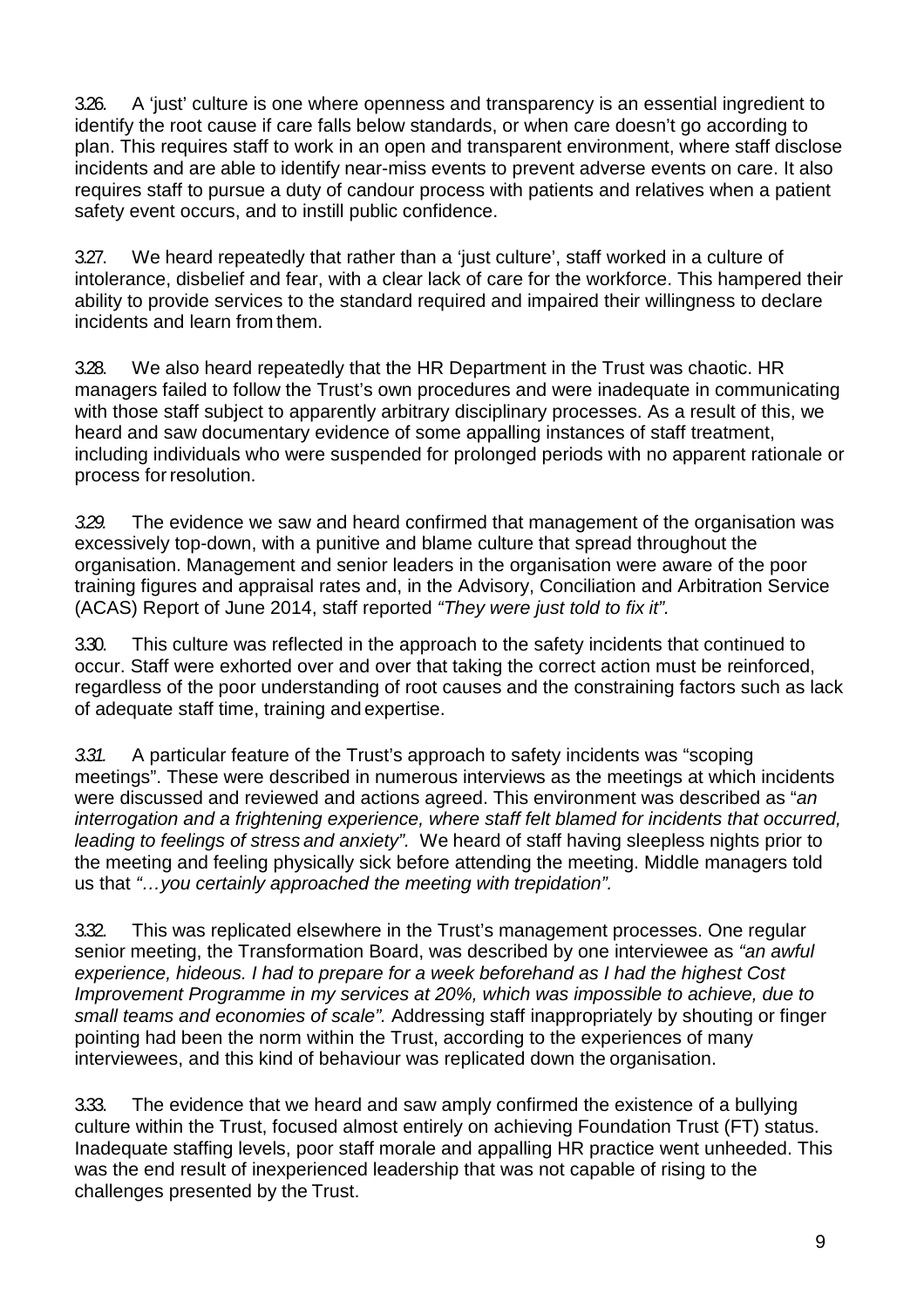3.34. At the same time, staff were struggling to cope with the effects of the draconian cost improvement programmes imposed by the Trust. In February 2013, the HR Director, Michelle Porteus, presented the workforce plans for the next two years to the Board in a closed session. Significant staff reductions were required in district nursing, dental services, medicines management and dietetics. Three of these areas were already being highlighted as a cause for concern, partly as a result of staffing shortfalls. There was no apparent recognition of the irony inherent in this being taken to the same Board meeting that had earlier considered the implications of the Francis Report into failings at Mid Staffordshire NHS Foundation Trust.

3.35. District Nursing posts were to reduce by 24.3 whole time equivalents (WTE) in 2013/14 and another 24.3 WTE in 2014/15. This was to be achieved by freezing all vacancy recruitment as well as introducing voluntary redundancy and retirement. Dental staffing was also to reduce by 21 WTE in 2013/14 and 15.5 in2014/15. These were significant reductions, particularly in District Nursing, which was already overstretched, and had highlighted their difficulties in maintaining quality and safety due to vacancies.

3.36. The justification for these reductions was apparently a comparison with national workload figures. No heed was given, however, to whether a "like-for-like" comparison was being undertaken (for example, the Trust's use of a comparator based on high-street dentistry, despite community dental services dealing with a different patient group), and blanket reductions were imposed with no apparent clinician engagement in the planning.

3.37. Recruitment at the Trust had been outsourced to Capita, and we heard numerous accounts of delays in recruitment, sometimes more than three months for a single post. Clinicians were not involved in the vacancy review panel process that hadbeen introduced and we heard of District Nurse Team Leaders having to repeat vacancy requests and, on occasions, waste valuable time "lobbying" senior managers to attend the vacancy review panel to plead their case for them. Service managers described merely receiving an email advising whether or not a vacancy had been approved for recruitment.

3.38. This process compounded the problems of short-staffing and increased the pressure on services. Although some concerns were voiced at Board meetings about the effect on patient services and staff morale, there was no discernible impact on the policy of staff reduction. We found no evidence that staffing levels or recruitment plans were being reviewed, or that the impact of staffing reductions on service quality was being evaluated or monitored.

3.39. The impact on staff was clear. In interviews we heard from staff who had worked long hours with insufficient breaks, and staff who had been actively told not to report incidents. We also heard that sickness absence from work-related stress was a regular occurrence, but that many staff had a "heads-down" mentality because of the blame culture they were in and their fear of recriminations.

3.40. According to Board minutes in 2013, a whistleblowing policy had been in placesince 2010, allowing staff to raise concerns in an open and transparent way. This was not the reality on the ground for many staff. We heard consistent accounts that whistleblowing or raising concerns was discouraged and that staff who raised concerns were ostracised by their manager/leader and later let down by HR. Others were fearful of losing their job.

3.41. The difficulties for staff were compounded further by a HR function that was not fit for purpose. The effects were sometimes extremely serious in nature, with no proper investigative processes being put in place for staff suspended for prolonged periods.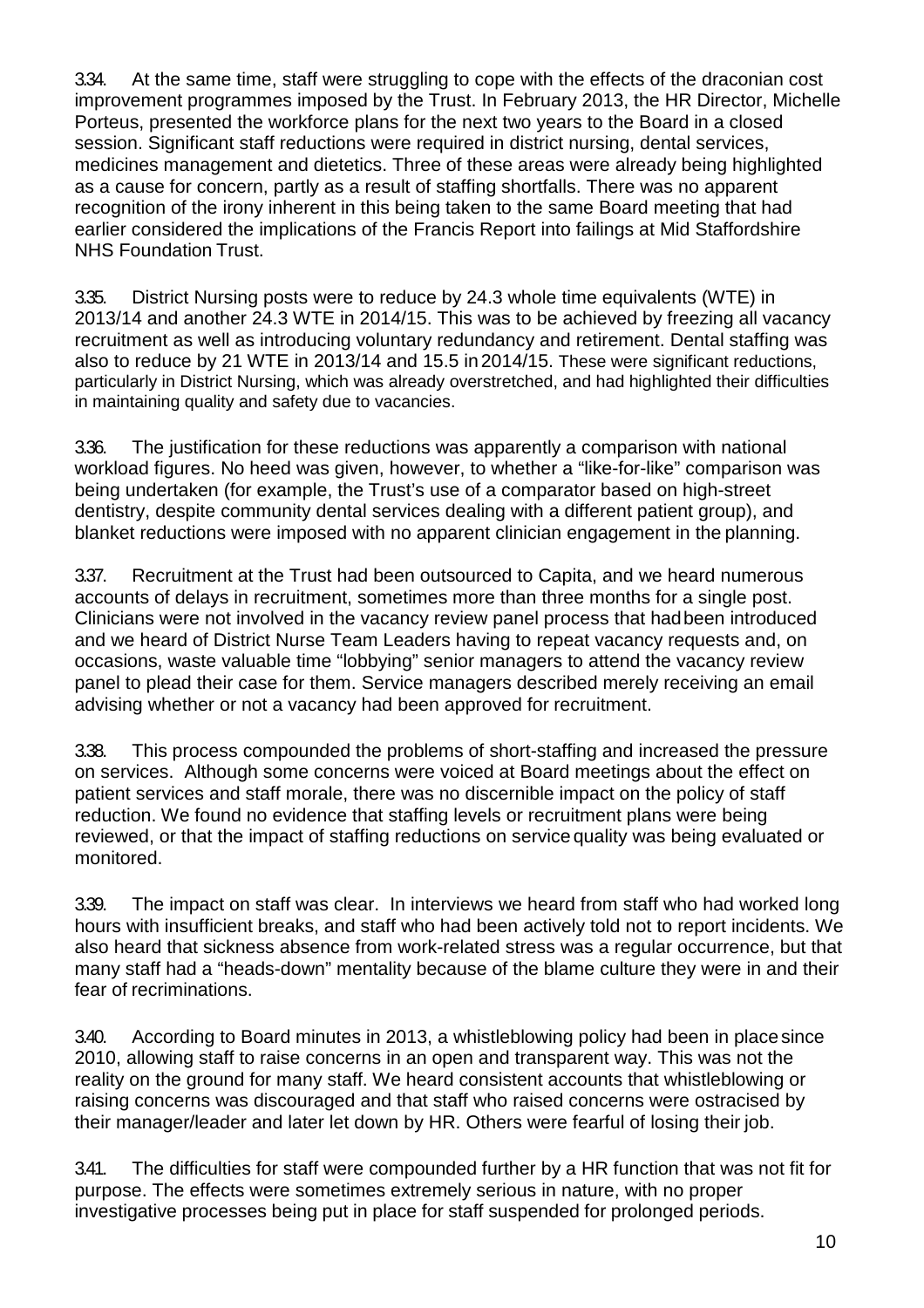As a result, a backlog built up of outstanding HR cases that the department was unable to cope with. In 2014 this amounted to 332 employee-related cases including *"… 26 grievances, 11 disciplinaries and 100 sickness-related cases… Many of these were not reported to the Board."* (Jill Byrne, Interim Director of Nursing, April – October 2014)

### **Conclusion**<br>342 The c

The combined effect of crudely applied workforce reductions, a heedless, bullying organisational culture, and a HR function not fit for purpose was devastating for staff and patients. We heard harrowing accounts from staff who clearly still bore emotional scars from the events, and the impact on patient care was evident from the nature of repeated safety incidents. We are in no doubt that the underlying cause behind all this was the inexperience and unsuitability of the senior leadership of the Trust, and their inability to recognise that they were unable to cope with the challenge.

## **Clinical governance**<br>343. Effective clinica

Effective clinical governance is a requirement of all NHS providers, to ensure that patient safety and clinical effectiveness are monitored and improved, and that any lapse in standards of care is identified and rectified promptly. It depends on good information, systems to monitor and analyse, and leadership to ensure that signals are not only identified but are also acted upon. Good clinical governance depends on proactive intervention, particularly to ensure that risks are identified and that learning from safety incidents leads to improvement.

3.44. We found clinical governance systems in the Trust to be poorly developed, with a lack of coherent communication from the frontline of service delivery through to the Trust Board. There was sufficient data on safety incidents to be able to identify and act on trends and recurrent themes, but analysis was poor. Important root causes were missed and staff were blamed instead. Action plans that were identified were not followed through and there was little knowledge of which actions had been completed and which had not. As a result, serious incidents recurred again and again, causing unnecessary harm to patients, when lessons should have been learned from the outset.

3.45. A 'never event' is described by the NHS Policy and Framework (October 2012) as a serious, largely preventable patient safety incident that has the potential to cause serious patient harm and should not occur. It is particularly important that never events that may occur are treated very seriously and investigated thoroughly to prevent recurrence. We were dismayed to find that six never events of a similar nature had occurred in the Trust, and that the Trust had failed in its duty to learn from the first occurrence to the last. We found a similar pattern of failure to find the underlying causes in the investigation of other patient safety incidents, and failure to implement improvements.

3.46. We found that risk assessments of clinical services were delayed or left incomplete, ostensibly because staff were under-resourced for the work required of them and, not surprisingly, chose to prioritise patient care. Staff training, clinical supervision and appraisal processes were inconsistently applied and oversight of the unregistered workforce was not as robust as it should have been, leading to delays in review of care or inappropriately applied care delivery.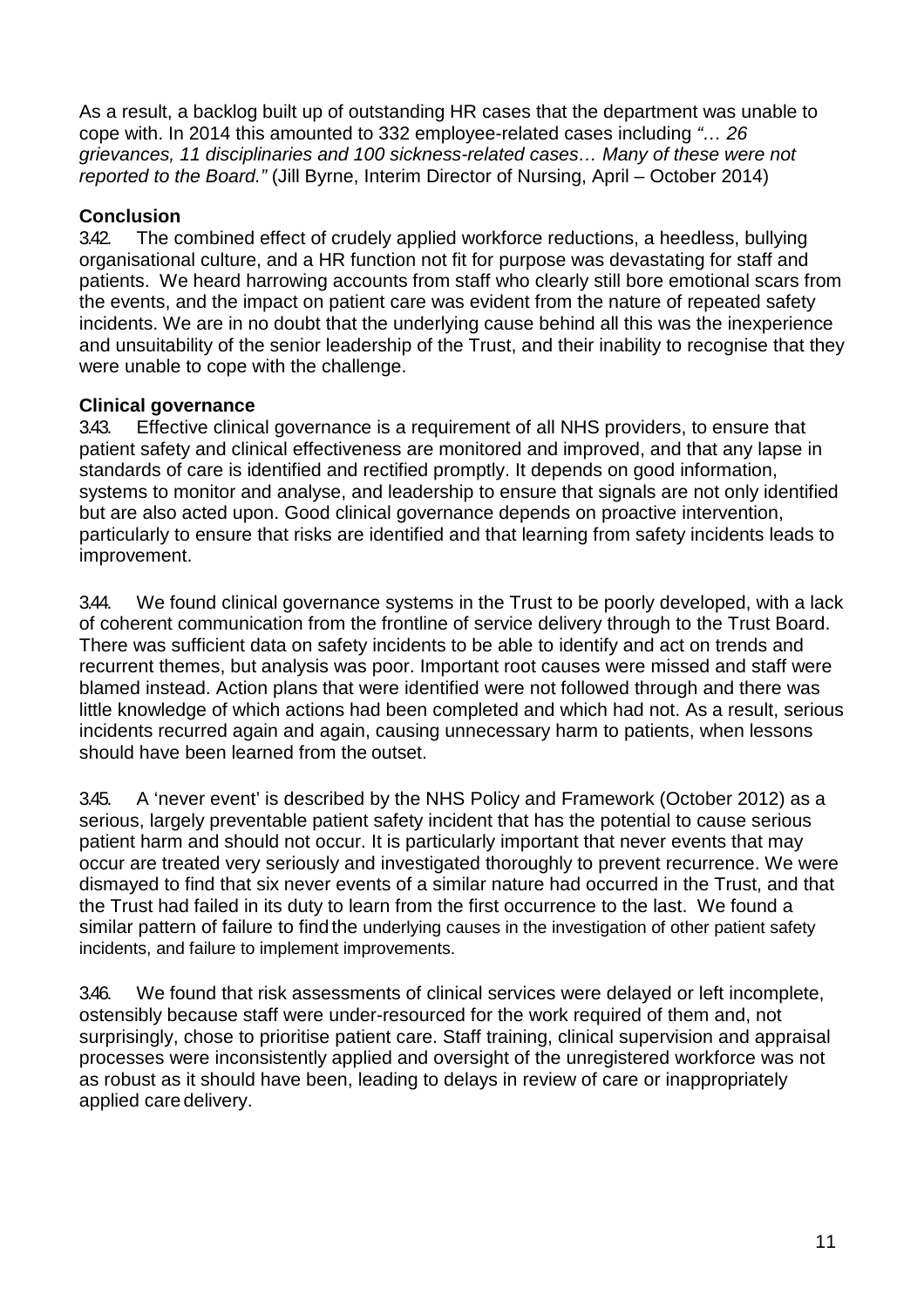3.47. Clinical leadership, particularly at a senior and executive level, was poorly developed and showed clear signs of inexperience at that level. At executive director level, clinical leadership was inconsistent and subject to change. The Medical Director, Craig Gradden, who took up the post in February 2012, lacked experience of the role and had only limited knowledge of community healthcare having practised previously in a specialist field. Both the Medical Director and the Director of Nursing, Helen Lockett presented papers to the Board that lacked assurance that clinical incidents were being dealt with appropriately. It appeared that the non-Executive Board members lacked the expertise to challenge or seek further assurance.

3.48. The Board's inexperience was replicated throughout the organisation, resulting in failure to get a grip on governance and quality improvement. It was clear from those interviewed that the main area of focus for the organisation was on achieving FT status, and quality and staffing levels were secondary to financial stability. This led, in our view, to clinical governance being significantly under-emphasised in the organisation, partly because it was seen as of lesser importance and partly because any messages concerning unsafe care and staffing levels would jeopardise the FT application.

3.49. Clinicians were not routinely party to discussions about quality of care and quality impact assessments (QIAs). Staff told us that they felt unheeded when raising concerns and were blamed when incidents occurred. This led to a lack of openness and transparency in working practice, breakdowns in multi-disciplinary working and an "us and them" attitude between clinicians and others. All of this prevented any constructive approach to learning from safety incidents and reducing risks.

3.50. We did see evidence that the Trust's corporate governance team did attempt to assess risk and develop plans for improvement – for example, to reduce the incidence of pressure damage and patient falls – but the information was not used effectively or routinely shared appropriately across the organisation, and action plans were not implemented or monitored. Consequently, learning was lost, adverse trends in services were not identified and the same type of incidents were allowed to happen repeatedly.

*3.51.* The Head of Clinical Quality at the time highlighted: *"Root cause analysis action plans were not signed off or reviewed to ensure action had taken place. A lack of scrutiny had been in place and it was felt that numerous layers between corporate and frontline teams may have added to the difficulty in communication".*

3.52. There had also been some attempt to benchmark data through the National Reporting and Learning System with other organisations, but information was not used effectively to make improvements. Examples of incidents highlighted that happened repeatedly included:

- falls with fracture in the intermediate care wards;
- deaths in custody at HMP Liverpool;
- pressure damage; and
- never events in dentistry.

3.53. We were told during an interview that, "*you* d*on't know what you don't know".* This was certainly true of the Trust then, but there were ample opportunities for the Trust to have recognised their lack of knowledge at the time.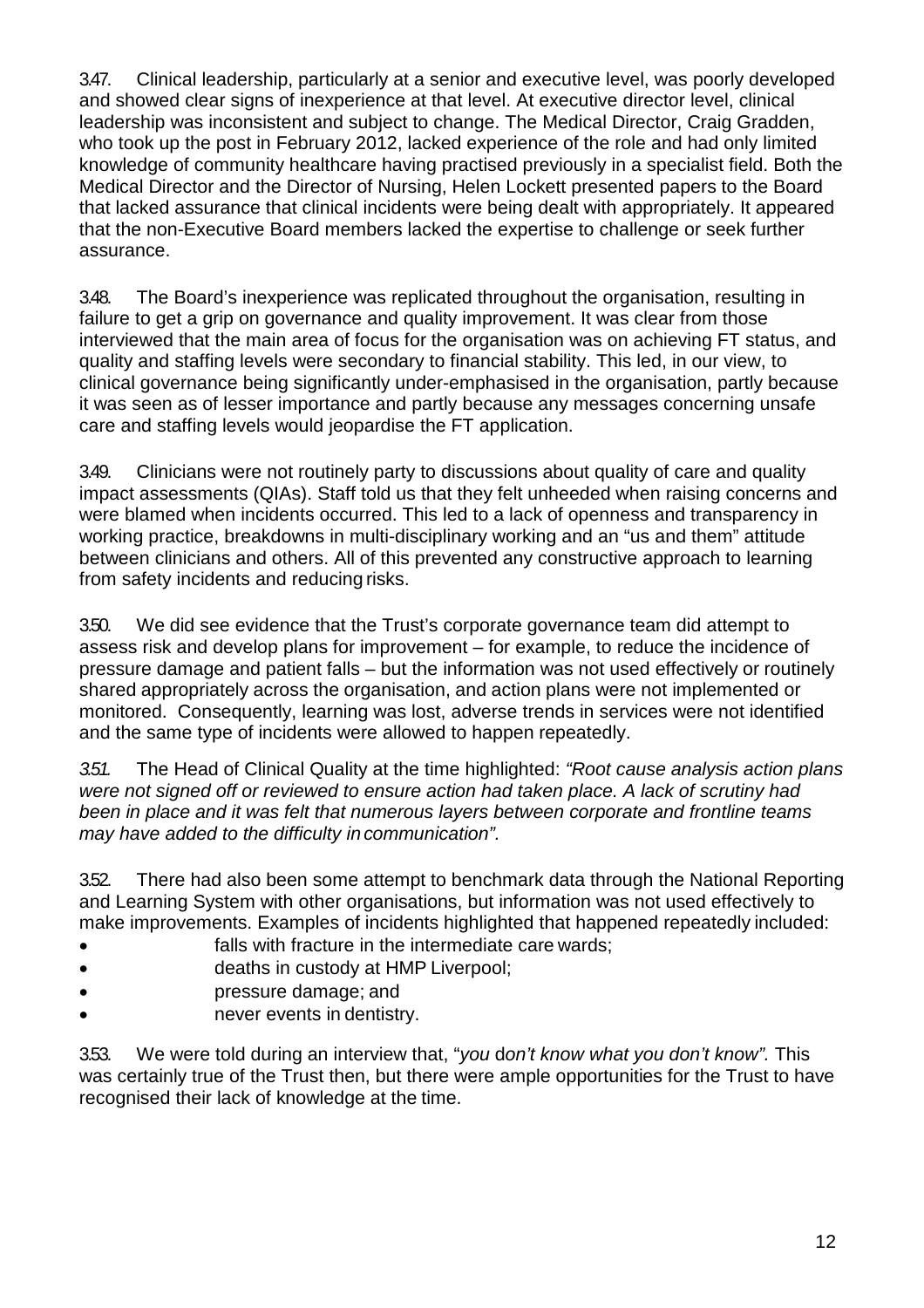3.54. Prime responsibility lay with the IG&QC of the Board, but our Review revealed that the minutes of these Committee meetings were of poor quality, with confusion over issues raised and responsibilities for action. It was difficult to track progress on any matter without constant reference to previous minutes, and this must have created difficulty for those dealing with them. We could find no evidence of the monitoring of minutes and actions by the Committee Chair, and there was no action log within the papers.

3.55. The IG&QC records revealed numerous additional problems:

- lack of attendance at meetings, highlighted on numerous occasions, resulting in frequent absence of updates;
- meeting papers not produced;
- insufficient time available to discuss items, also highlighted numerous times by Committee members;
- concerns raised that the governance team downgraded some incidents without a clear rationale;
- lack of ownership of actions and lack of direction;
- concerns raised about continuing serious staffing issues not being addressed;
- updates not produced on continuing actions, despite service leads being asked repeatedly for them;
- risk registers remained incomplete and not updated;
- SUIs remained unresolved for months:
- unresolved training issues, including mandatory/SUI/customer care training;
- action plans not produced to time and not implemented;and
- a lack of communication concerning processes and governance.

3.56. We were very concerned to note from repeated minutes the poor attendance at this Committee by key personnel, particularly including the Nursing and Medical Directors. The two most senior clinicians in the Trust should have shown leadership in engaging visibly with these issues, however hard-pressed they may have been.

3.57. On those occasions that clinical quality (including patient safety) was discussed at the Trust Board, similar problems were evident. Patient safety incidents were reported in Part Two of Board Meetings, when the Board met in private session. Scrutiny of the papers did not demonstrate an open approach to learning nor any appreciation that there were important underlying causes in the pattern of repeated incidents. No link was made with repeated incidents and complaints or with staffing levels. The minutes indicate that there was little meaningful questioning over repeated incidents of the same type, and little challenge to suggested actions that were inadequate. In our view, this was due to the inexperience of the Board members.

3.58. On paper, a committee structure was in place that should have informed the Trust Board. A divisional, corporate and executive quality group and committee structure was designed and introduced to enable two-way communication of quality information. However, clear escalation between these groups did not always happen; the organisation used multiple names for the same committee, causing confusion; attendance was inconsistent; some agenda items were not escalated and those that were escalated were not always acted upon; and, again, actions were not undertaken or reviewed. In our view, the Committee structure was ineffective and failed to relay information from the frontline of service delivery.

3.59. We found no evidence that anyone was held to account for delivery of actions arising from safety incidents or risk assessments, and many remainedincomplete.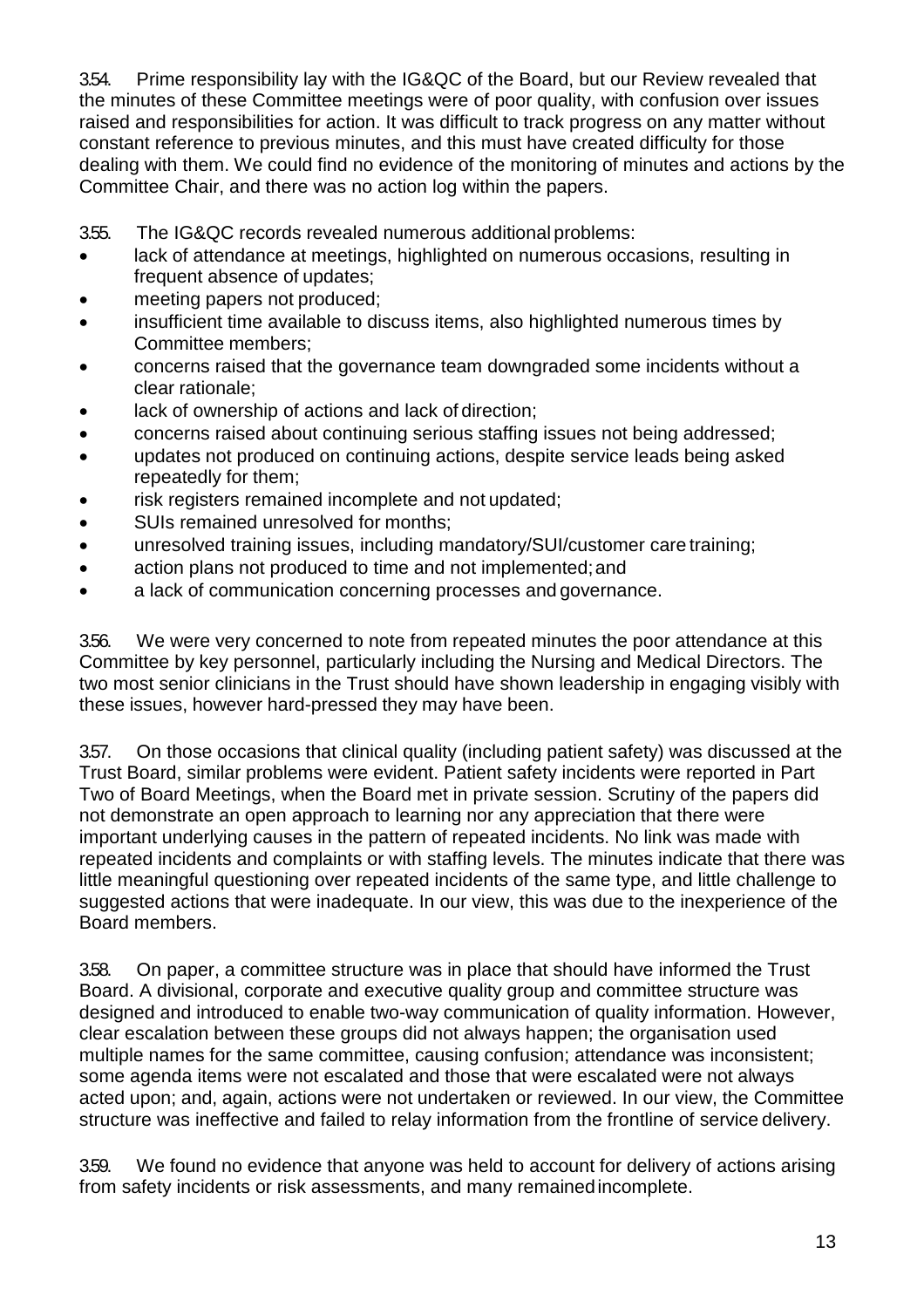3.60. A critical review of clinical audit was carried out by the Trust's internal auditors, and presented to the IG&QC in April 2013 by the Medical Director, Craig Gradden. The review identified two problems: failure to make improvements in practice identified from clinical audit; and failure to monitor plans to report on the state of implementation. The review recommended changes to improve both aspects, but these were not adopted, as they were argued not to be the responsibility of the management team, and because existing meeting agendas were already oversubscribed. This failure to respond to the findings of the internal auditors entirely misses the point that opportunities would not be taken to improve those services with significant problems, including, for example, pressure damage andfalls.

## **Conclusion**<br>361. It is cl

It is clear to us that there were abundant warnings of the developing service problems, and these alarm bells should not have been ignored by the Trust Board. However, the Trust's clinical governance systems failed. This does not reflect well on those responsible for operating the systems, including clinical leaders, nor on the Trust Board that was responsible for ensuring that clinical governance was fit for purpose.

3.62. The lack of effective clinical governance was belatedly recognised by the former Chief Executive of the Trust, Bernie Cuthel, when we interviewed her. She said that *"governance systems were not strong enough, unions didn't come to me often enough, the formal governance structure didn't pull out themes and actions and the integrated governance and quality committee was not functioning as well as it could."* While this is all true, in our view, it overlooks the fact that the CEO, as Accountable Officer for the Trust, was responsible for ensuring effective clinical governance.

#### **Patient outcomes**

3.63. In setting out our findings on clinical care capability, organisational culture and leadership, we have already identified many examples of avoidable patient harm. We are in no doubt that, not only were patients harmed, the same type ofincidents recurred unnecessarily because of repeated failure to learn.

3.64. Due to the poor standard of incident reporting and investigation, it was not possible to quantify how many patients were affected. We asked those staff we interviewed whether they considered that patients had come to harm as a result of the events over the Review period. We heard repeated answers from staff that they were either aware of instances of harm, or they were of the view that patients had been subject to delays (or hurried interventions) that increased the risk ofharm.

3.65. It was clear to us that staff were greatly affected by the memory of these events and the effects of their actions on patients, and that this was also part of the harm that had been caused.

3.66. We had particular concerns about two specific areas – dental services and prison healthcare – and these are considered in further detail below.

#### **Dental services**

3.67. There were five never events in dental services over the review period: all of these were "wrong site tooth extractions". Every never event must be reported, thoroughly investigated and measures put in place to prevent its recurrence. Five never events in one service over less than three years is an extremely serious failure.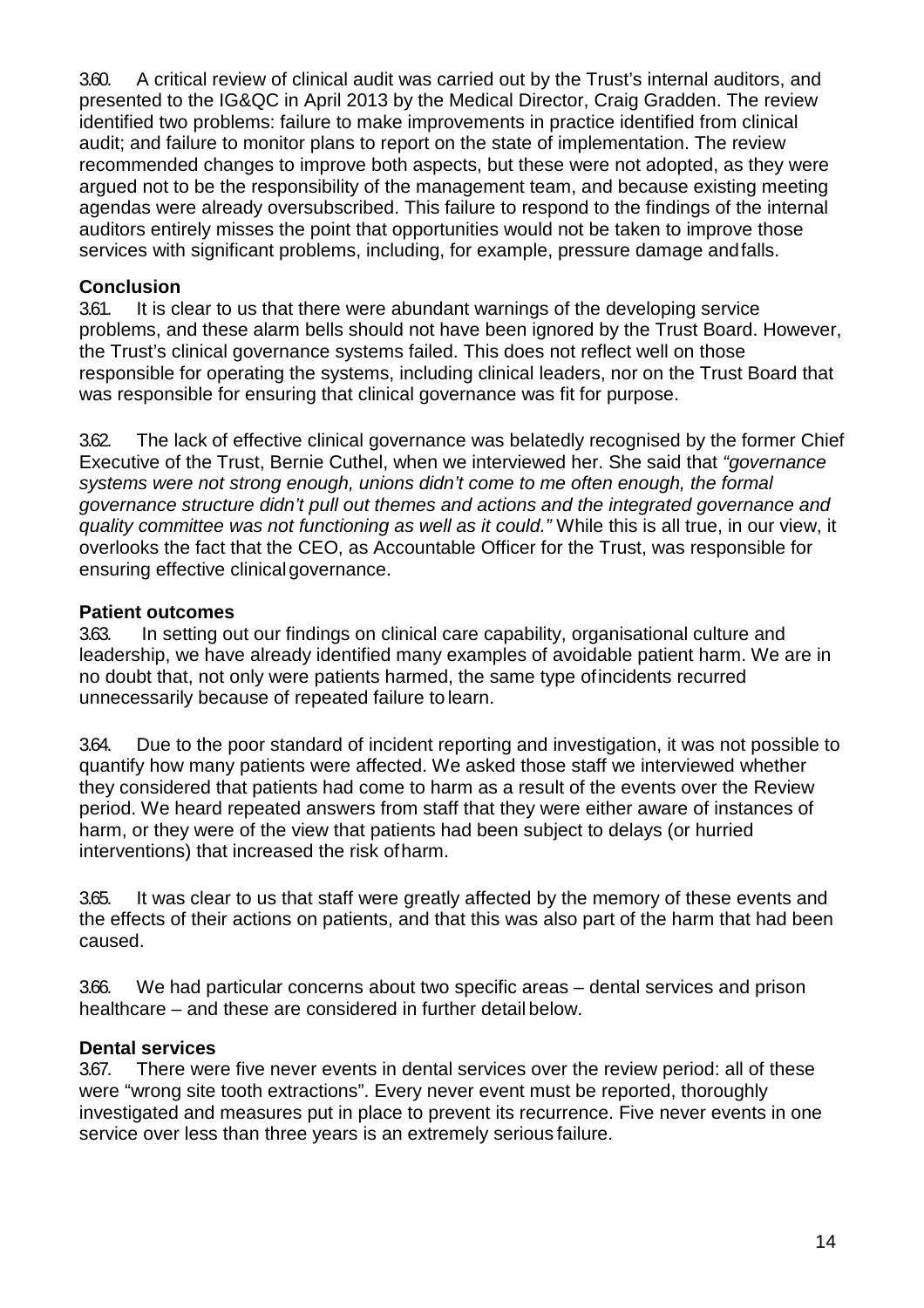3.68. Reporting of wrong site tooth extraction nationally has been mandatory since 2014/15 as, prior to this, some NHS organisations were not reporting, despite guidance issued in 2011 that any treatment that deviated from the "consent to treatment" process, should be reported and treated as a never event.

3.69. Five never events occurred in dentistry between 2012 and 2015, two of which were reported by the Trust's former Risk and Governance Manager. Three, however, were not. Opportunities to prevent recurrence were missed in all cases, regardless of whether they had been reported as they should have been. Investigations were not robust enough to identify underlying causes or preventive measures. Those measures that were identified were not communicated effectively, and suggested improvements were ineffective and not properly followed through. There was a lack of openness with patients and relatives.

3.70. A retrospective review of the three never events that had not previously been reported was undertaken by the Trust in 2015, too late for the Trust to have learned lessons and prevent other never events of a similar nature, resulting in avoidable harm to the patients affected.

3.71. We were able to identify in interviews that meetings with clinical leads about the never events had been held at the time, but minutes of those meetings were not tied into a wider reporting structure and there were no clear objectives for the meetings. Investigation terms of reference were only formalised subsequently. We also identified that not all dental staff would fill out an incident form on the Trust's Datix<sup>1</sup>

system, as they felt nervous about the consequences for themselves. Instead, they would create a local clinical improvement notice to flag the issue to other dental clinicians. It is clear from the repeated never events that this was ineffective, but it also forfeited the chance of wider learning across the organisation, particularly in relation to governance management. *"We did our own reporting – sometimes through Datix"* (Nicola Marshall, Clinical Director).

3.72. This sharing method in dentistry was not recognised wider by the Trust as part of the governance arrangements and, on review, the Assistant Clinical Director reported, *"To sign these as having been read may be a step too far"* (December 2014).

3.73. The dangers of running two systems in parallel, or not being clear which system was used for what, was not recognised and may have prevented staff from accessing the Trust Risk Management System to report incidents or near misses. This prevented a true picture emerging that would have enabled trendanalysis.

3.74. The harm to patients caused by wrong tooth extraction should be clear to all and, at the very least, it constitutes a procedure for which the patient has not given consent. We were taken aback to hear from some of those interviewed that they thought that no harm had been caused as there had been no complaint or legal action and, in some cases, the clinical problem had been resolved by extracting the wrong tooth. One of these interviewees was one of the clinical directors for the service, which may have influenced the inconsistent reporting and action taken.

3.75. A tooth extraction protocol and verification process has since been put in place based on the World Health Organisation's checklist; it would have been more beneficial to patients if this had happened after the first never event, as it certainly should have been.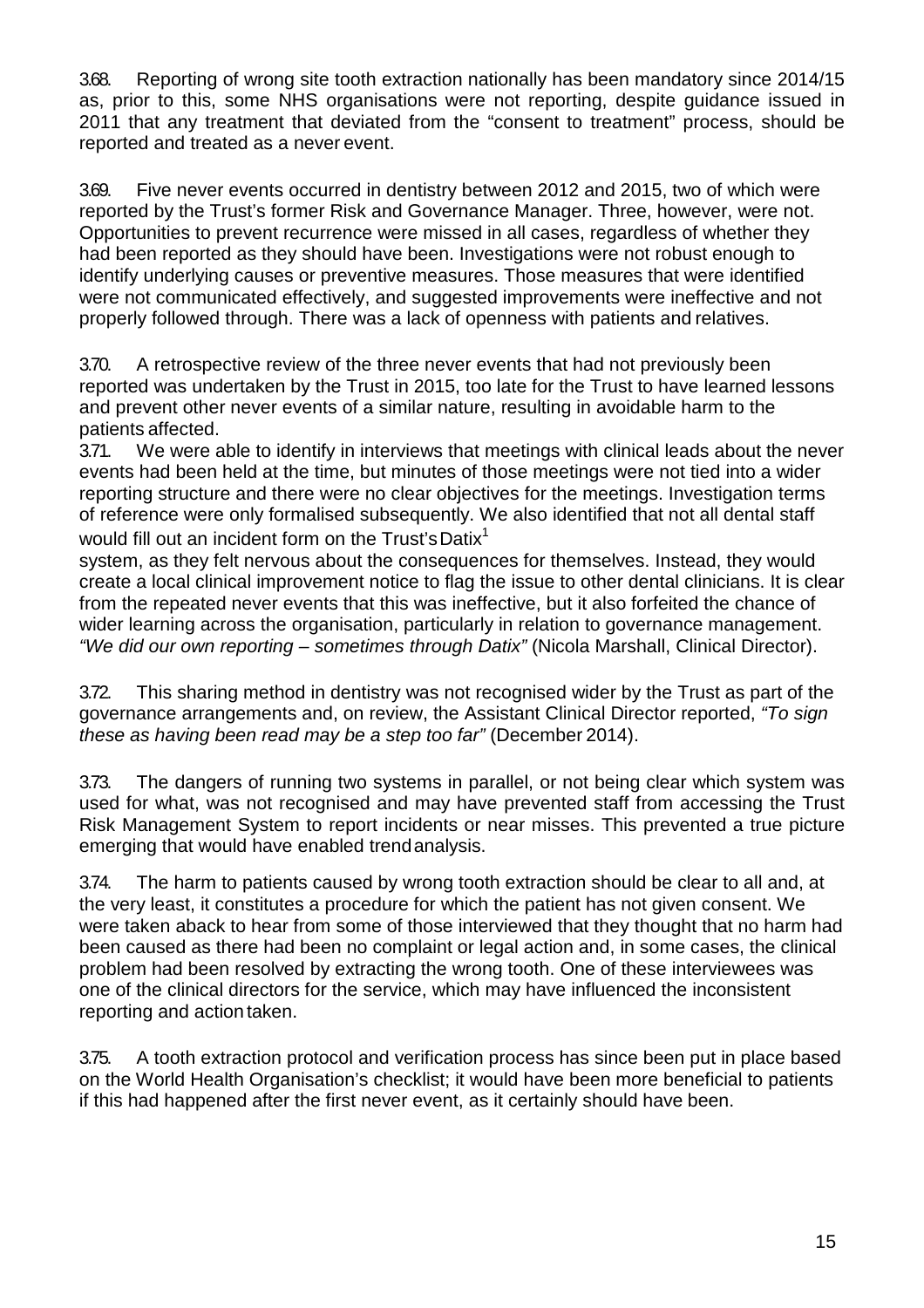3.76. None of this is to deny that dental staff were working under difficult circumstances, with significant workload pressure and poor working relationships. The largest cost improvement programme in the Trust in proportionate terms had been imposed on dental services, and the effect on staffing and workload was significant. We heard that there had been little or no engagement with dentists on the design or implementation of the programme, and no clinical input into the QIA. We heard that members of staff had been suspended for questioning its feasibility.

3.77. The cost improvement for dentistry was identified as being almost half their current budget at the time (44%) based on a high-street dentistry model. There appeared to be little focus on quality impact; rather, the concerns highlighted were that the current model was costly, the dental division was overspending and commissioners were formally challenging the high costs. The drive for FT status and cost improvement was reiterated as the main driver by interviewees, who identified that the pressure to deliver the CIP was enormous and the tension in Transformation Board was palpable.

## **Conclusion**<br>378. Gover

Governance in dentistry was internally focused to the service and operated outside of mainstream governance within the organisation, without escalation procedures or understanding of governance requirements. As a result of this, learning and improvements to practice did not take place to preventreoccurrence.

## **Prison healthcare**<br>3.79. Prison healtl

Prison healthcare in HMP Liverpool was, in some ways, our biggest area of concern based on what we heard. All of the problems of governance, leadership and organisational culture that are set out above were replicated in the prisonhealthcare services. In addition, they operated at a distance, with significant hindrances to access for Trust headquarters' staff by the nature of a prison, and were dealing with a patient group that is both challenging and vulnerable.

3.80. Based on what we heard, it seems to us that the Trust was responsible for prison healthcare with no understanding of its requirements or how to manage it in a safe and effective manner. It became an "add on" to the organisation, seemingly motivated by a desire to expand the Trust to head off perceived challenges to its viability. We found no evidence that the senior management team took any steps to gain a detailed understanding of the nature and particular requirements of prison healthcare. There was a lack of regular senior and executive presence in theprison

– in fact prison passes had not been issued, meaning that the senior management team would not have been able to visit regularly. There was no systematic clinical governance within the service, and no attempt to integrate its clinical governance with the Trust's other systems (however flawed). Serious clinical concerns were not identified or managed appropriately.

3.81. One staff member reported: *"The paperwork was sent six to seven times to senior clinical, specialist and management leads to allow them to visit the prison, which were never completed and returned."* This point was also raised by another senior staff member.

3.82. Considering the risks associated with prison healthcare, the vulnerability of the client group, and the assurances that the Board should want to see due to their own inexperience of offender healthcare, we would have expected the service to feature regularly in Board discussions. In fact, we found little evidence in comparison to the rest of the organisation that this was discussed other than very occasionally, either at the Board or at the Integrated Governance and Quality Committee.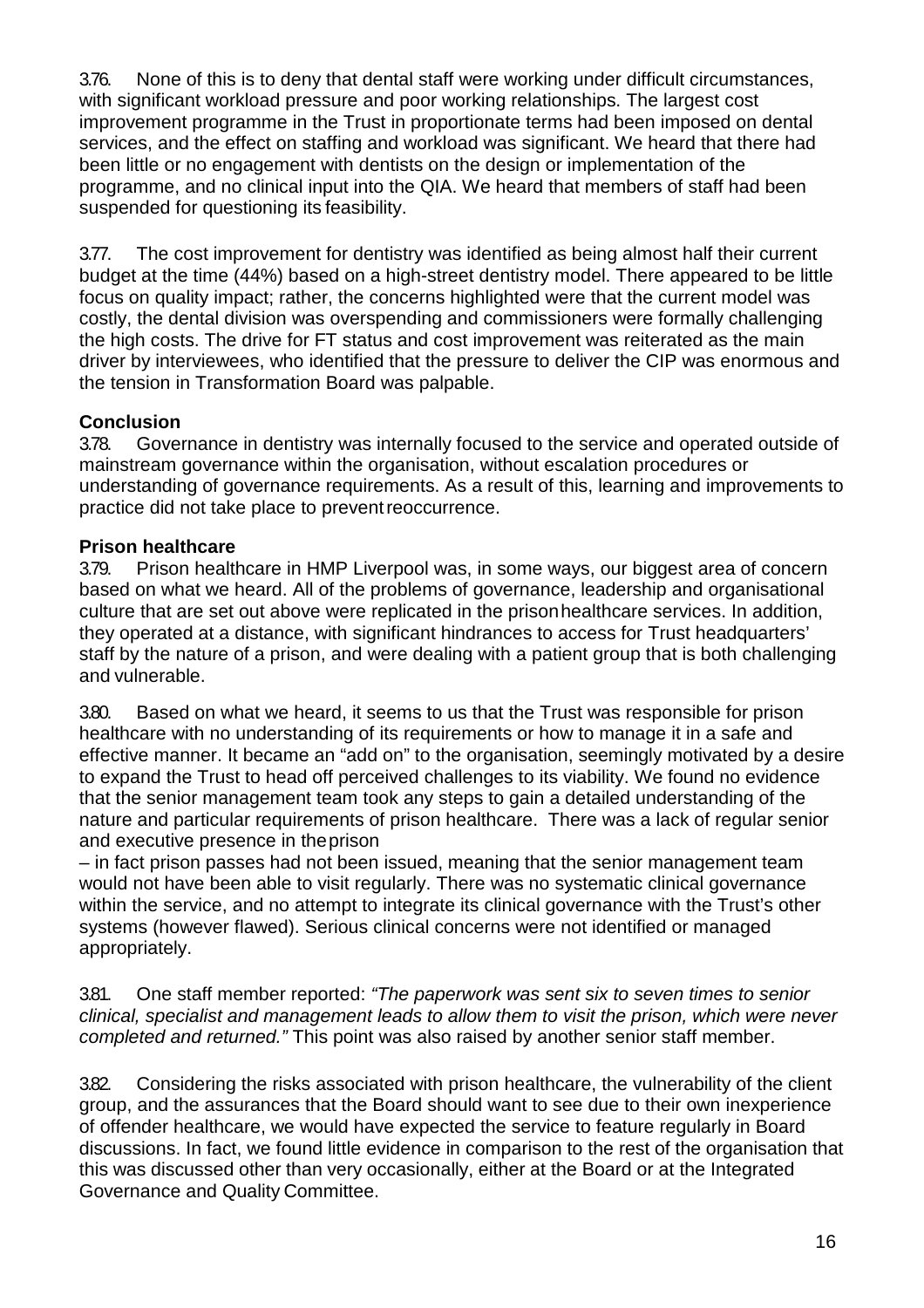#### **Clinical governance arrangements**

3.83. There was little prison governance at the Trust, meaning that healthcare staff at the prison were largely working in isolation. This was the same theme that occurred in dentistry but the situation in HMP Liverpool caused us more serious concern because the governance within the prison and the ability of the staff involved were seriously lacking. Organisational staff said they lacked the capacity to attend governance meetings; there had been little apparent thought given to the monitoring and management of prison healthcare by Liverpool Community Health NHS Trust and there was no regular monitoring and reporting back into the main governance framework of the organisation.

*3.84.* Risks that were identified and raised regarding prison healthcare appeared to stop at management level and many were never raised to Board level. There seemed to be a lack of support for the team to lead service development and a lack of relationship- building from senior leaders of the organisation with the prison Governor to address challenges and concerns. One interviewee reported that *"LCH staff were not involved enough to know what was going on"* (Debbie Moore). Another reported that *"although the Datix system was always in place, it was not used".*

3.85. Prison healthcare managers lacked governance expertise and were reported to either decline logging incidents on the Datix system, or else incidents reported were not reviewed by the Trust governance team.

3.86. In other cases, incidents were accepted but downgraded, resulting in a loss of ability to effectively analyse trends or themes. This was coupled with a lack of divisional management oversight, an absence of governance and escalation by committees, and a general culture of not reporting SUIs. It seems to us that, as a result, the Trust Board was not as aware of the risks inherent in the service as they should have been. Given the unique and novel nature of the service for the Trust Board and staff alike, we believe that the Board should have taken the trouble to assure itself of the safety and adequacy of the service; they did not.

#### 3.87. We heard from a former Interim Director of Performance that

*"Prison Serious Untoward Incidents (SUI) were not reported or not interpreted as SUIs, with the culture in the governance team being to play down the incidents, which provided another barrier and then executives would also downgrade risks before going to the Board so the Board were not being sighted on incidents, so they only saw a summary and were not aware of all the issues."*

3.88. On reviewing the evidence, it seems to us that there was also a lack of professional responsibility displayed at a senior level, insufficient expertise and an inadequate infrastructure to manage the service. We had numerous concerns about the operation of the prison healthcare service, which included: lack of risk assessment of offenders, including areas such as their nutrition and hydration; mental capacity; infection control; falls and pressure damage management; management of long-term conditions such as asthma; pain management; cancer management; end of life care; and dental management.

3.89. Patients who were provided with an NHS appointment but failed to arrive were recorded as 'Did Not Attend' (DNA) and DNA rates within HMP Liverpool were unacceptable. These had a detrimental effect on patient experience and patient outcome – for example: failure to administer eye drops to relieve pain and inflammation while a patient waited for surgery; lack of management of prisoners with existing long-term conditions; and a lack of management of people with a high risk of suicide, including lack of proper documentation at handover.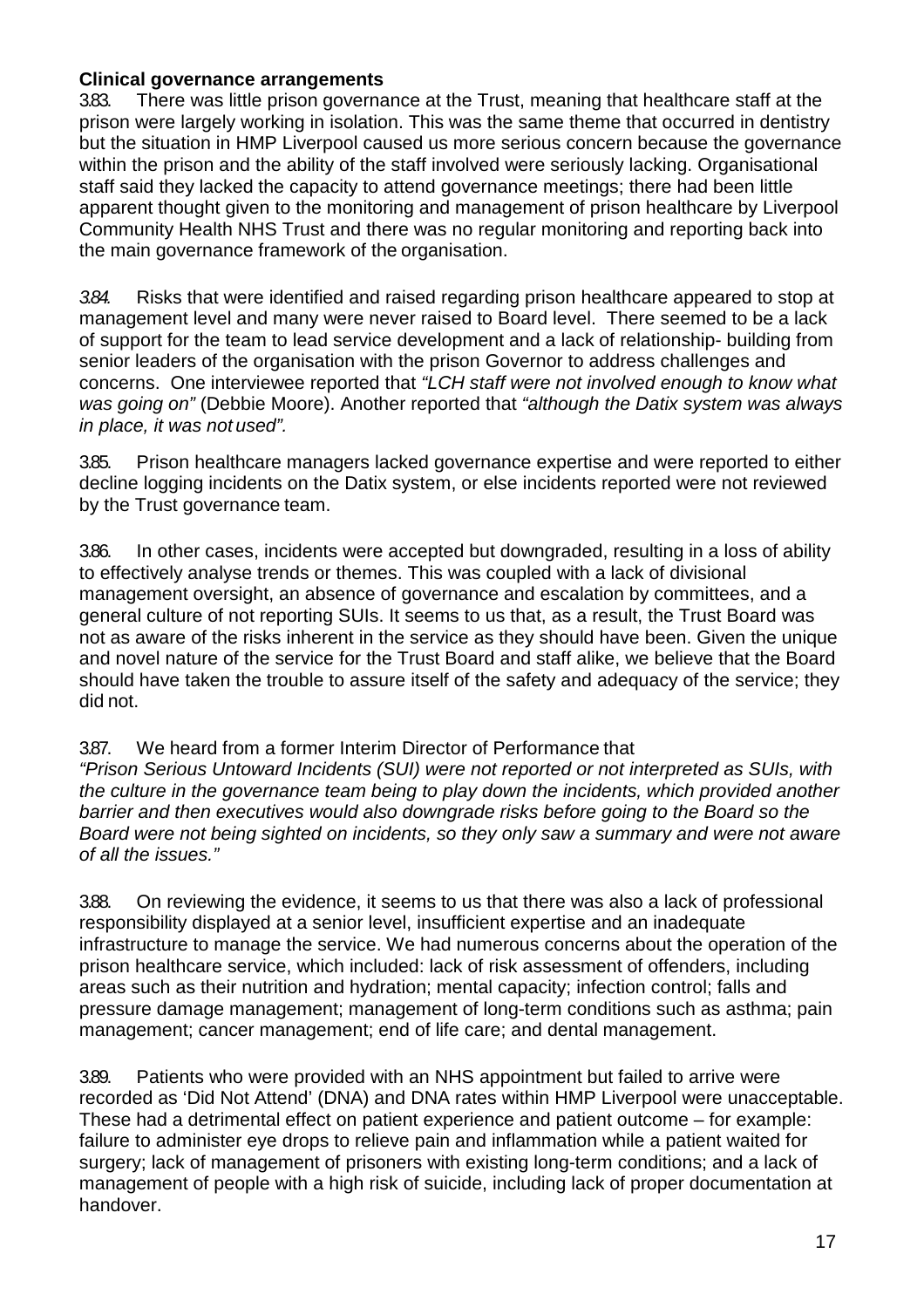3.90. Levels of concern about this were raised by the CQC following their unannounced visit. This came as a surprise to PCT staff as we had heard that previous visits by commissioners had raised no concerns.

3.91. For part of the period, the Prison Partnership Board was established as a multidisciplinary meeting to include colleagues from all partner organisations (Adult Social Care, Liverpool City Council, the Trust providers and the Prison Governor), where participants could raise issues of concern and consider death in custody reviews. We heard, however, that mainly operational rather than quality issues were discussed and the prison healthcare Risk Register was not reviewed routinely at these meetings. Managers reported that they struggled to make sense of unfamiliar data and that key monitoring processes were not in place, including the review, monitoring and maintenance of equipment. This resulted in staff using equipment that was not fit for purpose.

3.92. Despite the poor processes and lack of integration of prison healthcare, some of the problems did, belatedly, come to the attention of the Trust, including staffing concerns, poor knowledge of governance arrangements in the service, and a high level of stress in prison healthcare staff. However, we could find no evidence that this prompted any specific action.

#### **Medicines management**

3.93. This was of significant concern at HMP Liverpool and the reviews of medicines management within the prison were extensive. The interim Executive Team established that there had been no safe and proper processes in place for the management of controlled drugs; there was no double-checking and no double- signatory when medicines were dispensed.

3.94. A review of past Controlled Drug incidents was conducted on balance checks atHMP Liverpool by Lucie Michaelson, Pharmacist in March 2015. This review highlighted that controlled drugs policies and procedures were not adhered to, and as a result, three patients' controlled drugs were unaccounted for. There was a lack of staff training identified and undertaken and also a failure to undertake regular controlled drug register audits and weekly balance checks at the time the incidentsoccurred.

3.95. Medicines management by staff showed a complete lack of understanding of the drugs they were dealing with, and no proper administration procedures. *"If a member of staff hadn't got the right dosage of drug, [they] snapped a bit off a tablet,"* (Debbie Moore interview).

3.96. The exit report by Amanda Pye, Interim Director of Nursing, identified concerns in May 2015 that Nursing & Midwifery Council (NMC) professional standards had been contravened within the prison and the NMC were duly informed. Due to the organisational culture in HMP Liverpool, unsafe practice had become accepted as normal.

3.97. Drugs were stored inappropriately and storage temperatures were not checked so the efficacy of the drugs being administered was unknown. A lack of staff competence and training updates compounded this culture still further.

3.98. In September 2014, an external review of an incident had already identified poor administration of drugs, equipment not being maintained and policies and procedures not being followed.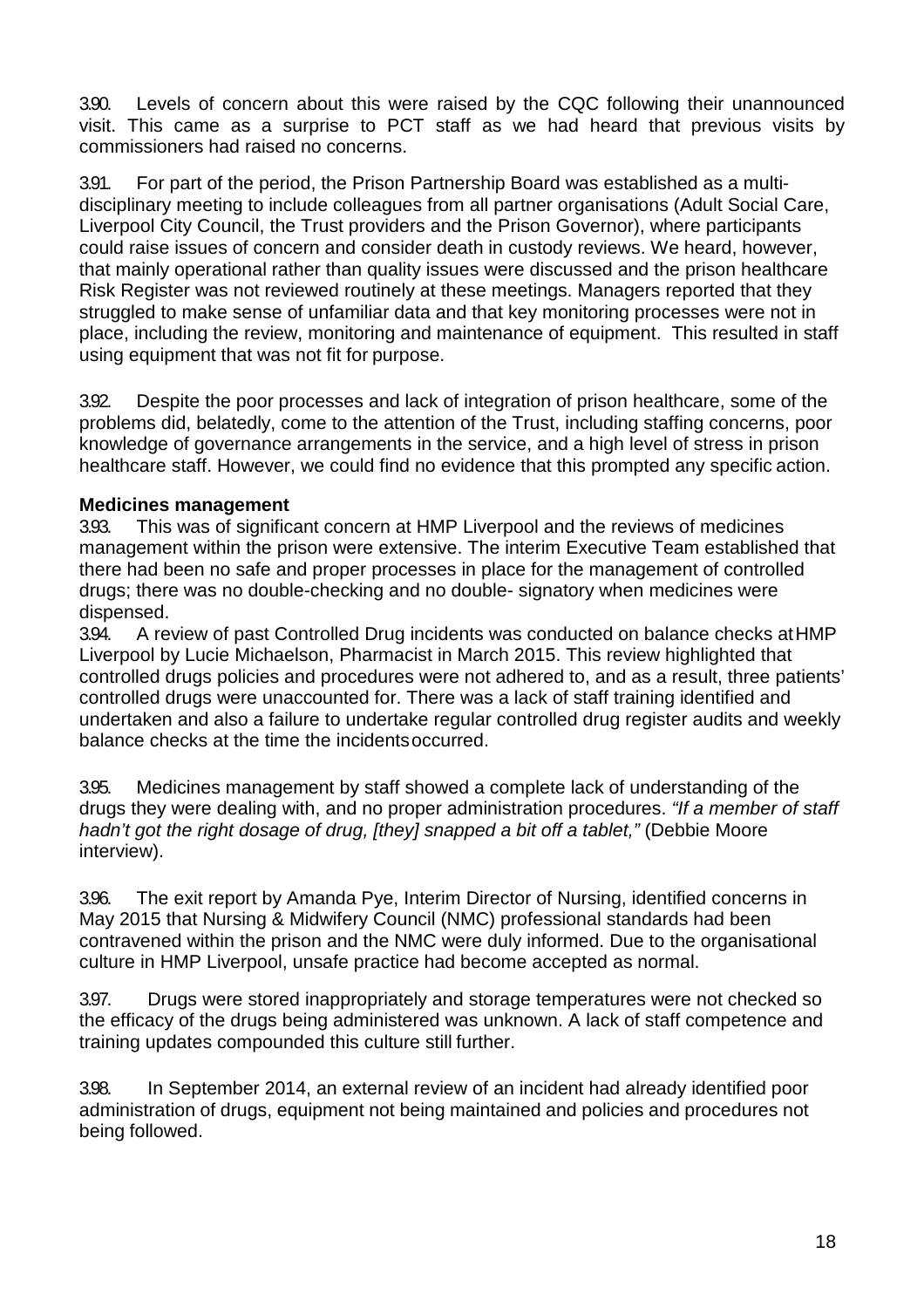3.99. The minutes of an IG&QC Meeting (December 2014) identified an incident where a patient had not been given prescribed epilepsy medication, resulting in the patient having a seizure the following day. There had also been a "near miss" when another patient had not been administered their medication for fourweeks.

3.100. A peer review into clinical risk, quality and governance of the integrated primary healthcare delivered by Liverpool Community Health NHS Trust to HMP Liverpool (January 2015), was unable to visit prison wings to sample and audit prescription record sheets due to lack of available escorting staff. Staff stated that they often worked on minimum staffing levels and that this impacted directly on patient care. Examples were given of patients needing to be locked in their cells while nursingstaff assisted with the administration of medicines in other areas of the prison. Morale was clearly very low, with staff openly expressing concerns that they were under scrutiny, "*exhausted*" and "*about to be slaughtered*".

3.101. There were no policies and no standard operating procedure in place, although the January 2015 report identified pharmacy staff who were trying to address these issues.

*3.102.* The review of potential serious incidents in HMP Liverpool undertaken by Liz Craig (Former Director of Nursing at Liverpool Women's Hospital and later an Independent Nursing Consultant) in 2015 raised serious concerns regarding the management of medicines with incidents highlighted as *"A missed dose of Fragmin being reported; on review Warfarin was the drug listed on the system not Fragmin".*

3.103. In another case, *"a patient found with codeine in his blood sample when DF118 was the prescribed drug. If this patient was substituted one drug for another, it is a serious incident".* Review of this incident identified that staff were giving substitute medications if there was a shortage of the prescribed medication.<sup>2</sup>

3.104. It was also identified that there was pressure to administer medication to large numbers of patients within a limited time, resulting in staff finding ways to save time. Staff confirmed these as bulk signing of prescription charts to show that medication had been administered, administering stock medication without recording it on the relevant prescription chart and administering medication to one person that had been prescribed for another.

3.105. In a review of another patient's care, the patient did not receive his prescribed dose of hydrocortisone post-operatively and did not receive his medication again on another day. It also identified that limited wound care and limited nursing care were given.

3.106. In an investigation undertaken by Ann Ryan, Business Development Manager, Primary Care and Public Health at the Trust in February 2015 into a patient who had attempted suicide, medication errors were identified again:

*"There was no medication sheet for the patient and requests for medicines' reconciliation by medicines management. It was also identified from documentation that the patient had not received his daily dose of Sertraline 50mg one tablet daily. The patient was not seen regularly by the GP either*."

3.107. This review also highlighted the lack of care planning, which is a common theme throughout our review.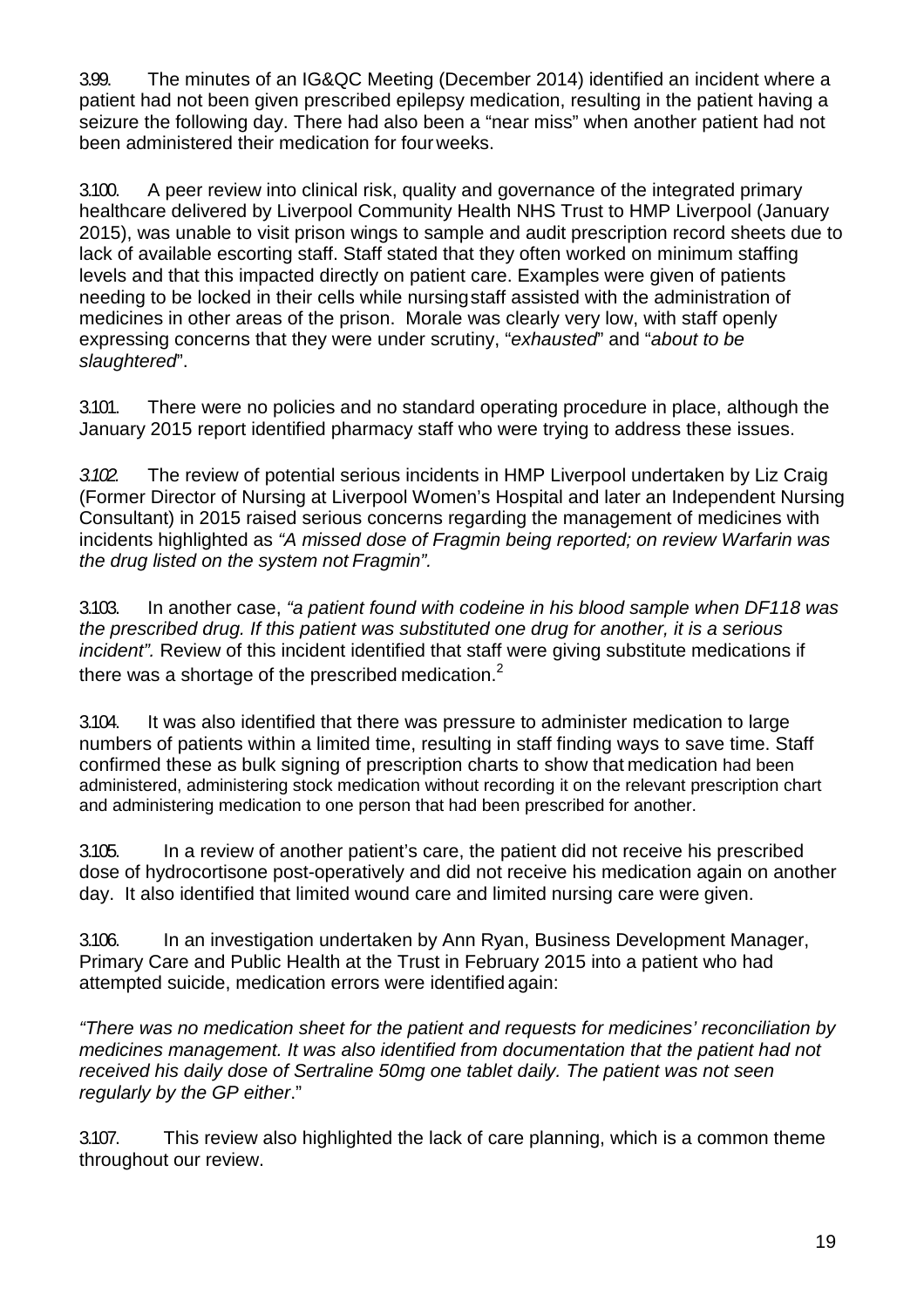#### **Assessment and screening**

3.109. We were concerned at failures in the assessment of prisoners, and routine initial and secondary screening was not carried out effectively or consistently. Of particular concern to us was the lack of secondary screening for prisoners with long-term conditions or chronic illness. There may have been some retrospective screening in place but this was not undertaken in a sufficiently timely manner for it to be effective.

3.110. One interviewee with close knowledge of healthcare in HMP Liverpool told us of the difficulties:

*"Secondary screening – used to have good attendance, then the core day changed and prison officers refused to bring prisoners over, so the percentage of prisoners screened dropped off. Local governance arrangements identified this and it was escalated via emails but, due to a lack of coherent governance arrangements in the organisation, this wasn't addressed in a timely manner".*

*3.111.* Minutes of the IG&QC Meeting (April 2014) identified that Offender Health was unable to meet CQC requirements for secondary screening. *"We provide the appointment but it is up to the prison staff to ensure the appointment iskept."*

3.112. Due to a lack of multi-disciplinary working when patients were screened, a combination of poor care planning, record keeping and communication, resulted in messages not being received and acted upon.

3.113. In one incident that we reviewed, a prisoner admitted with complex needs did not see a GP on admission. He eventually saw a GP seven days later, causing a significant delay in receiving appropriate medication. The same inpatient missed out on patient appointments due to poor communication between healthcare and prison staff. This lack of communication then carried over to the main prison where there was no handover or concerns raised, so no plan of care was put in place.

3.114. Following a Safeguarding Audit in August 2014, instigated by the interim Executive Team, concerns were raised by the Trust regarding 10 clinical incidents reported at HMP Liverpool which potentially could be classified as SUIs. An independent reviewer with executive governance and patient safety experience was assigned to undertake a review of the 10 incidents. This identified the lack of thorough risk assessments and recommended a full systematic review of assessments.

3.115. Patient notes had been stored in numerical order by prison number which was a barrier to cross-referencing. Many historic records were paper-based and no older records had been scanned. This all added to the difficulties in effectively managing patient records.

#### **Deaths in custody**

3.116. We are aware that there has been a high number of deaths in custody in HMP Liverpool during the period covered by our Review and afterwards.<sup>3</sup> We have seen Serious Incident Reports covering 19 deaths in custody, but many of these were done retrospectively and may include an element of double counting. Between April 2013 and December 2014 there were six suicides, five by hanging. National guidance on deaths in custody<sup>4</sup> emphasises the need to learn from trends and themes, and highlights risk areas such as medicines management, record-keeping and management of long-term conditions. All of these factors were prominent among the concerns we found relating to HMP Liverpool. However, these themes do not seem to have been reviewed nor had any bearing on reviews and management of the healthcare system within the prison. Actions continued to be divided between prison and health teams, with a lack of coordinated working.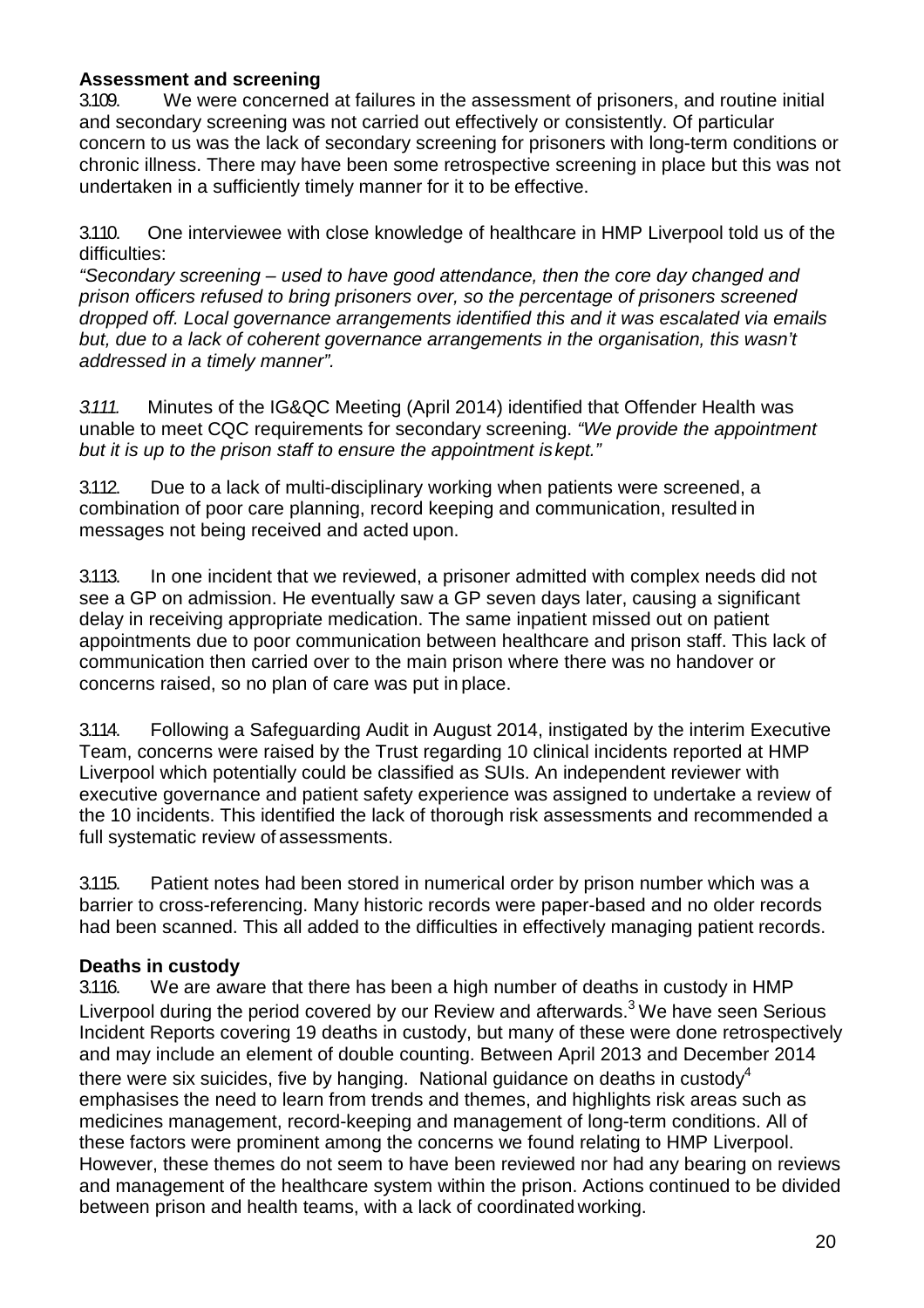3.117. We were surprised to find that deaths in custody did not feature on the performance reporting dashboard to the Trust Board, and there was no mention on the high-level risk register being presented to the Board. Some deaths in custody were not even reported as serious incidents, and we found a lack of information being reported through the governance committees, together with a lack of assurance to the IG&QC.

3.118. An example of one of the reports made to the Board in April 2014 stated that the person was alcohol-dependent or had a history of alcohol and/or drug usage. The only risk control in place for one of these incidents described to the Board is that the patient was being treated by the GP for depression. There was no mention of risk assessments, management of medication or care planning. Another patient had team-level assurance as they had been in previous establishments prior to admission to HMP Kennet and they were a smoker. It is difficult to see how the Board took assurance from the Serious Incident Reports as there was little relevant information presented in them. There is no evidence that the Board challenged or even questioned the information that was provided to them.

3.119. On the basis of the evidence that we have seen and heard, it is clear that there were serious clinical governance deficiencies in the service delivered in HMP Liverpool, and serious deficiencies in the way that incidents, including deaths, were investigated afterwards. As a result, opportunities were missed to put in place measures to reduce the unwarranted incidence of future deaths in custody. These conclusions have already been drawn, including in the Prisons and Probation Ombudsman reports in 2011 and 2013. Problems were manifest in relation to medicines management, care planning, audit activity, DNA rates, and there was a complete lack of Board oversight and a lack of assurance in the Serious Incident Report papers presented by the Medical and Nurse Directors to both the IG&QC and the Trust Board.

3.120. Following a CQC visit to HMP Liverpool, areas for action were highlighted, particularly in relation to medicines management and secondary screening, especially for those patients who were mentally unstable and/or at risk of suicide attempt. On review of the Board minutes, we could find no evidence that these action areas had been considered by the Board, nor had an improvement planbeen developed.

3.121. We can come to no other conclusion than that the Trust let these patients down very badly and, as a result, lives were likely to have been lostunnecessarily.

#### **Records and record-keeping**

3.122. There was insufficient governance in relation to records and a lack of systematic management of records. There were failures to sign records at handover and vital records went missing or took too long to be filed appropriately, leaving patients vulnerable, and the true state of their condition uncertain. In addition, due to the failure to reconcile and effectively manage records, previous medical interventions were unknown. There was no handover checklist in place for new arrivals to the prison, and healthcare staff were not aware of missingdocuments.

3.123. Following actions initiated by the interim Executive Team, eight years of prescription charts and five years of patient electrocardiograms (ECGs) had been found in a cupboard on the Healthcare Unit. We were told that it had been suspected that these records had been stored and not scanned to any patient records, potentially resulting in incomplete records being forwarded on to other prisons or HM Coroner.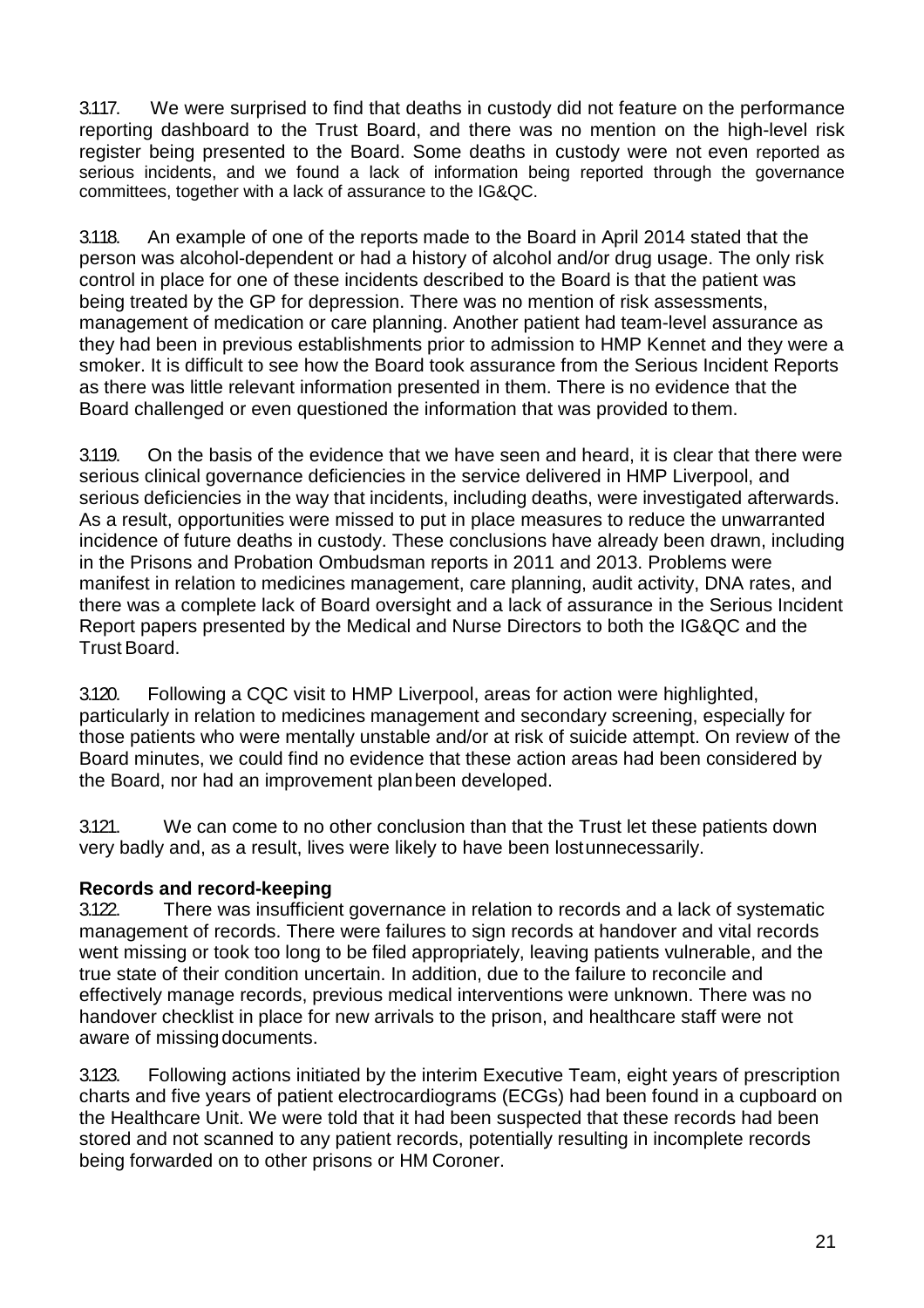3.124. A lack of robust tracking and tracing of paper documentation within the healthcare unit was also identified, as well as:

- inadequate storage space for paper documentation;
- poor records management;
- prescriptions and ECG records retained on paper;
- the service did not have appropriate means to scan paper documents back into the records system, resulting in hybrid paper/electronic clinical records; and
- lack of available storage space for paper prescriptions within the HMP Liverpool Healthcare Centre, resulting in prescriptions filed separately in boxes labelled by surname and year.

3.125. These were breaches of the Records Management Code of Practice retention periods. These actions also presented a fire hazard, as patient records were housed in a wooden filing cabinet in an environment containing flammable liquids. This required immediate action to resolve. The environment was identified as cluttered, messy with a lack of coordinated processes in place to ensure confidentiality and safety of records.

*3.126.* We heard that "staff reported ECG results found which, when sent to a cardiologist, *revealed some ECGs with abnormalities that had not been identified".*

#### **Culture, people and environment**

3.127. The culture was described as regimented and one member of staff described it as "bullying" in nature. Meetings were conducted in an aggressive environment, a practice that appeared to be demonstrated in the Trust at Board level, through middle management to frontline delivery.

3.128. Culture has been considered elsewhere in the Report but was identified as a particularly significant issue within offender healthcare. We heard from interviewees that staff were not allowed to walk along certain corridors and could not enter a manager's office if they were graded below Band 6 – conversations were conducted with junior staff standing outside their manager's office. We heard accounts of nursing staff bickering in front of others about decisions that were being made, showing a lack of senior leadership and management.

3.129. Any staff who "*in the eyes of the prison were becoming militant*", were reported, felt scrutinised, and were, we were told, ultimately moved out.

3.130. Healthcare staff were told that they should not report incidents on the risk management system (Datix) and that, if they did, they would be disciplined.

3.131. One previous manager reported: *"I was called to a meeting regarding cost improvement and vacancies were removed, which was the equivalent of 8 to 9 people, for example, a whole time equivalent GP was removed and funding ring- fenced for prison healthcare was removed"*.

3.132. Another interviewee was asked if they felt patients had been harmed in HMP Liverpool. *"Definitely – physically and psychologically",* was theresponse.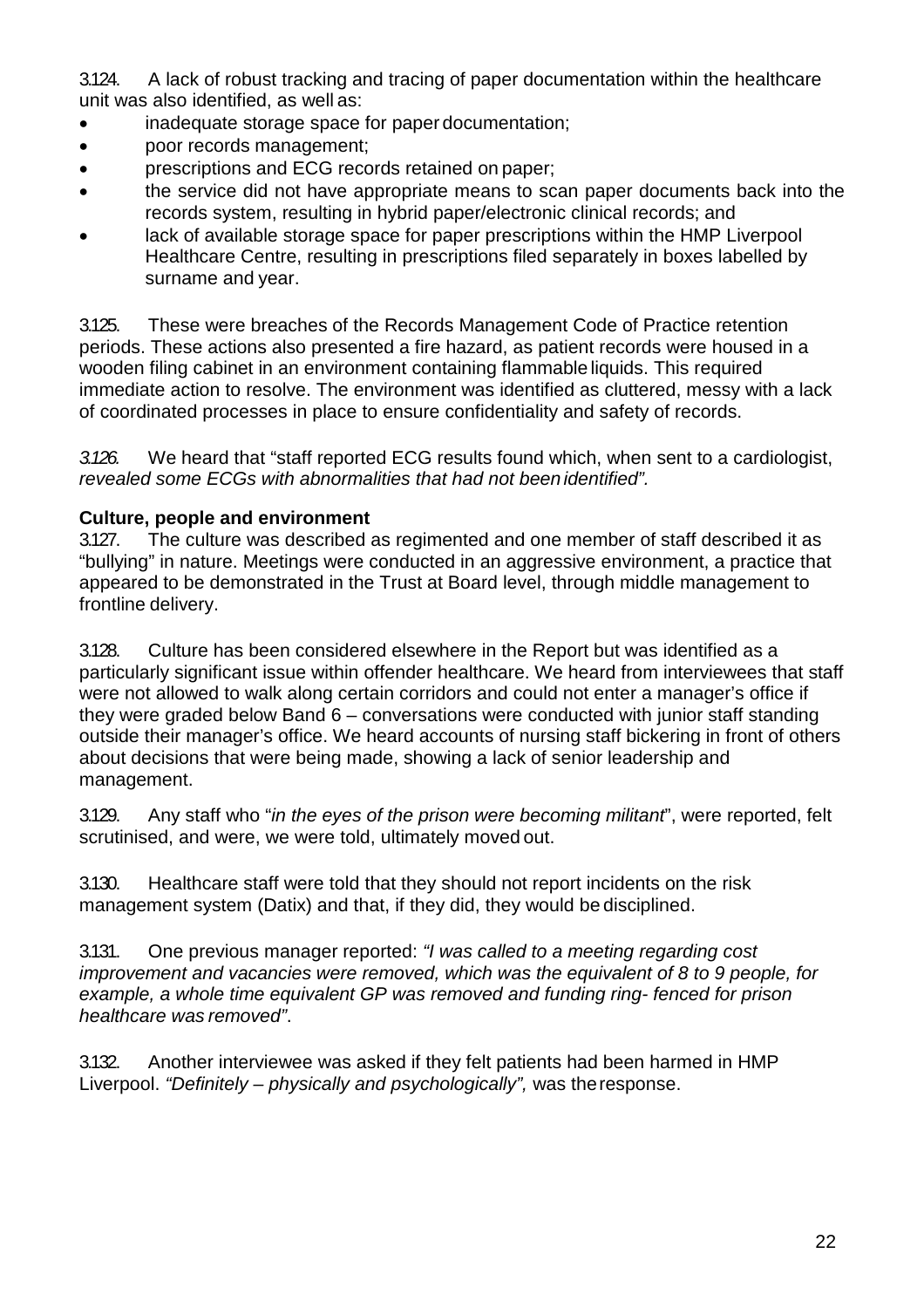#### **Staff training and competence**

3.133. As a result of some ignorance of policies and procedures, staff did not always know what to do and some of their practice was extremely poor. They may have wanted to do the right thing, but the lack of training and development, and poor focus on values for staff and on the way they should behave and conduct themselves all contributed to a consistent failure to meet adequate standards within the unit.

3.134. Registered clinicians should have led by example and upheld their professional standards, particularly as stipulated under the National Medical Council Code of Professional Standards of Practice and Behaviour (revised 2016) for all registered nurse and midwives. Within this Code, nurses commit to delivering the fundamentals of care, maintaining their own professional competence and making sure that people's physical, social and psychological needs are assessed and responded to, and that they act within the best interests of people at all time, regardless of setting. These professionals failed to comply with the Code and let their patients down.

3.135. Only between 45% and 55% of offender healthcare staff were up to date with mandatory and statutory training requirements, including basic life support training which, in a high-risk environment, is of concern. Staff repeatedly identified that the reason for nonattendance of training was due to a lack of staffing levels. Staffing levels were insufficient and recruitment into the prison wasdifficult.

3.136. The Trust Chief Executive, Bernie Cuthel, felt that she saw nothing that impacted on patient safety, other than incidents that were reported to the Board as a result of failure, so she saw no significant difference from other areas where she had previously worked. On reflection, she considered that the Board was "*blind*" to the issues.

3.137. She also considered that the Head of Prison Healthcare was not showing sufficient leadership and that "*the team was institutionalised*". There appeared to us to be a lack of ownership of the issues, with everyone blaming somebody else. The truth of the matter is that there was a lack of governance systems, leadership, accountability, a lack of effective HR management, and a failure of management and oversight at all levels of the organisation.

**Human Resources procedures** Some prison healthcare staff had been suspended from duty at HMP Liverpool pending investigation. These investigations failed to be undertaken in accordance with HR policies and procedures, resulting in staff being suspended for many months. This impacted on staff morale and on the efficiency and effectiveness of healthcare due to staff shortages.

3.139. "*It had been reported that a prisoner had climbed into a tumble dryer which had been turned on by a prison officer for one turn of the dryer."* This was reported to the Director of Nursing, Helen Lockett, and Medical Director, Craig Gradden. An investigation was eventually triggered by the interim Executive Team to establish why it had not been reported and investigated at the time. This proved inconclusive due to a difference in recollection by those involved and the inability to understand how the incident was communicated. This incident was never reported appropriately or shared within the organisation, to the Trust Board or to the prison Governor at the time. This practice was, regrettably, a common theme in both the Trust and within offender healthcare.

3.140. One interviewee described being suspended from their post alongside two other managers pending a review of risks in the prison, which had not been investigated at the time. Staff opted to resign rather than be subject to the Trust's procedures as they feared becoming a scapegoat for management and organisational failings. They told us that they would still be working within the organisation if they had been treated appropriately.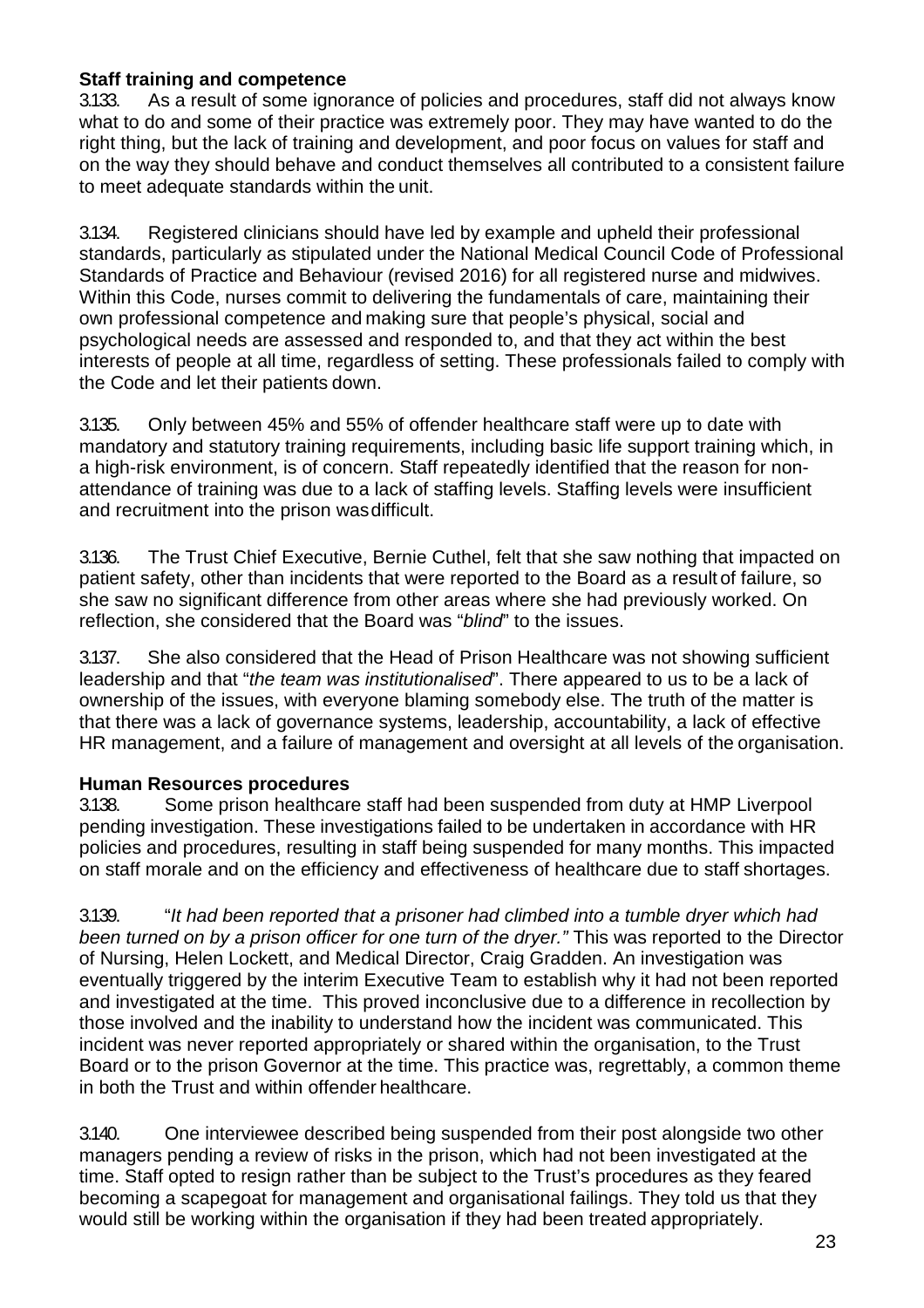3.141. One of this group of affected staff was referred to the NMC; they told us that they were not advised who made the referral and expressed their distress that their case was only just being investigated in 2017. This raises a concern over the length of time taken for the process to reach a resolution.

## **Conclusion**<br>3.142. Th

The Trust failed to provide adequate healthcare in HMP Liverpool. Organisational culture was poor, there was no systematic clinical governance, and clinical competence was variable. There was little appreciation of the seriousness of incidents, including deaths in custody, and investigations, when undertaken, did not lead to improvements to reduce the risk for future prisoners. All of this demonstrates a basic lack of understanding of the prerequisites for a safe and effective service. While it is clear that there have been more general problems in HMP Liverpool,<sup>5</sup> we have no doubt that the extremely poor state of healthcare within the prison contributed significantly.

### **INTERNAL GOVERNANCE AND EXTERNAL SCRUTINY**

## **The Trust**<br>41. Liver

Liverpool Community Health NHS Trust came into being in November 2010, driven in part by the government's initiative, Transforming Community Services. In April 2011, it acquired the majority of NHS Sefton's community services. It also acquired community dentistry for Knowsley.

42 In 2011/12 the Trust employed around 2,500 WTE permanent staff, 80% of which were clinicians. Revenue for the same period was £143 million with a surplus of £3.5 million. In April 2014, the revenue had reduced to £135.7 million and staffing was approximately the same.<sup>6</sup>

4.3. Services included adult care, child and adolescent care, community dentistry, prison healthcare and public health.

4.4. The Trust was overseen by its Board, made up of both Executive and non-Executive Directors.

#### **The Board**

4.5. The Board and its operation are fundamental to an effective Trust. It shapes the vision of the organisation and the strategy designed to deliver that vision. It has responsibilities for and to the population it serves. It has responsibility to those who work for the organisation, ensuring that they are treated fairly and that they operate in a safe environment.<sup>7</sup>

4.6. The Board has two distinct groups of members – non-Executive Directors and Executive Directors – and their combined experience, strategic knowledge and professionalism contribute to the organisation's ability to build confidence within its stakeholders and with its staff. Key responsibilities are:

- the quality and safety of its services;
- proper use of its resources to deliver optimal outcomes;
- ensuring access to its services; and
- effective engagement with stakeholders to enable them to help shape services.

4.7. A Board needs to deliver all of its responsibilities, ensuring a balanced approach that enables best outcomes for its users and stakeholders. This is often challenging and requires strong leadership and experience.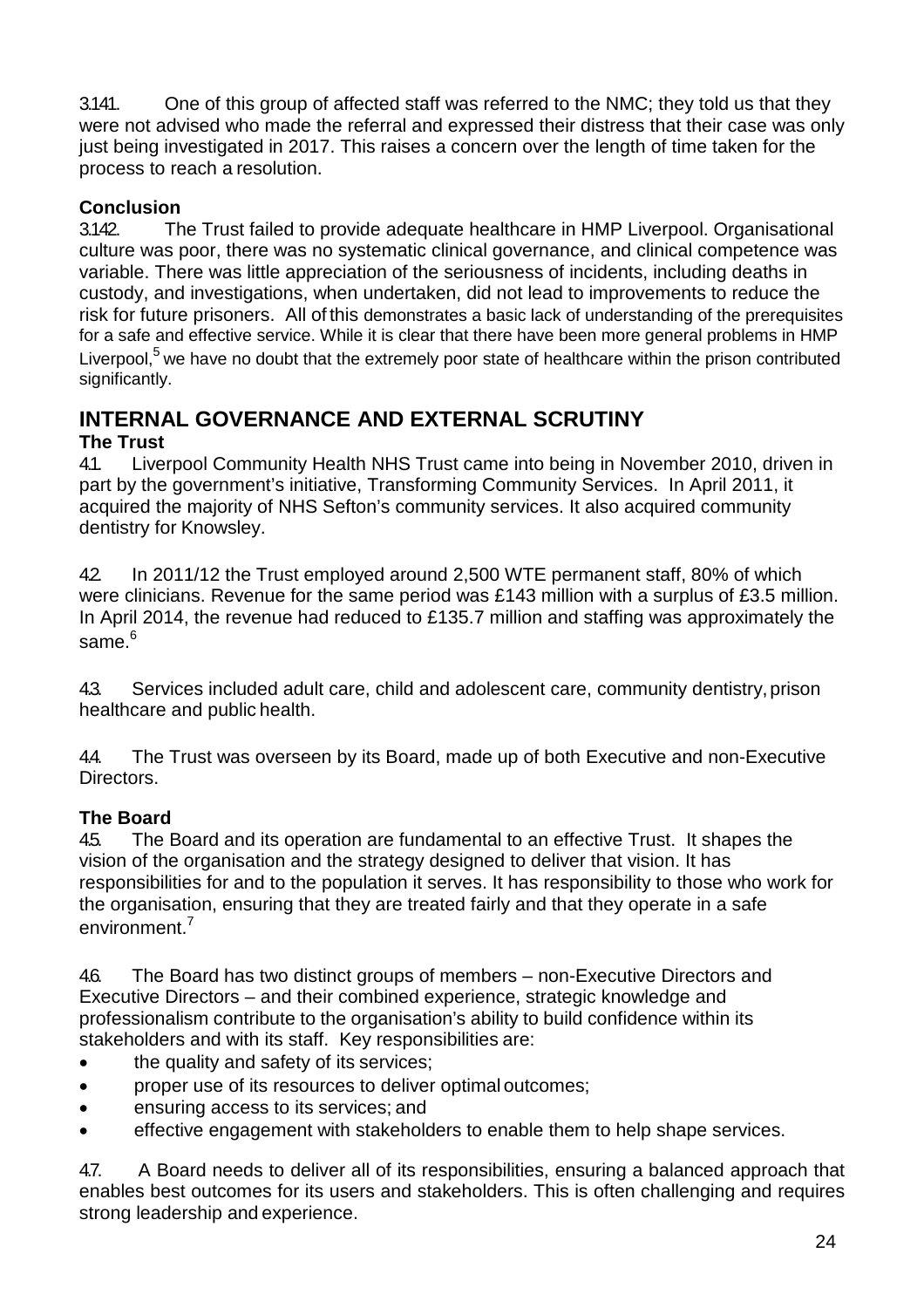4.8. In reviewing the contribution of the Board, we scrutinised written evidence and evidence from interviews. All non-Executives on the Board at the time covered by the Terms of Reference were invited to be interviewed. It is extremely disappointing to note that, with the exception of Trevor Lake (Interim Chair from 2015) and Jack Stopforth (non-Executive), none of the non-Executives responded to direct requests to be interviewed. Our conclusions have therefore been made on the basis of the information from written evidence and through otherinterviews.

4.9. Executive directors were more forthcoming. However, some key figures were not able to be interviewed, notably the Director of Nursing and Operations, Helen Lockett, and the Director of HR, Michelle Porteus.

#### **Trust Board and Management**

4.10. Having identified clear failures in the Trust's services and the difficult working conditions and staff shortages that led to them, we reviewed the leadership and management of the Trust. We sought to understand the factors that had led to the difficult context in which services had to operate and the reasons why theproblems went undetected.

4.11. Board Leadership: The Board was created initially in shadow form. Its non-Executives were prominent local members of the community; however, their experience in managing within the public sector and community health services was limited. The executives were drawn from community health management within the existing services, from other community healthcare services and from external organisations, including the private sector. Executive directors had little experience at Board level. Leadership was focused through a strong partnership between the Chair and the Chief Executive. We heard that this partnership dominated the management of the Trust. It seems to have focused heavily on the external profile of the Trust, in which both the Chair and the Chief Executive were active. Given the state of the Trust, we question whether this external focus was at the detriment of the operational management of the Trust and the care of patients.

4.12. We had expected to find external support in place to provide advice to the new Board, both in terms of its development as a new organisation and at individual level – providing professional and managerial support. The natural sources for this would have been the PCT, the SHA, NHS TDA and subsequently NHS Improvement. Partnering of the new executives with a more developed trust is not unusual, and support around a new chief executive and directors is common. While such support may have been given, it was not apparent to us. Certainly interviewees expressed the lack of support from outside the organisation.

4.13. The reasons for this may relate to the transition and reorganisation of the NHS that were underway at the time. The roles of new organisations were still developing, community health trusts were new entities and were few and far between, and the scrutiny and identification of areas where support was needed may have been missed.

4.14. There are lessons here that need to be learned. LCH was newly created; it had come from a very different organisational model within a PCT. It had an inexperienced Board, a chief executive in their first chief executive post, and external appointments to director posts with little or no experience of both the NHS and community services. And this was happening amidst a national organisational redesign. We believe that these factors indicated a sufficient level of risk to warrant special attention being given to the Trust. This does not seem to havehappened.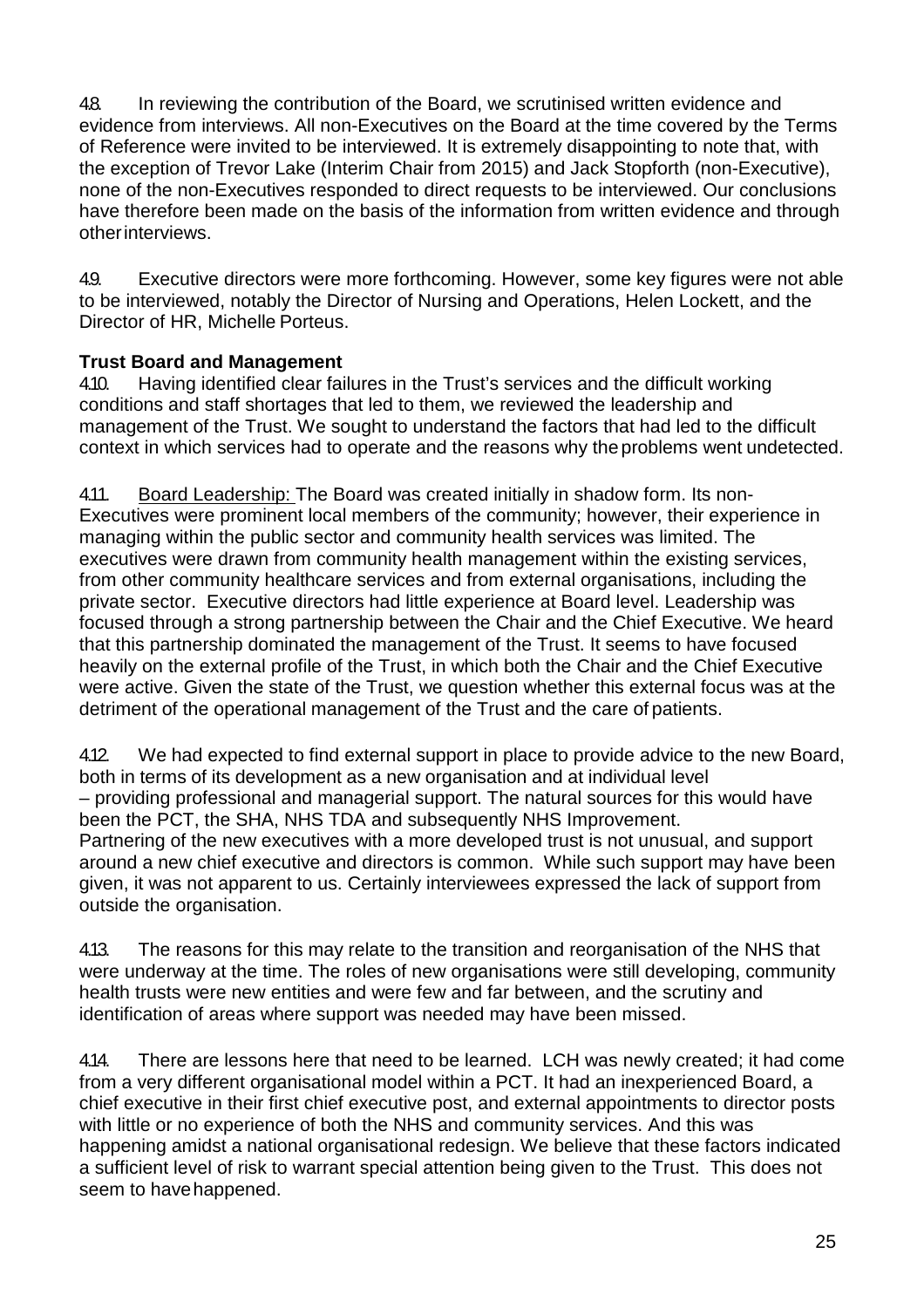#### **Strategic vision, financial plans and cost improvement**

4.15. In its Annual Report 2011/12, the Trust sets out its strategic vision. It states that the strategic vision was to:

"*improve the health and well-being of the communities we serve by providing high- quality care<sup>8</sup> ."*

4.16. Four strategic objectives were set to enable the Trust to meet its strategic vision. They were to:

- provide high-quality services;
- become the first choice provider:
- reduce inequalities and improve health; and
- be employer of choice.

4.17. The vision was underpinned by the following values:

- Care for patients, their families, each other and the community;
- A community of professionals dedicated to providing bestquality healthcare for the community;
- Collaboration across disciplines, with patients and the communityto ensure best possible health outcomes;
- Courage to provide healthcare to challenging groups; and
- Commitment in our work, taking personal responsibility for ouractions.

4.18. Choices made by the Trust are hard to reconcile with these objectives and values. The quality of many services was undermined by the financial strategy. CCGs expressed concerns about the provider, and the consequential break up and redistribution of services underlines the lack of confidence in the trust. Objectives to reduce inequalities and improve health were also undermined by the cost-cutting within the organisation, and staff have certainly indicated a culture of bullying and harassment that cannot have made them an employer of choice. The level of denial by the leadership of the Trust that there were problems does not align with the commitment to take personal responsibility for their actions.

4.19. As further investigations were undertaken, we formed the view that the stated vision was not the prime driver of the Trust. The real driver was to reach FT status. This was confirmed in interview with a previous non-Executive of the Trust. Plans were focused on this key driver. Critical to success was a financial plan that met the Trust's assessment of the criteria set out by Monitor. The financial plan became paramount and the achievement of the plan began to impact on the delivery of services.

420. Delivery of a financial plan relied on two strategic drivers: reducing cost; and acquiring new assets so that they could then be used to improve the financial viability of the Trust.

421. This had consequences. The trust undertook an aggressive CIP, targeting a £30 million reduction over five years. This represented a cut in resources of approximately 22%.<sup>9</sup> We were surprised that such an ambitious financial reduction was not scrutinised more closely – by both commissioners and regulators. Cuts of that magnitude require a significant step change in services and would rely on both redesign and, potentially, reductions in services. We would have expected both commissioners and regulators to have been alerted to financial plans requiring savings of this magnitude and would have wanted to understand the quality impact of the plans. We believe scrutiny was inadequate.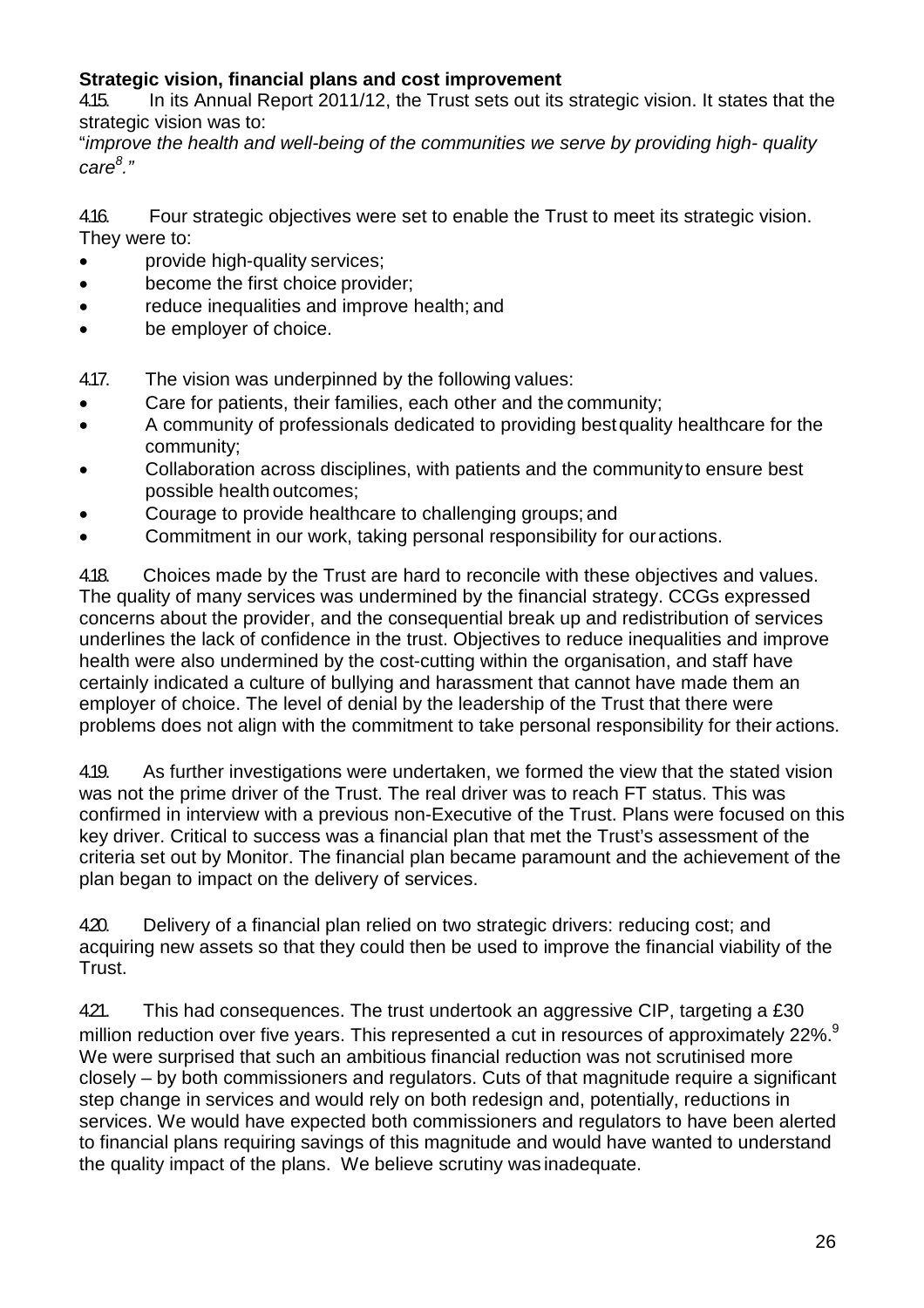4.22. With the most significant costs within the organisation associated with staffing, the CIPs would have an inevitable knock-on impact on frontline staffing levels. The decision to reduce costs in services seems to us to be counter to stated strategic aims and certainly not properly explored with the clinicians providing the services. We heard of a management culture where meeting your savings targets was the prime measure of performance. Regular meetings were held which resembled star chambers, at which the manager was expected to justify any slippage in their cost reduction plans. We believe that the approach was used in a way counter to delivery of a quality service.

4.23. When acquiring services, there is a need to focus on those that offer a strategic fit to the organisation and enable efficiencies to be achieved, or at least costs contained. We do not believe that the Trust was equipped to manage prison health services, and certainly the organisation did not give the prison service the support and attention it required. Community dentistry was a more sensible strategic fit but the CIP assessment that nearly 45% of costs could be removed from the service is highly questionable. We were told in an interview that the benchmarking of the community dentistry service was made against high-street dentistry. This is not a viable comparison. Despite an alternative proposal being made by the clinical team to make savings of £1.5 million, the Trust seems to have moved ahead with its initial CIP. The clinical leadership was then suspended, for, justifiably in our view, questioning the viability of the proposed plans.

424. CIPs during this period were intended to be looked at together with QIAs. QIAs came into being following the findings of the Mid Staffordshire NHS Foundation Trust report by Sir Robert Francis. They underpinned a key principle – that NHS Boards should not be approving CIPs without receiving assurances that the impact of the proposed changes are, at worst, neutral but should be aimed at improving quality. These became a good indicator of an organisation's ability to manage change and to focus on quality improvement above simple cost reduction.

425. We heard during interviews that, while there was an expectation by NHS TDA and subsequently by NHS Improvement, that CIPs were done in conjunction with QIAs, other than checking to see if they had been undertaken (receipt of confirmation by the Trust that they had been completed) no scrutiny of the Trust's plans was actually undertaken in the first year of NHS TDA's existence. We heard again that this was due to the transition caused by NHS reorganisation, but we believe that even a superficial review could have identified potential flaws in the QIA's and the CIP's viability. This could have provided an early indication that there were potential problems in the Trust's plans.

4.26. NHS TDA also questioned the level of scrutiny local commissioners gave to the Trust's plans. We heard from CCGs about the difficulties they encountered in getting information from the Trust, who seem to have been reluctant to cooperate with their commissioners. Without crucial information, it may have been impossible to spot specific concerns. However, lessons learned elsewhere in the NHS, would indicate that organisations that are not open and able or willing to provide information may be hiding risks that more open organisations are not. Again the timing in terms of organisational restructuring will not have helped, and the CCGs did not have reasons to believe there were problems, due to the lack of concerns raised by predecessor organisations. But the signs were there if looked for, of an organisation unwilling to allow close scrutiny by external parties.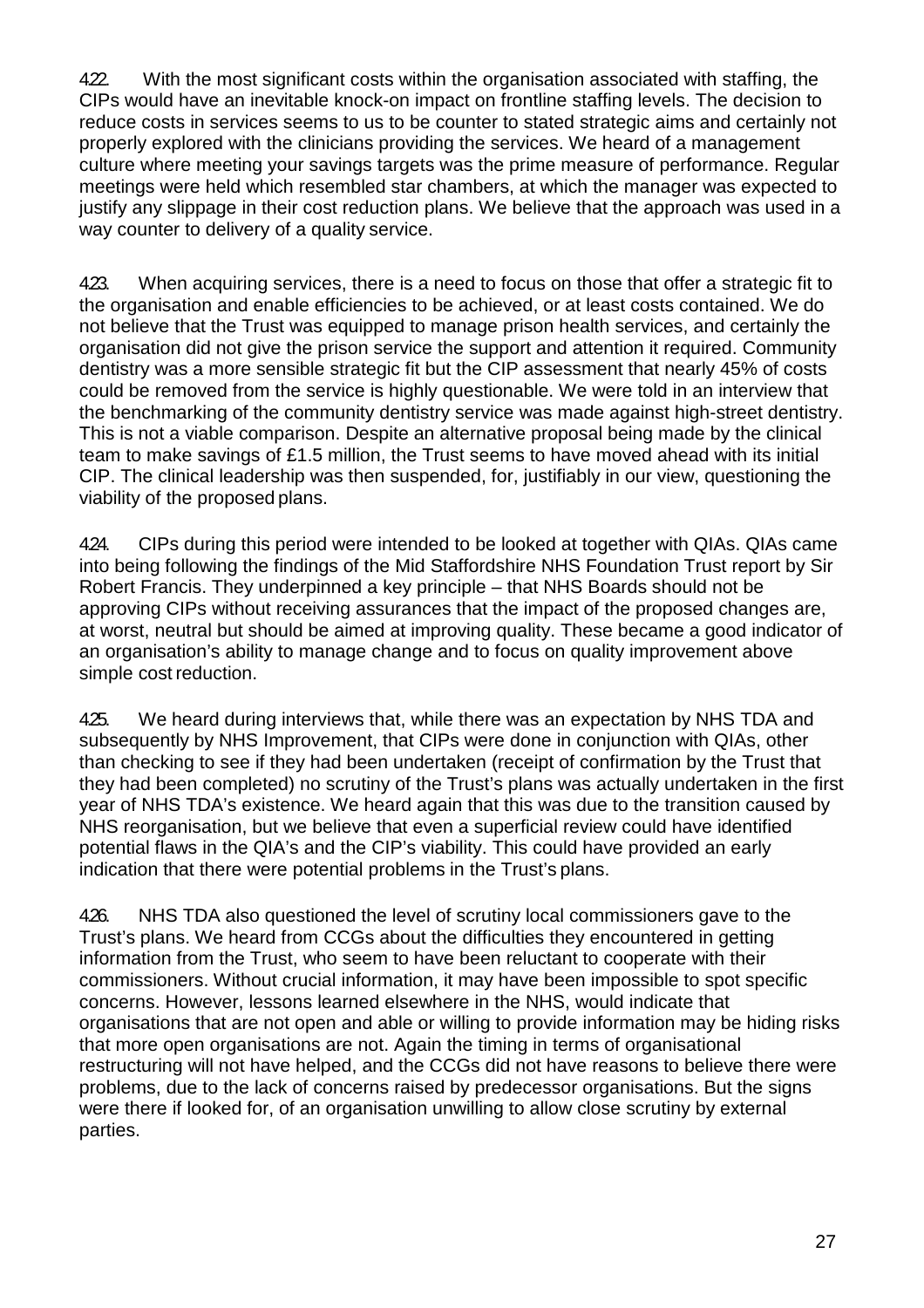#### **Conclusion**

427. An inexperienced Board was appointed to a new Trust with insufficient support. The Board became fixated on becoming a FT. The resulting need to make a cash surplus, coupled with the Trust's unchallenging acceptance of future income reductions imposed by commissioners that were infeasible without reducing services, led the Trust to set aggressive cost improvement targets. CIPs were poorly designed, with significant impacts on services and staff, and implemented with rudimentary QIAs. Staff were expected to press on with CIPs amidst a climate of fear. At the same time, the Trust adopted an expansionist approach to service provision, while already struggling with prison health services, where inexperienced staff and poor design of supervision led to further significant service problems.

#### **Staffing and management of staff**

428. Within any organisation, success or failure is linked to its staff. In patient care, staff are the essential element of the service. In LCH, as in most community services, around 75% of expenditure was on staffing. This creates a number of challenges – the output of staff is essential to success, but it is also the single greatest element of cost. A successful organisation needs to balance the investment in frontline staff with utilisation of its resources. LCH did not. Instead, frontline vacancies were not recruited to, experienced staff were replaced by more junior and less-experienced staff and the expectations placed on the remaining staff continued to be raised. The impact, in our view, was slipping standards of care and mounting pressure on staff to deliver increasingly challenging portfolios.

429. A key indicator of staff attitudes and feelings is the staff survey. Even a cursory look at the surveys throughout the Review period indicates significant areas of concern among its employees. Staff felt pressured to come to work, even when unwell. Staff indicated high levels of stress, low responsiveness from managers to problems raised, little involvement in important decisions, bullying and harassment by managers and, separately, by members of the public. All these issues were raised by staff in the survey and showed higher levels of concern than national comparators. To any organisation, this should be concerning, particularly when trends from year to year showed a worsening position.

4.30. We heard from numerous members of staff that they were not listened to, that they were frightened to report issues, including bullying and harassment, and that they did not feel part of the decisions being made that shaped their area of service. These are consistent with the findings of the staff surveys at the time and should have been very worrying for the organisation and, in particular, for itsBoard.

4.31. The concerns do not seem to have been addressed or even acknowledged by the Board and the leadership of the Trust. NHS Boards should take steps to ensure that they are aware of staff survey findings, as well as using other less formal means to assure themselves of staff wellbeing. They should also keep close scrutiny on work to improve any shortcomings. We found little evidence of close scrutiny. There was sufficient evidence of concern that the leadership should have been well aware of the problems, but there is no evidence that the Board reacted in any meaningful way.

4.32. The Trust ran with significant vacancies, particularly in services such as district nursing. When the interim leadership team took over, we were told that the Trust was carrying 150 WTE vacancies, of which 78 were WTE District Nurse vacancies. We were told repeatedly of the difficulties this created and the major problems faced by frontline staff in relation to recruitment and staff retention. Despite this, frontline staff tried to provide the best services they could, often working long hours in difficult circumstances. We wish to acknowledge the hard work and dedication of staff.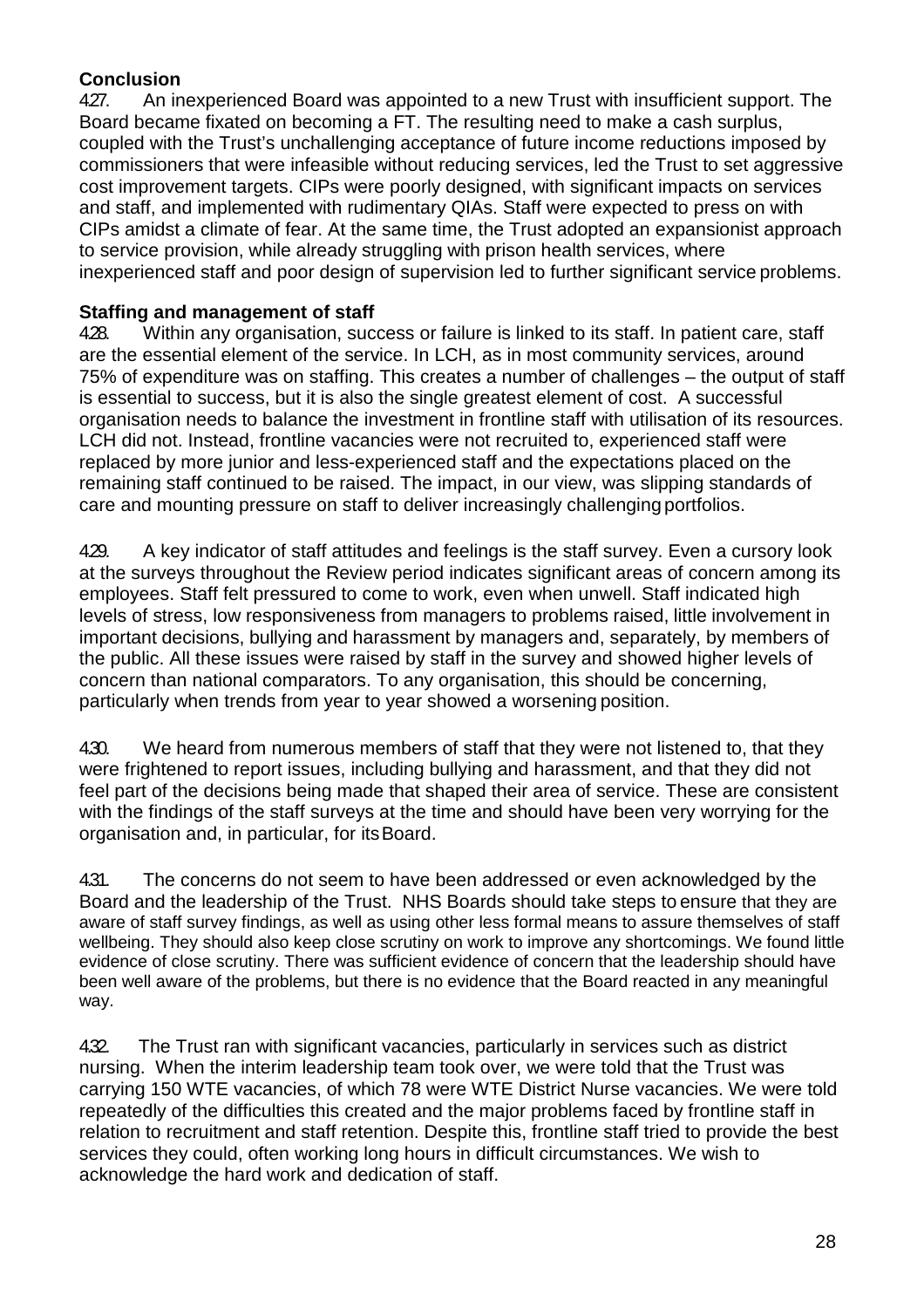4.33. We were very impressed with the commitment and dedication of many of the frontline staff we interviewed, and we saw the emotional and physical toll that this had placed on them. Vacancy levels were most acute in services such as District Nursing and were worsened by a growing gap between the numbers of skilled and experienced staff and newly qualified staff. Mechanisms for recruitment were bureaucratic and appointments were made, in many cases, without the involvement of the staff they would be working alongside. There was a clear picture of an organisation controlling cost through vacancies without due regard to the impact on frontline staff.

4.34. The HR function within the Trust was led by the Director of HR, Michelle Porteus. Despite strenuous attempts to contact and interview her, we were unable to do so. This is regrettable, but we were able to gain a consistent picture of how the function operated in the Trust from those who did speak to us.

4.35. Human resources within the organisation appeared disorganised and its actions poorly documented. There was a clear pattern of repeated interventions to suspend staff for reasons that were not documented or, apparently, not communicated to those concerned. In some cases, these remained in force for prolonged periods without explanation or any process for resolution. It is clear that the Trust's own policies and procedures were not followed, leading to grievances not being properly investigated and staff being pressured to accept sub-optimal roles or outcomes from flawed processes. Recruitment and the management of vacancies seems to have been designed to reduce cost rather than meet the needs of the organisation in delivery of care.

4.36. We found evidence that senior members of the organisation were closely involved in these poor processes and deficient handling of staff. We heard that theseevents, not surprisingly, impacted on the health and wellbeing of staff. When Sue Page arrived as the Interim Chief Executive with a largely new executive team, senior staff had to deal with unresolved staffing issues that should have been resolved many months before. This can never be acceptable.

4.37. HR support to staff was at best inconsistent, and sometimes much worse. We heard a first-hand account of an incident that occurred to a lone worker in a patient's home that involved a real threat to her life as well as actual harm to her physical and mental wellbeing. The grossly deficient handling of the response to this incident was appalling, dismissive and uncaring.

#### **Conclusion**

4.38. NHS Human Resources functions need, at a minimum, to follow the policies and procedures of the organisation. We found a repeated pattern of significant departures from policy and procedure, particularly in the handling of grievances, conduct and serious incidents. We believe that the misuse of policies and failure to follow procedures placed vulnerable staff in difficult and, in some cases, almost impossible positions. We believe that, on some occasions, this led to unnecessary stress and, in a few cases, harm to individuals.

#### **The culture of the organisation**

4.39. The culture of an organisation is based on shared values and beliefs. These values and beliefs inform the way staff behave within the organisation and strongly influence people in how they interact with others and perform theirjobs.

4.40. The culture is established by the leadership of an organisation – from the topand throughout the tiers of management to those working on the frontline. Every organisation develops and maintains a unique culture, providing guidelines and boundaries for the behaviour of the members of theorganisation.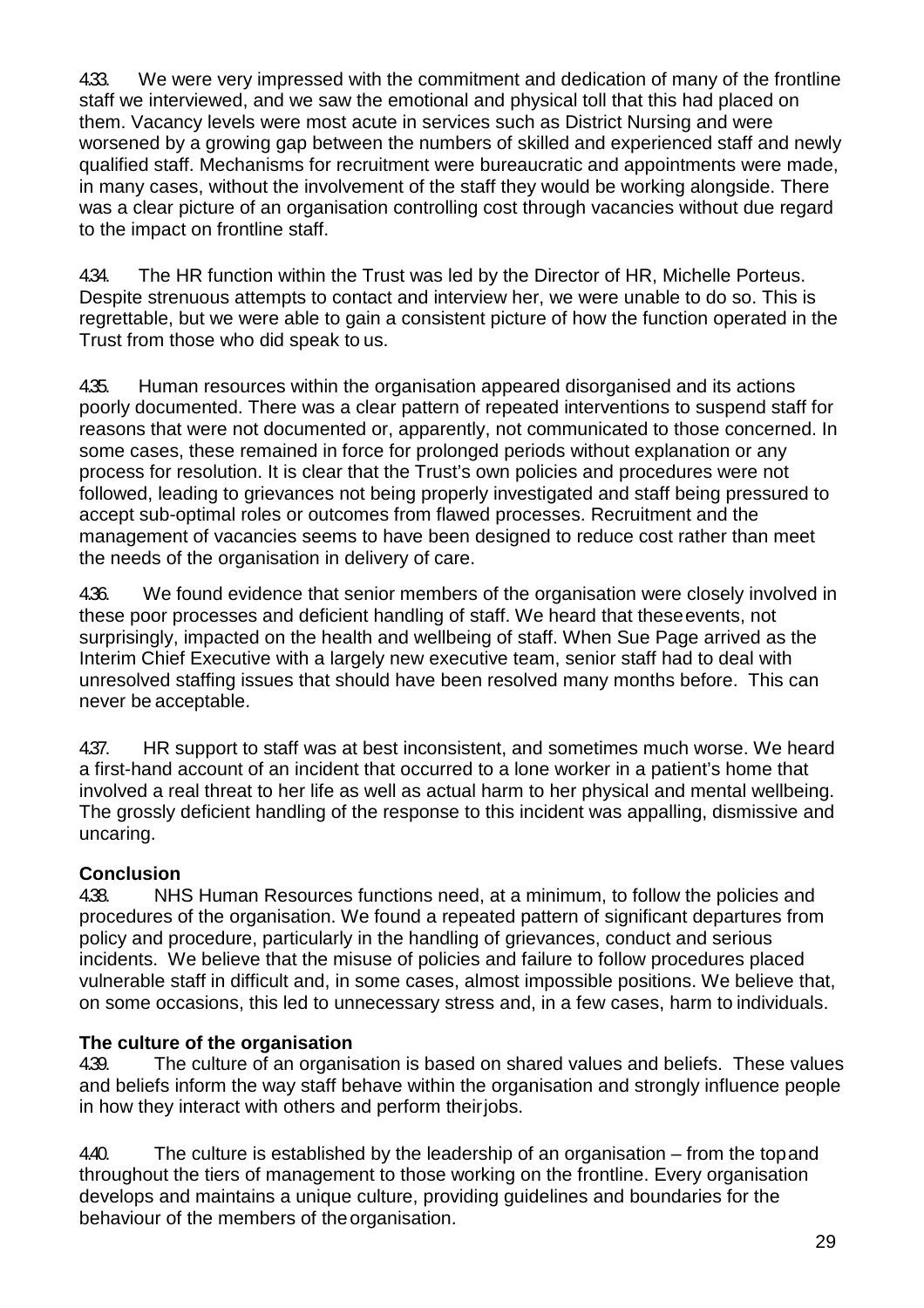4.41. The development of a culture is particularly important when new organisations come into existence and can take time to establish, particularly where the new organisation is created from different organisations comingtogether.

4.42. Culture is based on trust, particularly trust in the leadership and trust in the goals of the organisation. Where trust is undermined, the confidence in the organisation can quickly disappear and the culture can become toxic.

4.43. We spoke to more than 30 staff members of Liverpool Community Health NHS Trust. We heard repeated accounts of a bullying culture, where staff were afraid to speak out in case they were victimised. When some staff did speak out, they were harassed and, in some cases, subject to disciplinary action, including suspension. Genuine fear was expressed in a series of emotionally charged interviews and we were left with no doubt that the culture of the organisation was detrimental to its operation and, in some cases, to the health and wellbeing of staff. In a number of interviews, reference was made to staff coming into work in the morning and seeing colleagues crying in the car park outside the Trust headquarters. This was described as "not an unusual sight".

4.44. Staff approached Trust patient safety and incident reviews with trepidation. They were often blamed for incidents where the lack of qualified workers, proper supervision or expertise was the root cause. Error was not approached in an open and proportionate way. Mechanisms for managing patient safety and poor quality were based on blaming individuals, while organisational shortcomings were ignored or glossed over. Reporting of errors was seen as a slight on the external image of the Trust. This led to under-reporting of problems. Where problems were identified, they were either not escalated or risk-rated lower that they should have been and often ignored. The problems at the prison came to light when the new management team placed prison healthcare at the highest level within its risk rating – despite internal opposition.

4.45. We have been presented with evidence that shows the Trust as an organisation where problems were not tackled and where staff were blamed for problems they did not directly cause. As a consequence, patients received sub-optimal care and staff became stressed and unable to work effectively.

4.46. The main driver and measure of success within the Trust was the achievement of financial targets. Managers were set savings targets, often without consultation, and expected to deliver. The impact of the savings on frontline services and patient care seems to have been secondary to meeting the financial targets required. Strict measurement of the progress of financial delivery was in place and an aggressive enforcement of delivery undertaken. This led to a culture based on fiscal delivery rather than patient care and consequentially managers were driven to reduce cost, irrespective of whether it was in the best interest of patients and staff. This, in turn, led to a conflict between frontline staff's desire to provide the best care possible with a need to reduce cost.

447. A good example is the Community Dentistry Directorate where an assessment by an external consultant indicated that costs in the service could be reduced by nearly 44%.<sup>10</sup> The findings were not discussed with the service but a CIP was introduced. When the service leaders baulked at the cost reduction proposals, they were ultimately suspended – without proper reasons given or aproper investigation undertaken. We subsequently heard that the cost reduction had been based on a comparison with high-street dentistry costs – if true, a wholly inappropriate measure due to the differences in complexity of the patients being treated, and one that could have been easily discounted if there had been proper engagement with the staff delivering the service.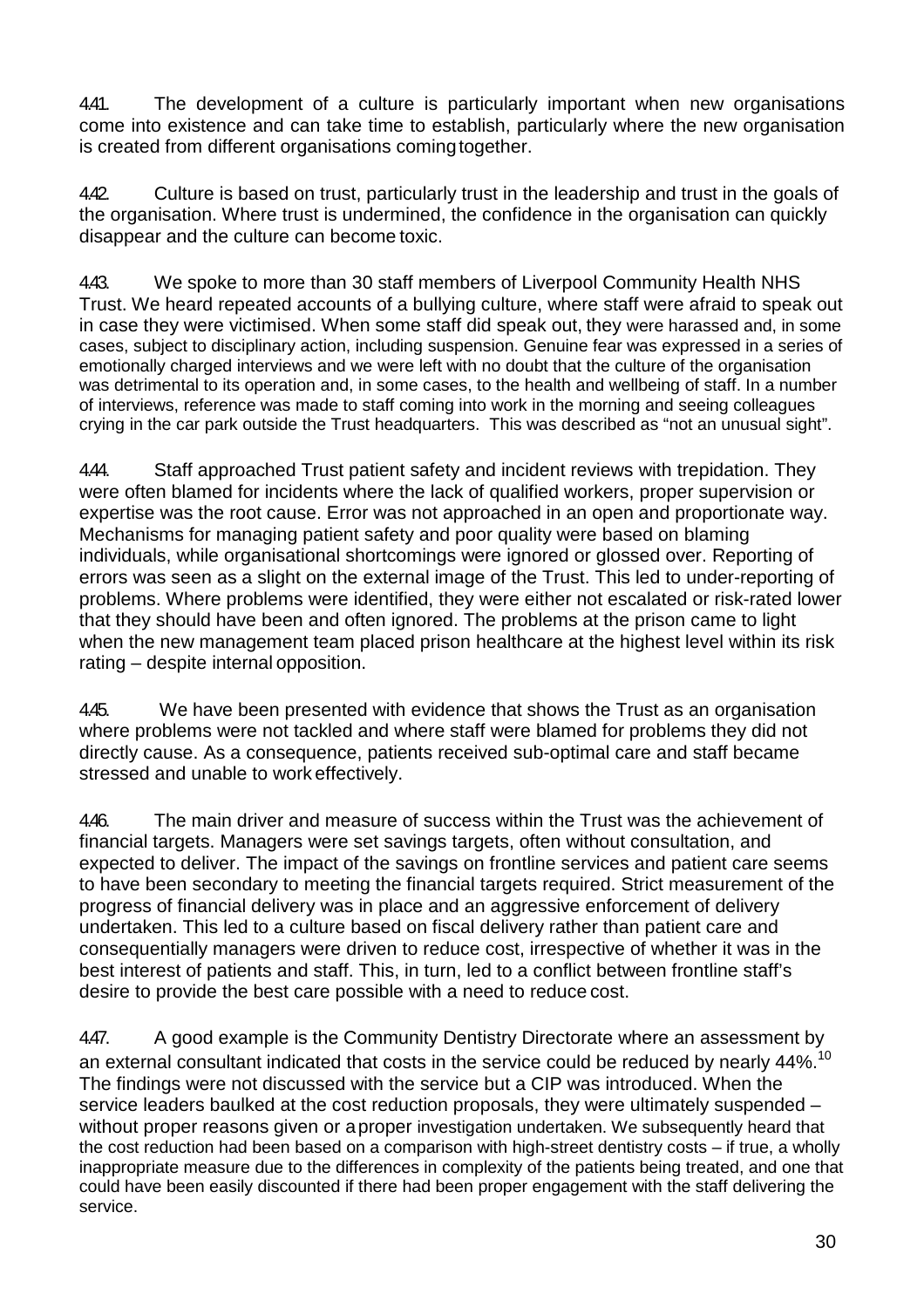4.48. The culture was one of not reporting failure and one where fiscal targets were seen as the primary measure of success. The goal was to place the Trust in a financial position where it could obtain FT status. Consideration of the impact on patients and staff was secondary.

4.49. In some services, the culture of the organisation was more problematic than others. The prison healthcare system ran with a level of autonomy that surprised and concerned us. The service was left in isolation and adopted a concerning hierarchical structure, with little regard to acceptable quality standards. Board minutes show little reference to the prison healthcare service. While it is fair to say that the Board was not formally made aware of all issues, this was clearly because it was not applying the level of scrutiny necessary to discharge its duties properly.

## **Conclusion**<br>450. The

The organisational culture of the Trust was poor, reflecting the Trust leadership. Bullying of staff was prevalent, and staff worked in a climate of fear that discouraged them from speaking out about the problems they experienced and that was detrimental to their wellbeing. Incident reporting was discouraged and incidents downgraded. Staff were wrongly blamed for errors instead of incidents being learned from, to the detriment of staff and patient care.

#### **External organisations**

4.51. As required by our terms of reference, we also reviewed the role of external bodies in overseeing the organisation. Given the serious nature of the Trust failures we identified, we were particularly concerned to understand why there had not been earlier identification of the problems and intervention to ensure that they were corrected.

#### **External organisations: summary of responsibilities**

4.52. The external management and regulatory framework was, and remains, complex. During the period covered by the Review, organisational structures changed radically and responsibilities moved to new organisations. The responsibilities are summarised below.

4.53. PCTs were the commissioning bodies for NHS services in England between 2001 and 2013. PCTs were responsible for commissioning primary, community and secondary health services from providers. Until 31 May 2011, they alsoprovided community health services directly, at which time community health services were separated from the PCTs. In this case, the hived-off services formed the Community Trust. In addition to the commissioning of services, the PCT was responsible for ensuring effective use of resources and quality of care for the services they contracted. They worked in conjunction with the SHAs to oversee NHS Trusts who had not as yet become NHS Foundation Trusts.

4.54. In 2013, the SHAs responsibility for non-foundation NHS Trusts and PCTs transferred to the NHS TDA. The NHS TDA became responsible for overseeing the performance management and governance of NHS Trusts, including clinical quality, and managing their progress towards FT status.

4.55. In 2013, CCGs took on responsibility for the commissioning of services from PCTs. CCGs were also responsible for the performance management of the Trust, both in terms of delivery against their contracts and service provision.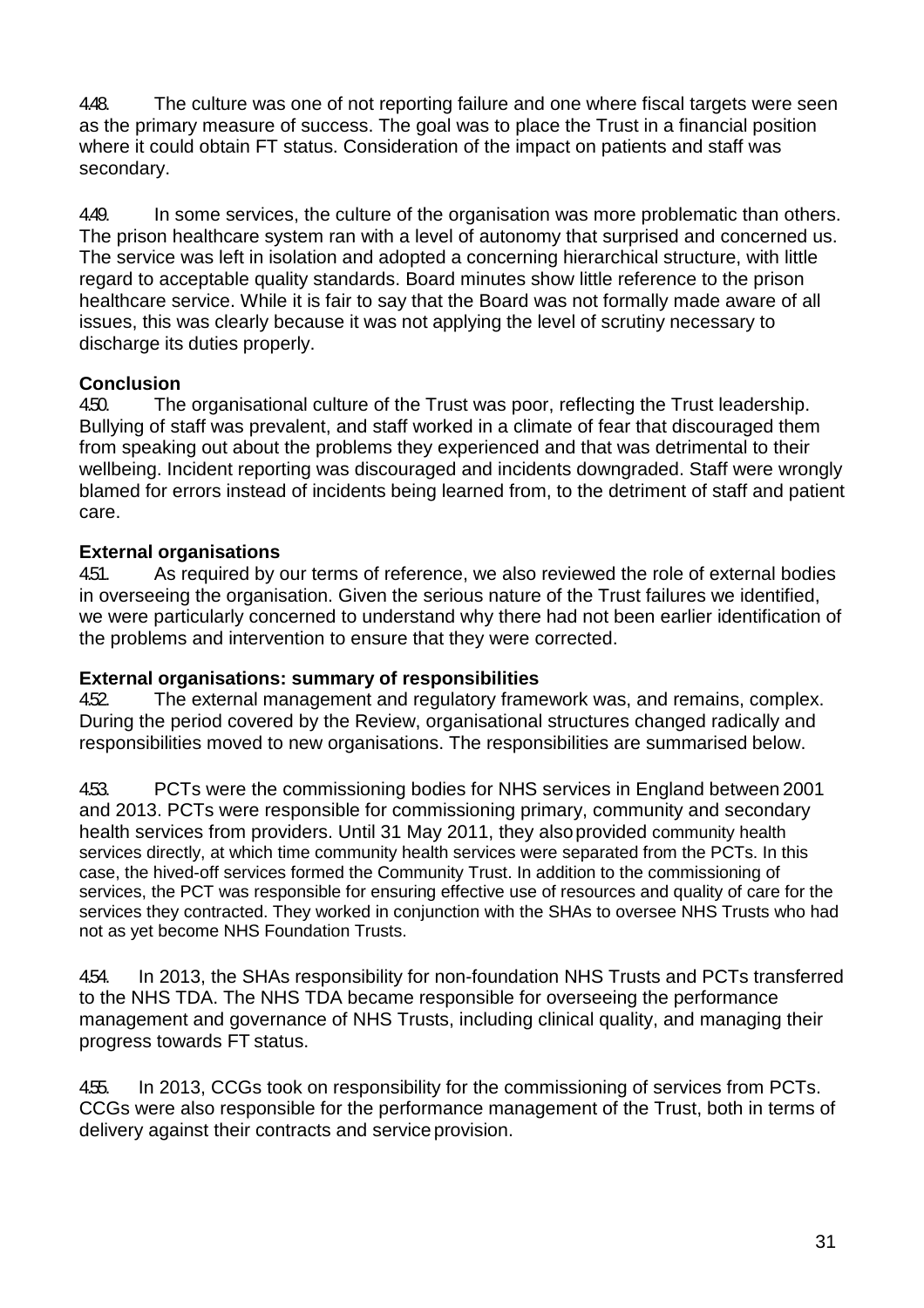4.56. Monitor was established in 2004 under the Health and Social Care (Community Health and Standards) Act 2003, which made it responsible for authorising, monitoring and regulating NHS Foundation Trusts. Together with NHS TDA and some services provided by other organisations, Monitor became part of NHS Improvement in 2016. NHS Improvement took on the assessment of NHS Trusts as they applied to become NHS Foundation Trusts.

4.57. NHS Improvement remains responsible for overseeing NHS Foundation Trusts and NHS Trusts, as well as independent providers that offer NHS-funded care. NHS Improvement supports providers in giving patients consistently safe, high- quality, compassionate care within local health systems that are financially sustainable.

4.58. The CQC, an independent regulator, is responsible for the registration of health and adult social care service providers in England and they inspectorganisations to assess whether they are meeting the required standards or not.

4.59. NHSE leads the NHS in England. It sets the priorities and direction of the NHS and encourages and informs the national debate to improve health and care. In 2013, it became responsible for commissioning Prison Health.

4.60. All these organisations interacted with LCH during the Review period or subsequently. We reviewed documents and interviewed relevant staff of these external organisations to understand their interaction and to investigate whether they were aware of any concerns about the Trust prior to the whistleblowing that led to the CQC investigation.

4.61. PCTs: Following the publication of the *NHS Next Stage Review* in 2008, it became clear that transforming community services would be a crucial element of the planned way forward to PCTs becoming purely commissioning organisations. Key milestones were put in place which included a review of current structures and a further look at organisational options for community services – with one option being the creation of a Community NHS Trust. The expectation was that such organisations would join the FT pipeline in the same way as other NHS Trusts. In the case of Liverpool, the route chosen was for the creation of an NHS Trust. This was achieved in November 2010.

4.62. From the creation of the Trust until the creation of CCGs, the PCT was responsible for the commissioning of services for the newly formed Trust. The SHA was responsible for performance, and had responsibilities in overseeing quality and patient safety alongside CQC.

4.63. We heard that the relationship between the PCT and the Trust was characterised by tension and reluctance by the Trust to share information, both on performance against contract and on adverse incidents. While this is not unusual for a newly formed organisation, it does underline the immaturity of the new Trust. A more experienced leadership would have worked with the commissioners constructively, helping shape the future strategic direction of services.

4.64. The PCT was also winding up business and preparing to be disestablished. Attention on a newly formed Trust may not have been a priority, particularly given the perceived generous financial settlement under which it was established. However, closer scrutiny by the PCT would have revealed early warning of the nature of the Trust's plans and may have led to earlier challenge. We accept that the scrutiny of the Trust was not the sole responsibility of one PCT, but a lead commissioner should be expected to take a lead in such areas.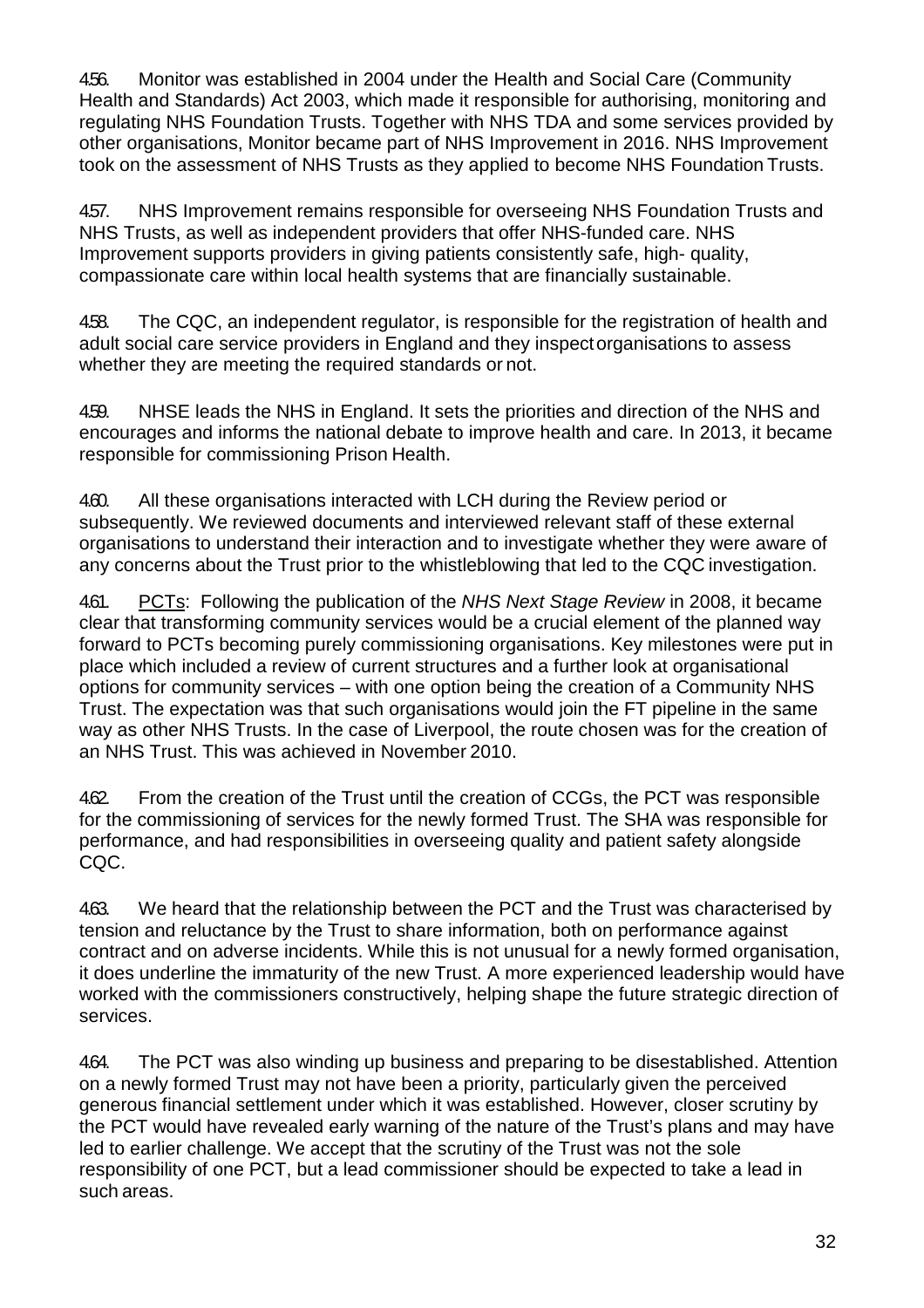4.65. We accept that, in the early stages of the Trust's existence, there were few signs that would have given concern. However, two factors stand out: one, the disruption to normal practice caused by the reorganisation of the NHS; and second, the lack of performance data on which to assess community trusts. When this is added to reluctance by the Trust to share information, an inexperienced board and leadership, and an agenda based on FT status, a patternemerges.

The lack of information coming from the Trust should have led to a higher level of scrutiny, particularly when coupled with the knowledge that this was a new and inexperienced leadership team – but it did not. There may be mitigating factors but, in our view, more should have been done to investigate the signs.

4.66. SHA: SHAs provided strategic leadership, ensuring the delivery of improvements in health and health services locally by PCTs and NHS Trusts. They led the development and empowerment of innovative and uniformly excellent frontline NHS organisations. As part of this role, SHAs oversaw the leadership of local organisations and were directly involved with the appointment of new boards.

4.67. The North West SHA had responsibility for oversight of the Trust from its creation in 2011 until the SHA's dissolution in 2013. It worked under the management of NHS North of England in the transition up to the dissolution of SHAs in 2013.

4.68. Despite our efforts, we have not been able to speak with senior former SHA officials about their involvement with the Trust. This is a matter of regret, as we had a number of lines of inquiry we would have liked to explore. Our views have been based on our assessment on documentary evidence, together with other interviewees' statements.

4.69. With the dissolution of the SHAs in 2013, transfer of responsibilities was supported by briefings on organisations and functions. A *Quality Overview Report* was produced by NHS North (North West) in January 2013 as part of the handover and process for supporting Liverpool Community Health NHS Trust's application to progress to become a FT. This was supplied to its successor organisation, NHS TDA.

4.70. The Executive Summary states:

"*The Medical Director and Chief Nurse at NHS North of England support the Trust's application. The Quality team in the North West have regularly monitored and reviewed the Trust and have no significant concerns regarding the Trust's quality processes, procedures and outcomes."*<sup>11</sup>

4.71. The document is quite extensive, detailing the assurance process, including CQC input, Board Vision, Commissioning for Quality and Innovation (CQUIN), patient staff experience, performance against the *NHS North West Quality Report Card*, and evidence submitted by the Trust. From these various sources, no major concerns were raised within the report. The report highlights the importance of QIAs and says the Trust was carrying these out and reporting to its Board. There is no assessment by the SHA of the quality and accuracy of the QIAs, on the grounds that it was too soon to judge their effectiveness.

4.72 It is likely that, given this lack of concern, the newly responsible organisations (CCGs and NHS TDA) would not have regarded the Trust as needingparticular attention as they came to terms with their new roles.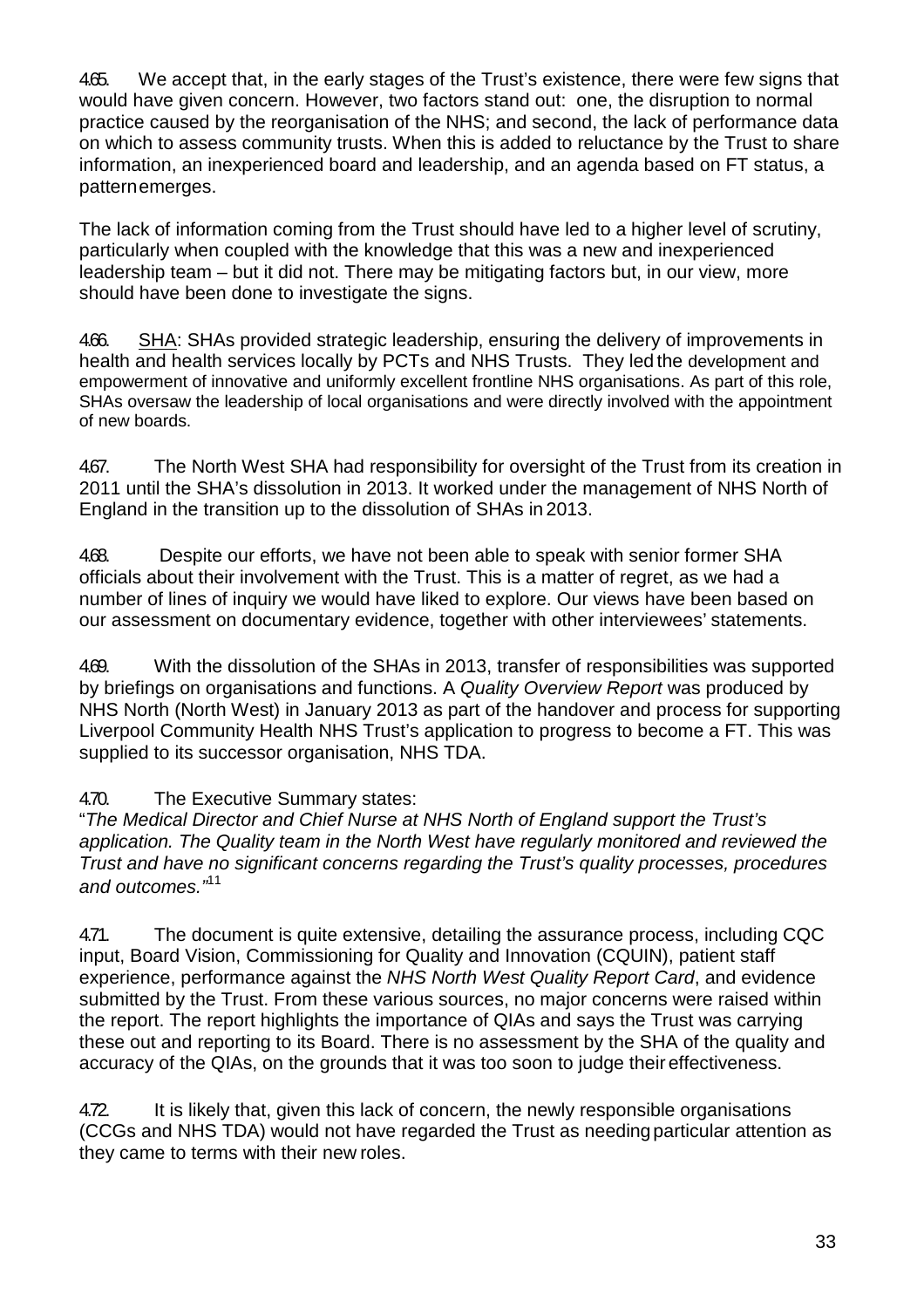4.73. We were surprised that the potential risks of a newly formed organisation with such inexperienced leadership were not raised by the SHA in its handover material. This was particularly important given the transition to newly created organisations to take on the functions of the SHA. Although the assessment by the SHA looks comprehensive at first sight, we are concerned that, on greater scrutiny, it lacks any real insight into the Trust, consisting largely of a re-statement of the Trust's own views rather than an assessment by the SHA.

4.74. Based on what we heard, it seems to us that the Trust was seen as low-risk from the outset, and received little attention in comparison to perceived higher risks, especially in acute Trusts. There were sufficient signs at the time that should have prompted concern.

4.75. NHSE: The main interaction between NHSE and the Trust was over prison healthcare. In 2013 NHSE took on responsibility for commissioning prison healthcare from PCTs. Within their new responsibilities in the North West were services at Liverpool prison. We heard from NHSE of difficulties in getting basic performance information from the Trust. We also heard that the information provided by the outgoing PCT was limited.

4.76. In the first year, 2013/14 NHSE focused on renegotiating the prison healthcare contracts. In the case of HMP Liverpool, apart from financial data, they were provided with very little information. This was despite the best endeavours of NHSE to obtain further information. Consequently, NHSE had little information on which to establish the contract and little evidence of any particularconcerns.

4.77. We heard from the former Governor of the prison that there had been some scrutiny by commissioners prior to the transfer of responsibilities to NHSE. There were joint meetings between the prison and commissioners, and commissioners were visible on site. After the transfer, it was noted that the capacity to oversee the contract was significantly reduced, with NHSE staff taking on responsibility for more prisons.

4.78. The picture presented to us has been one of limited scrutiny by commissioners, deteriorating further following the transfer of responsibility in 2013 to NHSE. Performance information was sparse, and what was available was hard to obtain from the Trust. In our view, the level of scrutiny was inadequate and this enabled the Trust to provide inadequate standards of care without this being identified and rectified by the commissioners.

4.79. We were also told that, once problems had come to light, a close personal relationship was identified between one of the commissioning staff and a member of LCH staff managing the service. NHSE was sufficiently concerned about the potential conflict of interest that they moved the staff member away from the contract as they sought to establish how problems in the delivery of prison healthcare had arisen. This raises further concerns in our view as to why problems in the service were not identified and acted upon.

480. Monitor: This organisation was established in 2004 under the Health and Social Care (Community Health and Standards) Act 2003, which made it responsible for authorising, monitoring and regulating NHS Foundation Trusts. It has other functions, but this was its key responsibility in relation to LCH and the Review.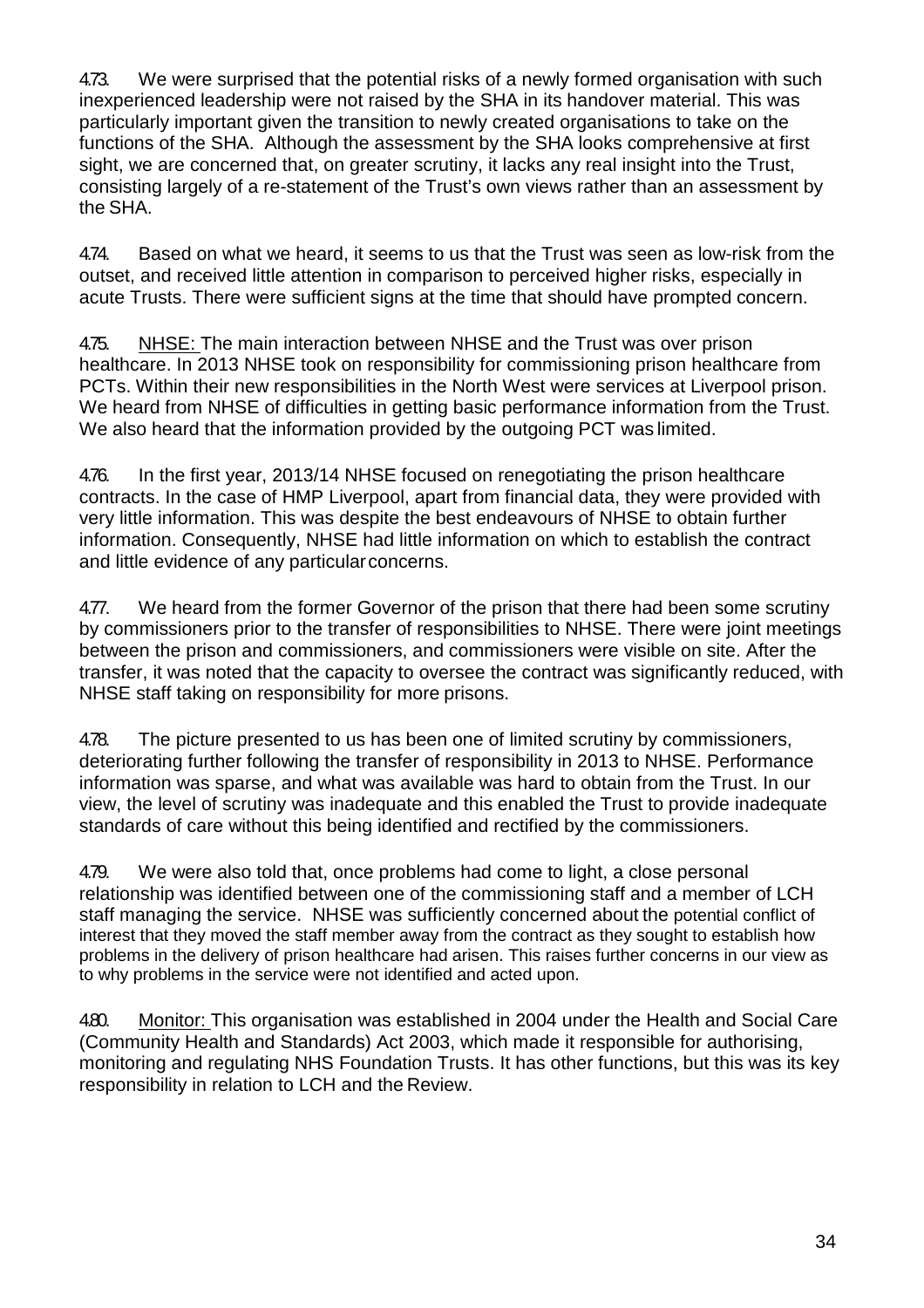4.81. We were informed by a number of interviewees that LCH had been part of a pilot scheme for community health NHS trusts that were considered capable of rapid progression to become FTs. This scheme placed a focus on early assessment of the clinical quality of services in trusts, rather than initial assessment based mainly on financial robustness, only to find later that clinical standards had not been maintained. This early assessment of LCH gave the Trust a low rating for clinical quality, such that it was judged unsuitable to proceed to FT status. This is consistent with the clinical quality issues that were subsequently identified.

4.82. Given that Monitor had assessed the Trust as not ready to become a FT, we asked interviewees whether any of the concerns had been shared with NHS TDA or the commissioners. Interviewees were unable to confirm that concerns had been shared, and it appears to us more likely that they were not.

4.83. We believe that Monitor undertook its assessments well and highlighted key problems within the Trust's plans, governance, clinical quality and board. This is commendable. However, the vital intelligence they had gained from their assessment work as part of the FT process was either not shared or, if shared, was not acted upon. This was a missed opportunity that could have provided a chance for earlier identification of the Trust's problems.

4.84. NHS TDA: The NHS TDA was responsible for overseeing the performance management and governance of NHS Trusts, including clinical quality, and managing their progress towards FT status. Its formation came as a result of reorganisation of the NHS in England outlined in the Health and Social Care Act 2012. It is now part of NHS Improvement.

4.85. From the abolition of the SHAs to the creation of NHS Improvement, the NHS TDA was responsible for the performance management and overseeing of the Trust's journey to FT. As such, it would have been responsible for assessing the quality of clinical services within the Trust.

4.86. We discussed Liverpool Community Health NHS Trust with both representatives from the regional team and from the national team.

487. We interviewed staff who had previously been part of the TDA. We heard repeated reference to elements of the picture being the responsibility of another part of the organisation. We gained a clear impression of silo working and poor sharing of concerns and critical information, including between regional teams and the centre. Part of this can be attributed to the newness of the organisation, but it is disappointing to see that, by keeping information in different parts of the organisation, opportunities were clearly missed.

4.88. The regional team reported that the Board-to-Board scrutiny had raised concerns about the operation of the Trust Board. NHS TDA officials confirmed to us that NHS TDA was aware of the financial plans of the Trust. It had also asked for confirmation that CIPs were supported by QIAs and that this had been received. Sign-off by Medical and Nursing Directors at the Trust had been confirmed, as had presentation to the Board. However, due to the newness of the NHS TDA organisation and the resulting sparseness of staff, the detail of the plans had not been scrutinised. The Trust was not seen as requiring special attention and its assurances were taken on face value.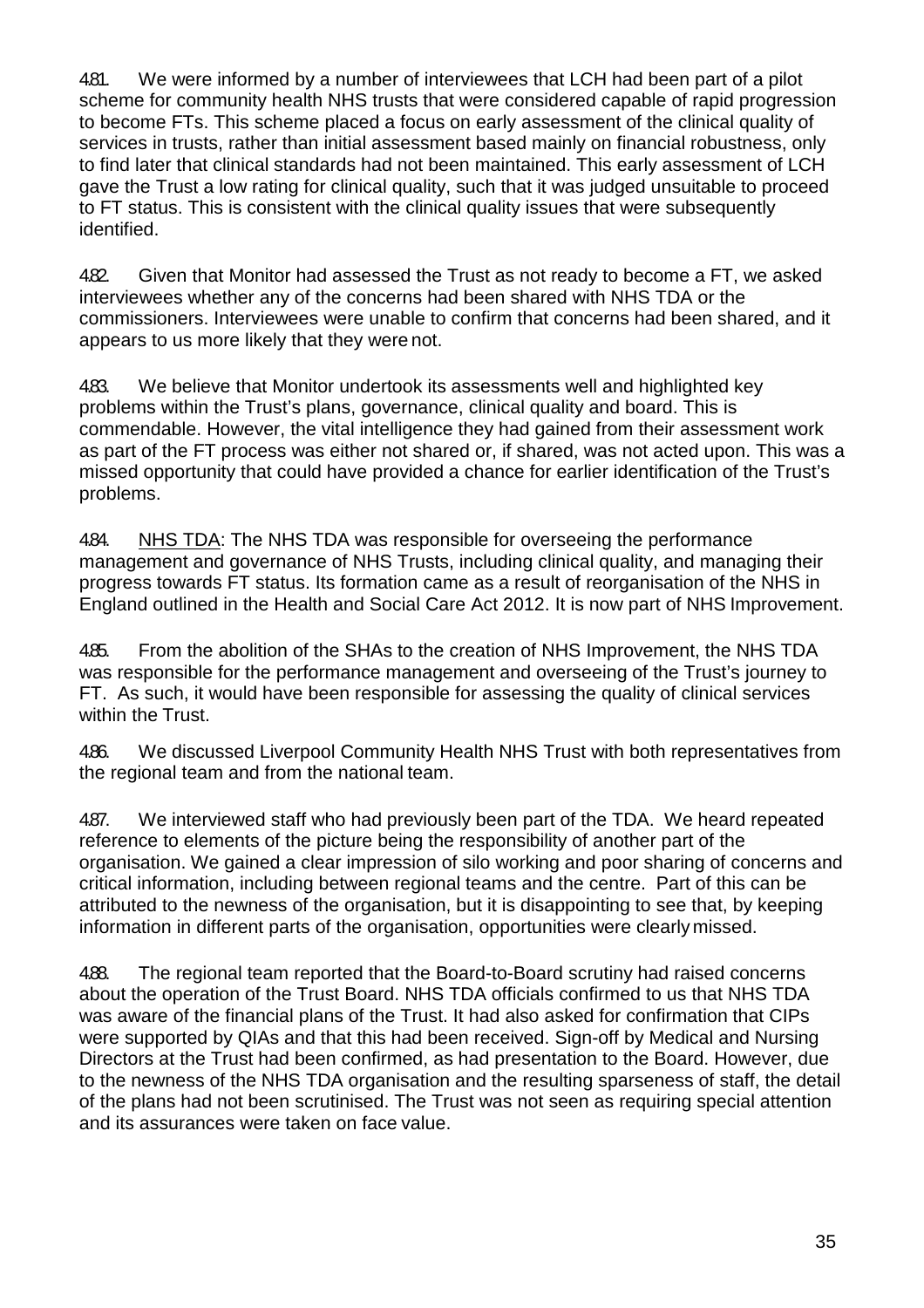4.89. Closer scrutiny of the CIPs and QIAs would, in our view, have raised serious questions about their validity. The level of CIPs and the expectations for delivery were substantial and, while some QIAs had been done, they had not been done well and had, in some cases, been signed-off without the knowledge or participation of clinicians delivering the services.

4.90. We heard that, in its first year of existence, there was limited capacity within NHS TDA to undertake detailed assessments – particularly of trusts where no indication of serious concerns had been raised. As a result, the confirmation by the Trust that all was in place with regard to QIAs was taken at face value and further investigation was not undertaken.

4.91. Had further scrutiny been undertaken, we believe that significant issues would have been uncovered about the validity of the QIAs and of the deliverability of the CIPs. At the very least this should have led to greater challenge and scrutiny of the plans and working of the Trust. If this had happened we believe that earlier serious problems would have been identified and intervention could have happened earlier.

4.92. We spoke to both the Medical Director and Nurse Director of the NHS TDA at the time. The Medical Director described her functions as including joint overall responsibility with the Nurse Director, Peter Blythin, for patient safety/quality. For practical reasons, Peter Blythin had line management responsibility for the TDA's regional non-medical clinical quality team. Oversight of quality and safety remained a joint responsibility.

4.93. Peter Blythin, described a comprehensive process by which trusts were assessed in preparation for moving to FT status. We were impressed with the detail of the process the TDA had used to assess trusts. We heard how, in November/December 2012, he raised questions about their workforce plans, seeking further information through the Deaneries and from the Trust via the SHA. These questions were still live in January 2013. Mr Blythin was concerned about the predicted reduction of more than 500 staff within the Trust that were mainly clinical and wanted to understand what the reasons for this were and how services would be delivered. His concerns led to the Trust's assessment by the technical committee at the TDA being postponed.

4.94. We heard that this was followed up by multiple organisations, partly due to the transitional arrangements and the transfer of responsibilities consequent upon reorganisation. The SHA undertook a quality assessment and further assessment was carried out with the commissioning organisations. This apparently led to the NHS TDA being satisfied about their concerns, and the Board-to-Board meeting was rescheduled.

4.95. We were not able to ascertain what precisely had changed the view of the NHS TDA, but something did, turning a red flag to green. With the benefit of hindsight, however, it is very clear that something was missed by NHS TDA: they believed the quality issues were resolved. This was a missed opportunity to identify the serious underlying problems in the Trust and its services.

4.96. When we asked why this opportunity was missed, we received no convincing answer, although there was a clear acceptance by NHS TDA officials that they had missed something. We heard of the confusion of transition over roles and who was doing what, and that there were "too many players on the pitch", with SHAs, NHS TDA, CQC, and NHSE, all either finding their places in the new arrangements or relinquishing responsibilities prior to abolition. In the interim, it would seem that organisations were reliant on others to provide information and 'soft intelligence', and this was not always shared or reached the right part of the new organisations. We heard that there was an element of each organisation taking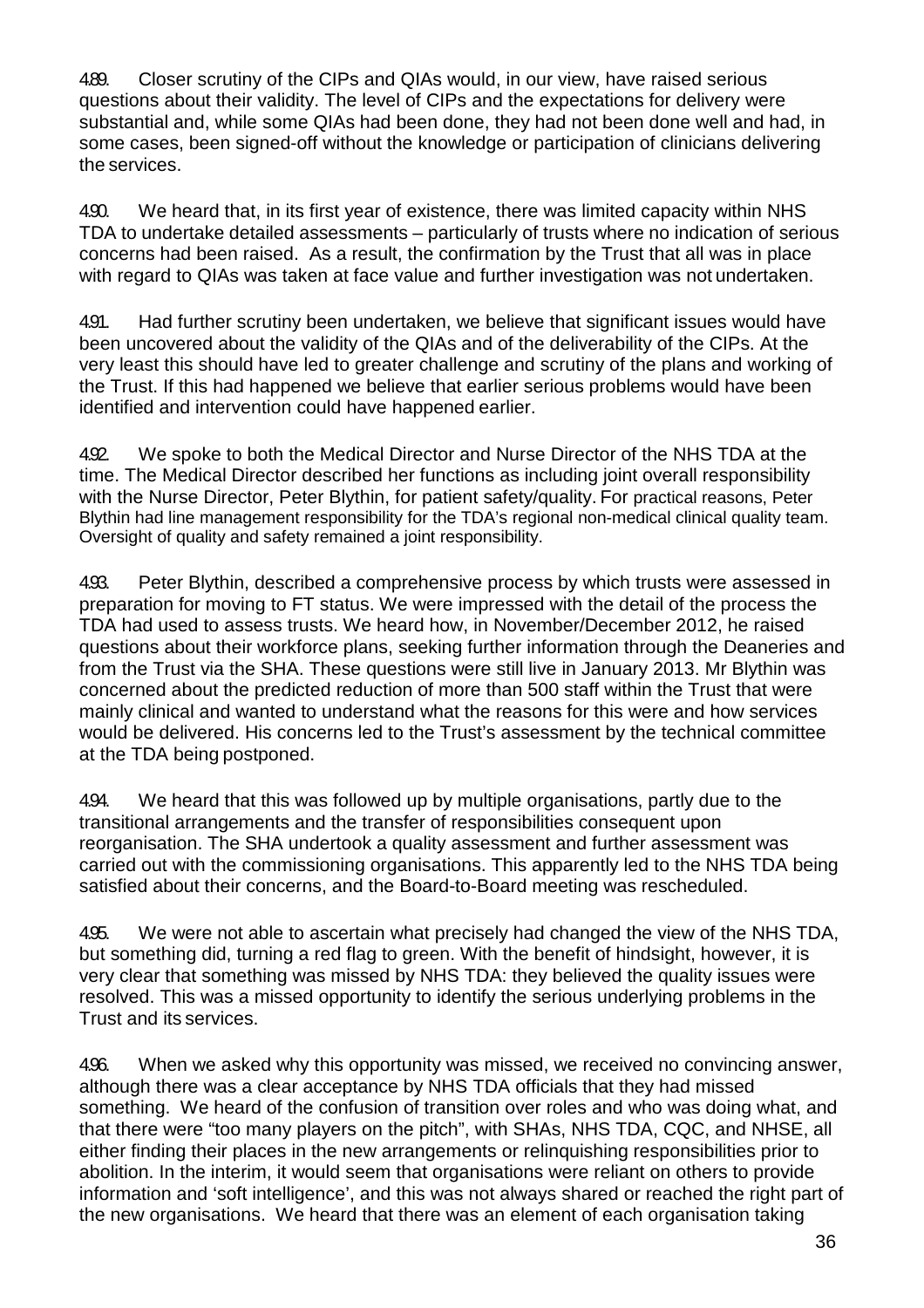others' lack of concern as reassurance that all was well, and that, given limited capacity, priority was given to known problems. Over time these difficulties led to an expansion in resources available to the NHS TDA in response to the problems coming to light in the organisations they wereoverseeing.

4.97. We believe that there were sufficient issues to alert NHS TDA to potential problems within the Trust. Some were identified, such as workforce, challenging CIPs and the need for robust QIAs. However, somewhere in the churn of a new organisation being developed, and for reasons we have not been able to ascertain, the concerns were deemed insufficient to intervene or to halt progress was allowed to continue towards FT status.

4.98. We can understand how, at the beginning of the NHS TDA's life, this could have happened, with more than 100 organisations required scrutiny by the TDA and limited capacity at the beginning. However, we note that, even after the CQC investigations and the introduction of the new management team under Sue Page, the FT application continued to be progressed. It was eventually pulled when Sue Page advised the Trust Board that it should withdraw from the process.

4.99. CQC: The role of the CQC as an independent regulator is to register health and adult social care service providers in England and to inspect whether or not standards are being met. Since October 2014, a new inspection model has been used by the CQC.

4.100. In assessing the interactions between CQC and the Trust, we have been provided with documentation, including a timeline sequencing CQC interactions with the Trust in general and with Intermediate Care and with HMP Liverpool healthcare services. We have also spoken with members of CQC and other regulators. We have found some differences with the timeline described by Capsticks, although these differences do not materially change the events. We have based our understanding of the sequence of events on the information provided by CQC as a primary source of evidence.<sup>12</sup>

4.101. The first interaction between CQC and Liverpool Community Health NHS Trust was in 2010 when the Trust was registered by CQC.

4.102. On 31 May 2013, an inspection was carried out of Ward 35A at Aintree University Hospital NHS Foundation Trust under the compliance methodology. The service was found to be compliant. A further inspection against compliance was carried out into the Trust's intermediate care services at the Alexandra Wing at Broadgreen Hospital on 28 August 2013, following the Trust alerting CQC to concerns on bed base. This led to an assessment of non-compliance in two outcomes: management of medicines; and supporting workers.

4.103. In 2013, CQC were contacted by Rosie Cooper MP, who passed on her concerns over the number and nature of reports of staff bullying and harassment that she had received. Staff at the Trust were contacted by CQC on 29 October 2013, and reported significant concerns, regarding not only bullying and harassment, but also Trust leaders' approach to management and leadership.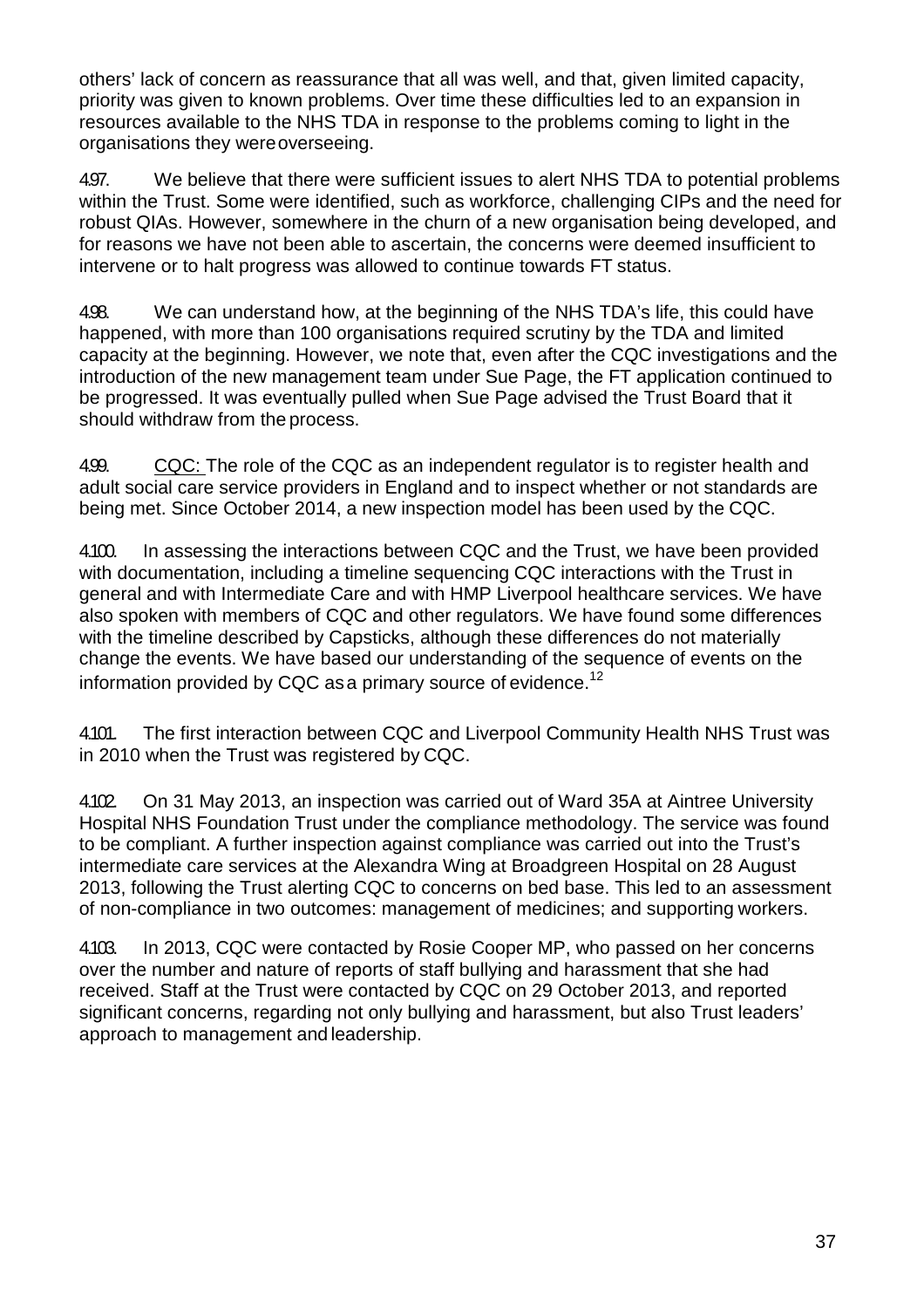4.104. CQC instituted a responsive inspection of two locations: the Trust HQ; and Ward 35A intermediate care service at Aintree. This took place on 28 and 29 November 2013 and 2 December 2013. As a result, the CQC identified a series of problems within the Trust:

- an overarching oppressive culture with reports of intimidation and bullying;
- increased acuity of patients and the lack of clear admission criteria in Intensive Care Units;
- high sickness absence and turnover in Intensive Care Units;
- poor staff survey results in community services;
- medicine management concerns on Ward 35A;
- lack of effective clinical supervision and appraisals;
- poor quality of support to district nursing service;
- community equipment not accessible in a timely manner; and
- poor governance.

4.105. The report also led to significant regulatory action. Four items required action on Ward 35A, two of which led to warning notices being served. Five required action Trust-wide, including two where warning notices were served.

4.106. A comprehensive Inspection took place in May 2014 against the five domains introduced by CQC that required services to be safe, effective, caring, responsive and well led. The report, published in August 2014, assessed services against four of these as "requires improvement", with only caring being assessed as "good". In addition, the Trust was still bound by two previous required improvement actions relating to staffing levels and support to staff.

4.107. In February 2013, a document internal to the Trust, entitled *Intermediate Care Incident Report*, had highlighted serious concerns within intermediate care, warranting a systematic review of the service. Although it was not shared with the CQC, it is hard to reconcile the inspection results 14 months later with the picture set out in this report. We believe that this inconsistency illustrates significant flaws in the process being used at the time by CQC, which appears to have relied heavily on prior notification of a problem before being able to identify major concerns.

4.108. Alongside CQC's involvement with the main community trust services, there was also regulatory scrutiny of the prison health service at HMP Liverpool. Between 14 and 25 October 2013, HM Inspectorate of Prisons undertook an inspection of HMP Liverpool. The report covers all aspects of prison service, but makes specific reference to healthcare provision:

*"The majority of prisoners received appropriate healthcare support prior to release. Discharge planning was subject to clinical audit and the care programme approach (mental health services for individuals diagnosed with a mental illness) was being used for 50 to 60 patients at any one time, which was significant. Case management and communication with community services were good.*

*The gold standard framework in end-of-life care, promoted by the National Gold Standards Framework Centre, a training and coordinating centre, had been adopted and planning was underway to create a palliative care suite within the inpatient unit."*<sup>13</sup>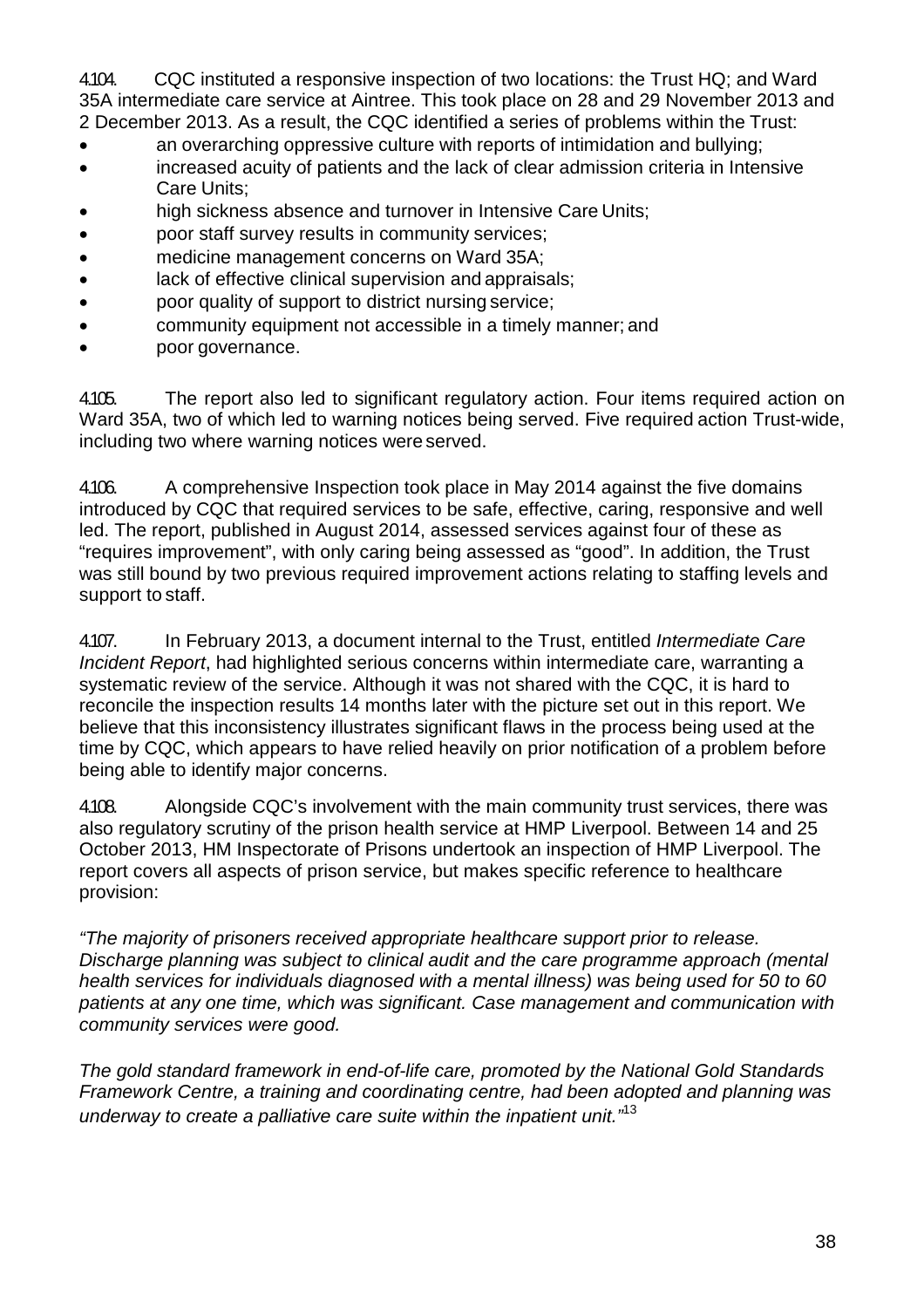4.109. This conclusion is at variance with the CQC inspection under its compliance methodology. CQC found the healthcare non-compliant with four regulations. The impact of non-compliance was deemed moderate and compliance actions were set.

4.110. A follow-up inspection was undertaken to review progress in March 2014, which found the service to be fully compliant with regulations.

4.111. When the interim Chief Executive commenced at the Trust, however, further information was forwarded to CQC about the operation of the service, and a CQC responsive inspection was undertaken in November 2014. This found the service noncompliant with four regulations, one of which, management of medicines, was described as having "major impact".

4.112. We found it impossible to understand how such different conclusions could be reached about the same service over such a short period. It is clear from subsequent events that there were significant shortcomings in the prison healthcare service that should have been consistently evident. Such inconsistency and variation damages confidence in the inspection regimeand, we believe, raise significant questions over the effectiveness of the inspection regimes at the time.

4.113. Of equal concern is the lack of alignment between the HM Inspectorate of Prisons findings on healthcare and those of the CQC. Again in the light of subsequent events, it is clear that the favourable assessment of healthcare made by HM Inspectorate of Prisons was inaccurate. It seems to us that there is considerable benefit in coordinating inspections, as is now preferred practice, not only to avoid misalignment between findings but also so that each inspectorate can bring its own expertise and perspective to bear in a single assessment.

4.114. We do, however, recognise the work undertaken by the CQC once they had identified the serious issues in the Trust. The work with the new executive team was described as "positive and constructive" by both sides and illustrates that support following intervention can be effective when parties fully commit to improvement. The work across agencies, through Risk Summits, routine performance management and direct discussions and help by Sue Page and her team was, we believe, good and demonstrated the changes that have taken place in the CQC.

#### **Conclusion**

4.115. During the period covered by our terms of reference, there was significant change underway in the NHS and in regulatory systems. This impacted significantly on the ability to detect developing problems in the Trust and its service provision through external scrutiny. Reconfigured organisations were busy coming to terms with new roles, and had to prioritise their time and attention to established evident problem areas. Lines of communication took time to establish, and handovers were not necessarily seen as important. We conclude that this contributed to the delay in identifying that Liverpool Community Health was an NHS Trust in difficulty.

4.116. Nevertheless, there were warning signs that should have prompted further investigation, but scrutiny by commissioners was limited, including PCTs, CCGs and NHSE (for prison healthcare), and the opportunity was missed. The SHA did not identify the Trust as a priority for attention, and its assessments were lacklustre.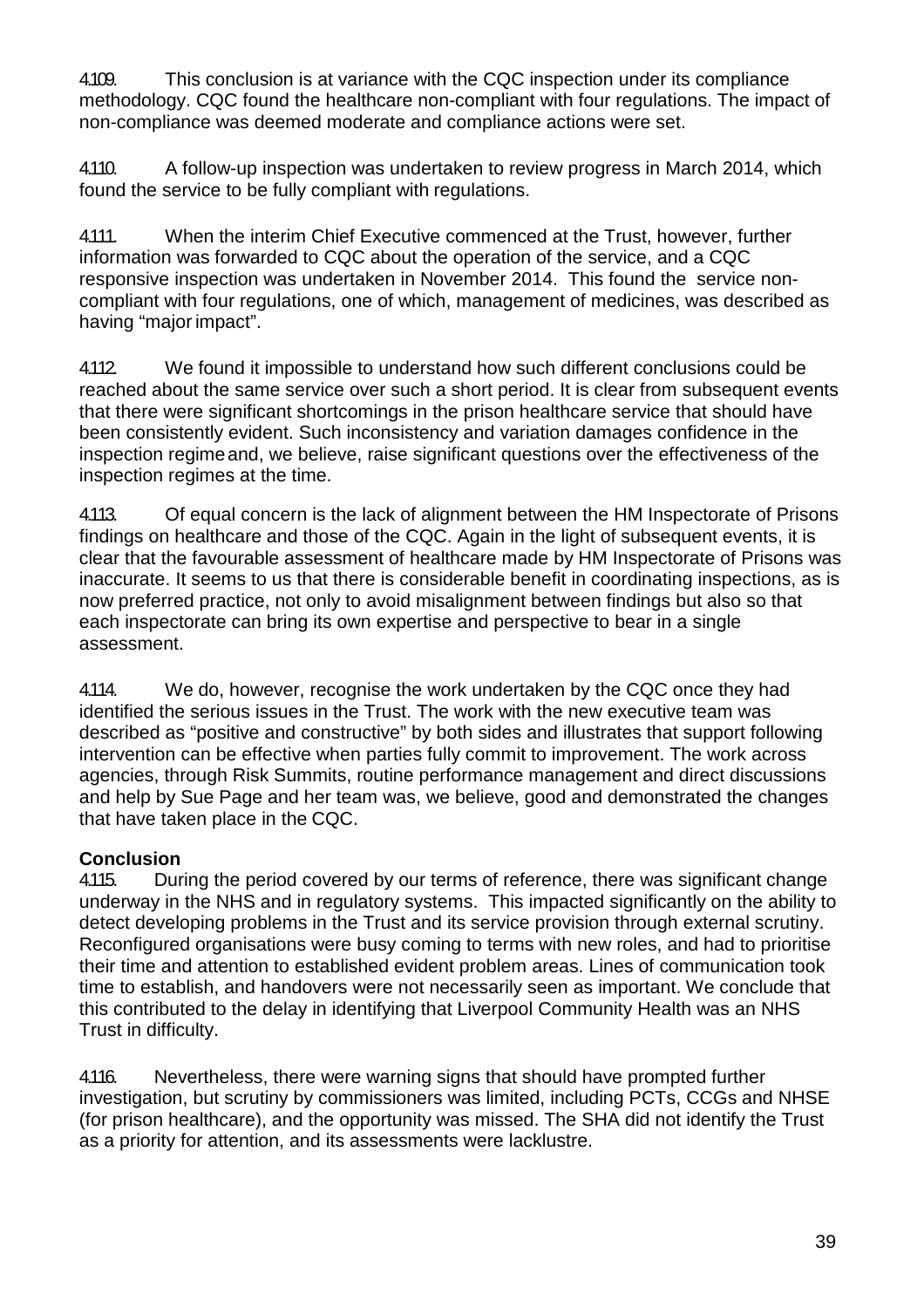4.117. The NHS TDA was a new part of the changing landscape of NHS oversight, initially reliant on limited local assessments by others, but it was nevertheless able to pick up signs of concern. For reasons that we have been unable to determine, however, its assessment subsequently changed and another opportunity waslost.

4.118. Prior to the intervention by Rosie Cooper MP, it seems clear that the CQC had failed to reach a conclusion that there were systemic problems at the Trust, despite finding some elements of concern and the serious nature of the underlying problems. Although regulatory infractions were found, actions required andthen assessed, we do not believe there was any recognition of the true extent and nature of the problems.

4.119. During 2013, the CQC re-examined its approach to regulation and concluded that significant change needed to be made, moving from compliance and registration to a "*new, strong, independent, expert inspectorate whose evidence based, professional judgements are welcomed and instructive."14* We believe that the CQC are now in a much better position to find and challenge unsafe care and poor standards.

4.120. All of these organisations, whether commissioners, regulators or oversightbodies, had sufficient indication of the problems in the Trust to prompt a more complete examination of its services. Had this happened, we now know that they would have found ample evidence to intervene to correct the serious problems that had developed. Earlier intervention would have reduced the avoidable harm that occurred to patients, and to staff, across the Trust's services.

### **SUBSEQUENT EVENTS AT THE TRUST**

5.1. Our terms of reference covered the period from November 2010 to December 2014. While the subsequent events that have affected the Trust are therefore not covered by our terms of reference, it would be remiss of me not to refer to them and I have explained to NHS Improvement why I consider this is necessary.

5.2. Publication of the CQC report following its inspection of the Trust in late 2013 generated a significant reaction across partner organisations. NHS Improvement introduced a number of changes, initially aimed at providing immediate short-term stability and improving leadership within the Trust. This commenced with the removal, initially on secondment but subsequently permanently, of the Trust Chief Executive Bernie Cuthel. An interim Chief Executive, Sue Page, was appointed with a small Executive Team. Alongside this, a longer-term reconfiguration of services was initiated that would culminate in the abolition of Liverpool Community Health NHS Trust and the distribution of its services between otherproviders.

5.3. The great majority of staff told us that they had welcomed the change in management of the Trust. They felt that their concerns were listened to by the interim leadership team, and their views on stabilising the deterioration of services sought. This feeling of optimism did not, however, extend to the break-up of community services among other providers, and we heard repeated concerns that service fragmentation would jeopardise the hard-won recent reversal in declining standards and threaten continuity of care. Fragmentation is a risk of any service reconfiguration of this nature, but is particularly significant here, given the damage that has been caused by previous events. Consequently. it is important that steps be taken to mitigate the risk.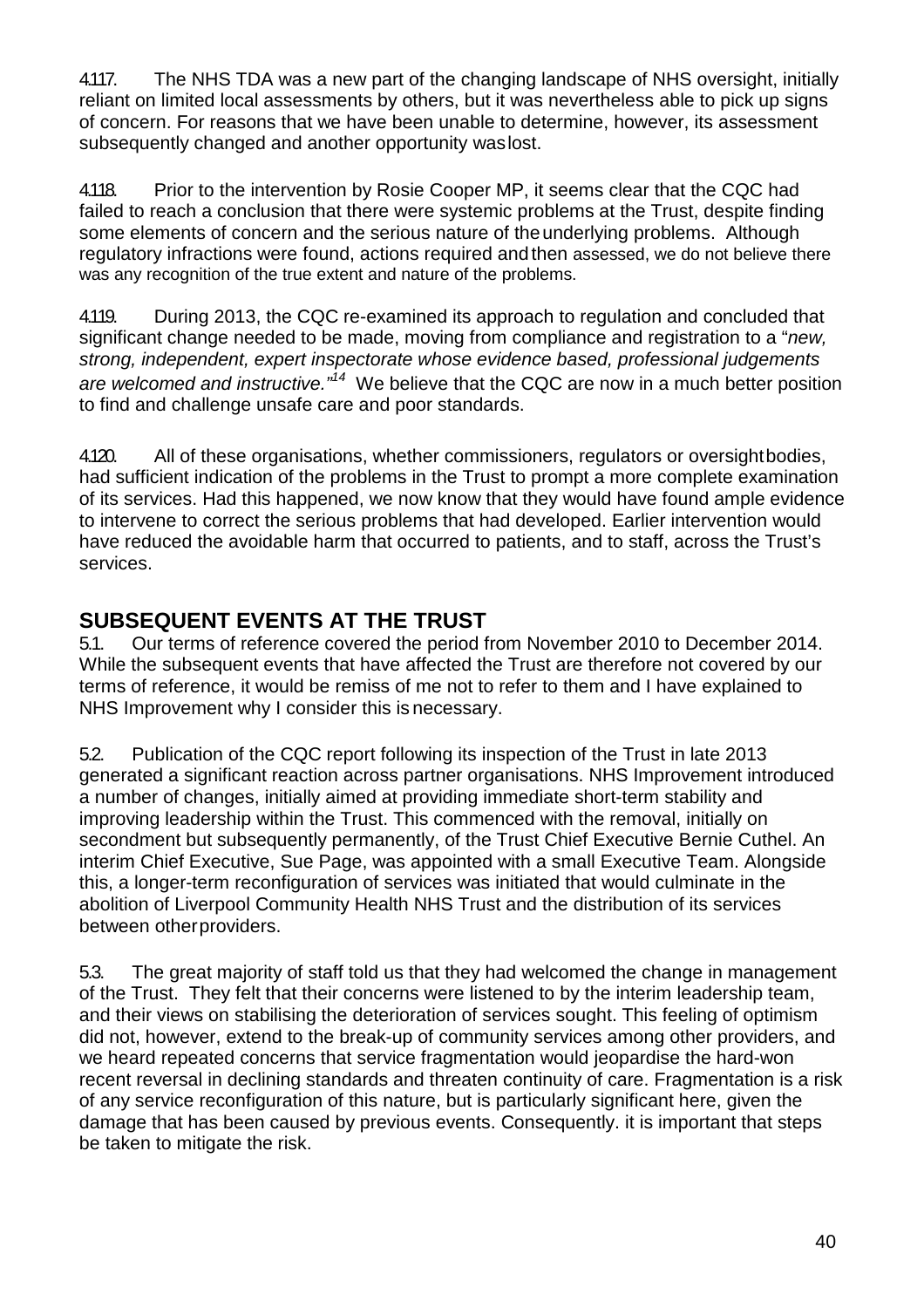5.4. An additional element of concern was strongly expressed by a number of staff. As we have set out, one of the particular features of the events at the Trust was the extent of a bullying culture among some senior Trust staff and middle managers. This was addressed by bringing in new leadership but, as is very often the case, those managers who had been the subject of complaint often moved to other posts. In the case of middle managers, these were often in nearby trusts providing similar services. By their nature, these are the very organisations assuming responsibility for the broken-up services and their staff, raising the deeply unappealing prospect of staff whose allegations of bullying had been upheld finding themselves working once again for the managers concerned but now in a new organisation.

5.5. During the response to the 2013 CQC report, changes were initially madepiecemeal. Although Mrs Page was able to bring in some new individuals to work as part of the executive team, the previous Chair, Frances Molloy, and her non-Executives were left in situ. We were consistently told, however, that there had been a strong working relationship between Frances Molloy and Bernie Cuthel, and that the decision to retain all of the Trust's non-Executive Directors until their terms of office expired created an additional layer of challenge for the interim executive Team and sent mixed messages to Trust staff about where responsibility for the Trust's failings lay.

5.6. The interim management team faced great difficulty in assessing the situation at the Trust and in establishing new and more appropriate ways of working. As well as the difficult task of establishing baselines, obtaining accurate reports and data, evaluating risks, engaging staff, representatives and stakeholders, introducing best practice and persuading the Trust Board to investigate incidents and take corrective action, they were operating in a hostile and unreceptive environment with the existing Chair and non-Executive Directors. This situation did not get any better until the appointment of Trevor Lake, an experienced non-Executive Director, as interim Chair when Frances Molloy's period in office ended.

5.7. As a result of the protracted negotiations to reallocate the Trust's services through contractual discussions – including the delays caused by the initial decision to transfer some services to Bridgewater Community Healthcare NHS Foundation Trust that was subsequently deemed an unsuitable provider for the LCH functions – the interim Executive Team was in situ for significantly longer than initially anticipated and, during its tenure, the Trust had four consecutive Acting Directors of Nursing. This can only have increased uncertainty for the nursing professionals in the Trust as well as for those in partner organisations responsible for developing effective working relationships with the Trust's Executive Team.

5.8. While the Board's decision to extricate the Trust from the delivery of prison healthcare was based on a sound rationale – notably its inability to deliver the standard of healthcare prisoners required – we heard from the senior leadership team at HMP Liverpool that the frequency of change of provider and continued difficulties in meeting contractual requirements, were matters of concern that it had raised with NHSE, the commissioners of prison healthcare.

5.9. Liverpool Community Health NHS Trust endured a turbulent short life and we were not persuaded that it had been provided with sufficient leadership support, by the former North West SHA, the former NHS TDA and later NHS Improvement to enable it to develop and deliver a strategic and clinical plan to deliver effective and efficient community health services over a sustained period. When new and more effective leadership was put in place in the Trust, the decision appears to have already been taken that the Trust would be dissolved.